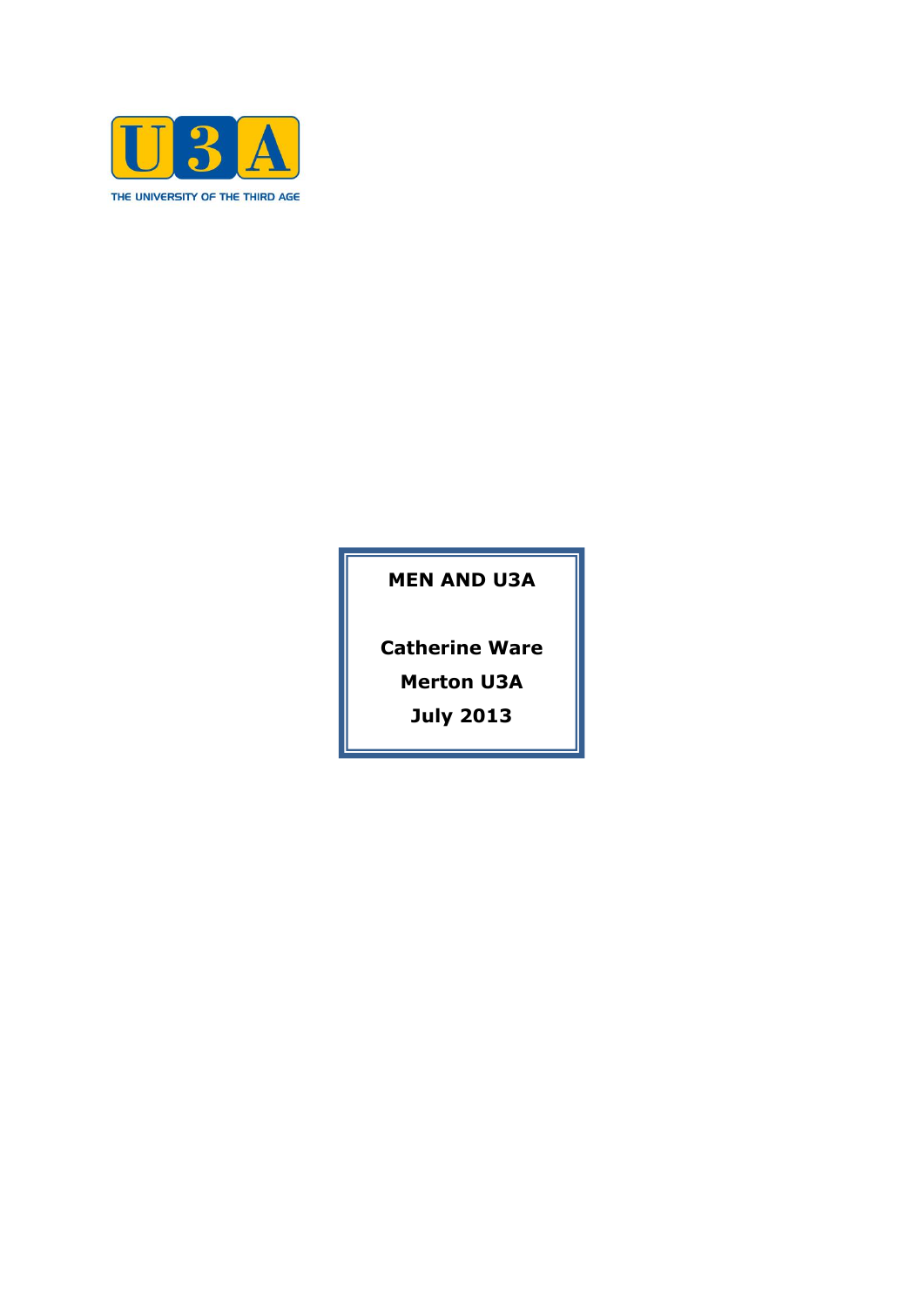# **1. Introduction**

## **2. The problem/why should we be concerned?**

### **3. What do we know about the over–fifties population of Merton and neighbouring areas?**

- i. Demographics
- ii. Marital status
- iii. Migration and diversity
- iv. Qualifications
- v. Employment status
- vi. Retirement
- vii. Deprivation

### **4. What do we know about men in Merton U3A?**

- a) Membership
- b) Demographics
- c) Participation

### **5. What do we know about men in other U3As?**

- a) Neighbouring U3As
- b) U3A at national level
- c) U3A internationally

### **6. What do we know about other organisations?**

- i. Workers' Education Association
- ii. Open University
- iii. MensSheds

## **7. Factors affecting learning/leisure activities of older men**

- i. Psychosocial issues
- ii. Life expectancy, retirement and Third Age
- iii. Socio-economic issues/Social Class
- iv. Learning issues
- v. Leisure issues
- vi. Institutional issues

## **8. Conclusions**

### **9. Further information required**

- i. Data about Merton U3A members
- ii. External research

## **10.Suggested interim actions**

### **11.Next steps**

## **12.References**

**Appendices** (separate document)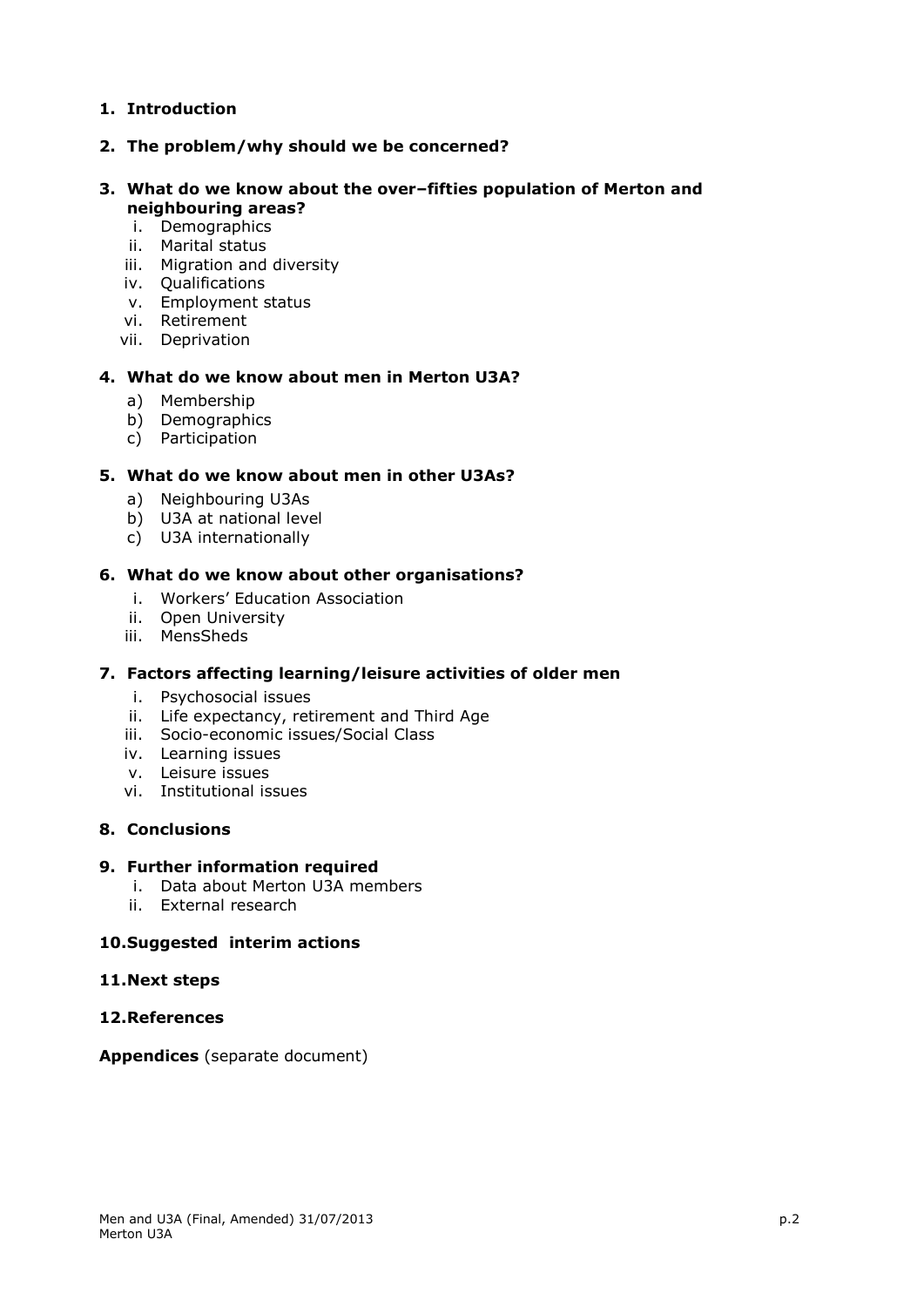# **1. INTRODUCTION**

During the summer of 2012 Merton U3A's Committee asked a small working group of members to review our existing communication resources and methodologies, identify areas for improvement, and make recommendations for more effective communication with members and the community.

It was agreed that, whilst the organisation was thriving with over 800 members, there were particular concerns that some groups in the community  $-$  men, residents of the eastern part of the borough, and ethnic minority groups — seemed to be under-represented in the membership. In order to develop a strategy, we needed to investigate the degree and reasons for any under-representation. This investigation into the gender imbalance has also shed some light on the other areas of underrepresentation.

Our research began with the under-representation of men in Merton U3A, but in order to determine how we compare with other U3As, we contacted neighbouring U3As within the Surrey Network and London Region network to which we belong, and found that we were not alone in our concern  $-$  in fact, as our research progressed, it transpired that male under-representation is a concern not only throughout U3A but also in other organisations focused on older people, and adult education, so this paper also draws on contributions from national and international sources.

We are very grateful to the U3As in Surrey and London that have shared data with us so far, and for the support we have received by email, telephone and in person from individual members including founding members Dianne Norton and Audrey Cloet who contributed valuable historical insights. Ian Searle explained developments in online courses. Gwen Wright and Janet Whitehouse on the National Executive Committee have also provided support and an interest in taking this research further. The names of other personal contributors are also given with the references at the end of this paper.

In order to put U3A into context and investigate whether there were particular issues that differentiate U3A from other learning and leisure options for men, we also conducted a literature review and contacted some other organisations. We have had helpful correspondence and conversations with several members of the Association for Education and Ageing, to whom we are very grateful, and we have drawn heavily on contributions from Jim Soulsby and Marvin Formosa. Valuable contact has also been made with Sara Arber at the Centre for Research on Ageing and Gender at the University of Surrey, and Andrew Lewis at the Open University. The names of other personal contributors are also given with the references at the end of this paper.

This paper also includes a literature review of English-language sources with some analysis of recent UK census data. Our research has focused on the UK and countries that have adopted the British U3A model based on self-help voluntary groups (rather than the original French model that is driven/supported by higher education institutions). Main references are given at the end of this paper.

Charts and maps convey a lot of information but have been put into a separate document of Appendices so that it's easier to refer to them alongside while reading the main document.

The conclusions and recommendations are intended to assist with forward planning at Merton U3A, and include ideas for collaboration with other U3As and other organisations. While the focus of this research has been to identify issues relating to the under-representation of men in Merton U3A, we feel that some of our findings have broader implications, not only for the U3A movement, but also for older adult education in general — but that is for others to take forward at national level.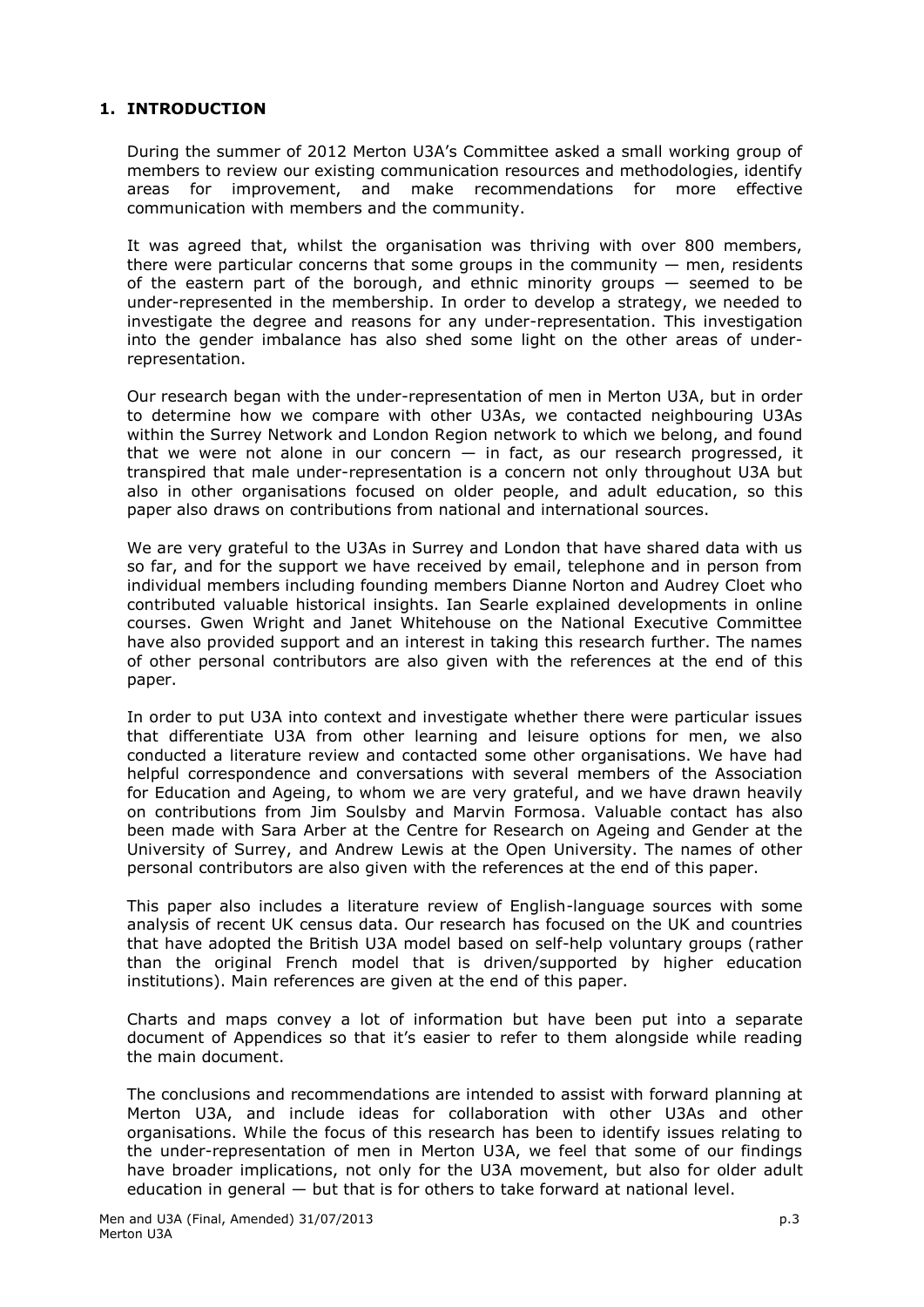### **2. THE PROBLEM/WHY SHOULD WE BE CONCERNED?**

- **a)** Men are significantly outnumbered by women in Merton U3A, and this is thought to be off-putting and self-perpetuating. The Committee has become aware that men are occasionally made to feel unwelcome, but women have also expressed unease about the gender imbalance. U3A is missing out on what men could contribute socially and intellectually, and there is some concern that men may be missing out on what they could gain from U3A.
- **b)** U3A aims to be inclusive, but the gender balance in Merton U3A is not representative of the demographic situation in Merton. It appears that U3A is not attractive to men, but we need to understand the reasons for this and assess whether there is an unfulfilled market need, and if so, what can be done about it.
- **c)** The 'baby boomer' generation is now retiring, and the life expectancy of men is rapidly catching up with that of women. If the organisation is to thrive, we need to be able to meet the requirements of this younger generation of men which are different from those of older generations, and we can expect greater numbers of men who will also be active for longer.

## **3. WHAT DO WE KNOW ABOUT THE OVER-FIFTIES POPULATION OF MERTON AND NEIGHBOURING AREAS?**

### **a) Demographics**

**Older people:** According to the 2011 Census statistics (ONS 2013a), the average age of Merton residents is 36 years (compared with 36 years across London, and 40 years nationally). There are currently about 199,700 Merton residents with 26% in the over-fifties age bracket, and 11% over 65 years (compared with 11% across London and 16% nationally). The drop between the over-50s and over-65s doesn't necessarily mean that people have died in the intervening 15 years, but reflects the post-war baby-boom — this is clearly shown in the population pyramids Appendix 1.4 (a-d).

By 2035 the population projections for Merton indicate that the over-50's will rise to 32% of total population and the over-65's will rise to 15% (compared with 14% across London and 23% nationally). (ONS: 2010 Subnational Population Projections by sex and five year age groups Table 2c.)

The population pyramids also show that London has a younger profile than Surrey and the UK in general. However, the map in Appendix 5.2.2 shows that the Outer London boroughs have a generally older population than Inner London. Within southwest London all boroughs have slightly higher percentages of people aged 50+ and 65+ than Merton or Wandsworth. Merton's profile matches the London average and Wandsworth is younger still, but north east Surrey has a significantly higher percentage of older people (37% and 18%). See Appendix 2.1 for more detailed data on total population and %men aged 50+ and 65+ in each borough of London and Surrey.

Within Merton, older people tend to be concentrated more toward the west of the borough (especially Village, Raynes Park, Cannon Hill), with the eastern wards (excepting Cricket Green) having a younger population. See maps in Appendix 5.1.1. for distribution of people aged 65+ in Merton and in Appendix 5.4.1. for Surrey.

**Older men:** In Merton, men currently account for 46% of both the 50+ and also the 65+ age groups. See Appendix 2.1. The difference between the sexes really starts to show in the over-eighties with men accounting for only 37%, and only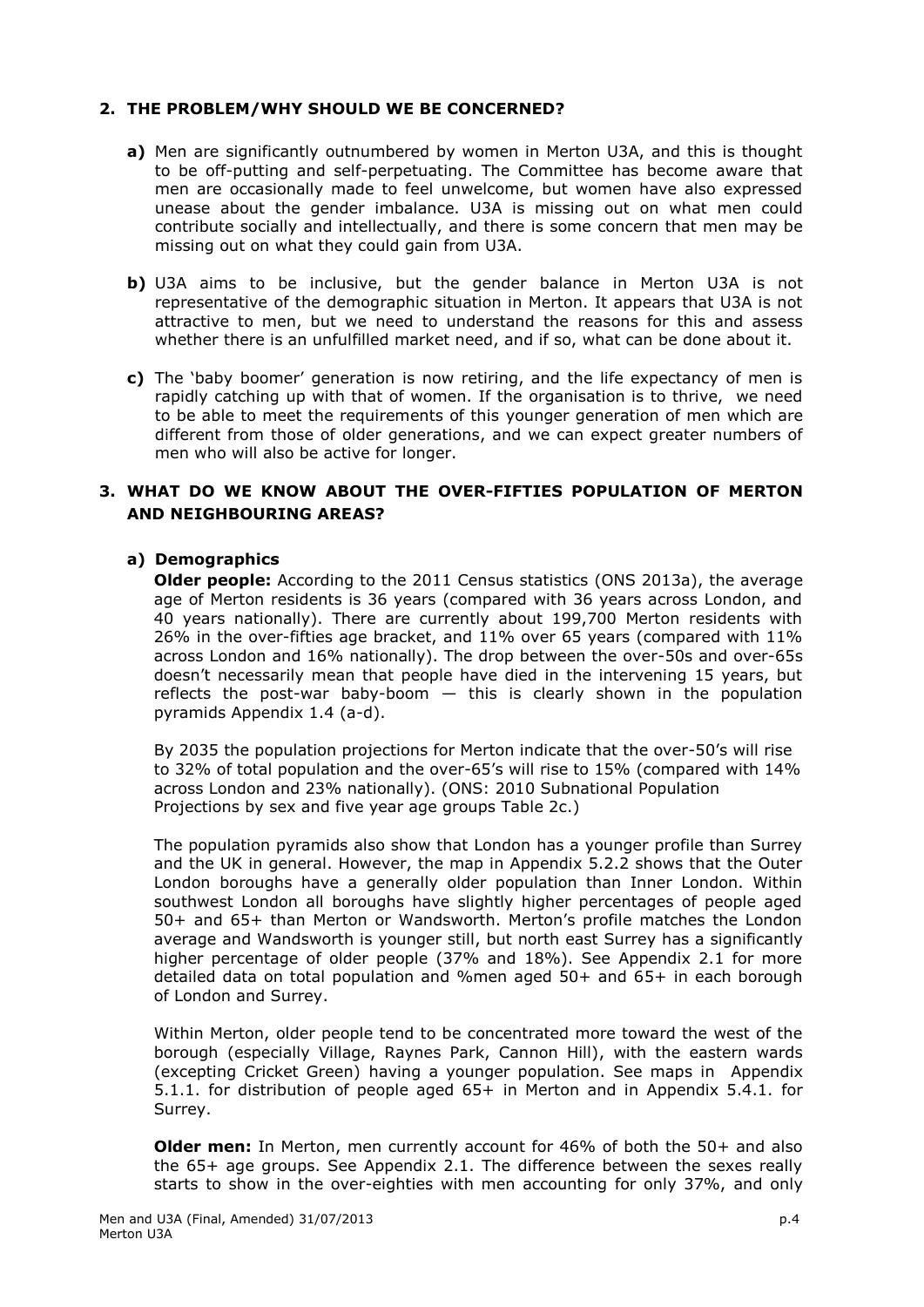27% amongst the over–nineties. (Interestingly, the percentage of men in Merton's 90+ population is lower than the London average (33%), Croydon (40%), and several Surrey boroughs. See Appendices 1.1 to 1.3.

By 2035, the percentage of men in Merton in the 50+ age bracket will rise to 49% and the percentage over 65 will remain at 46%. The predicted percentages of men in the over-nineties in Merton will rise to 40%. See Appendix 1.2 & 1.3. Compared with 2011, this indicates a significant improvement in the longevity of men in Merton in years to come, and this is in line with regional and national predictions as illustrated in Appendix and the population pyramids in Appendix  $1.4(a-d)$ . Despite the closing gender gap however, London (and Merton) will continue to have relatively fewer older people than Surrey and the UK.

### **b) Marital status**

Statistics indicate that in mid-2010, 48.2% of the total adult population in England and Wales were married, 35.6% were single, 9.3% were divorced, and 7.0% were widowed. See the population pyramid in Appendix 1.5.1. The trend has been toward a decline in numbers who are married and widowed, and an increase in those who are single and divorced. The differences between the marital status of men and women are most apparent in older people because there are more widows than widowers — partly because men have had a lower life expectancy, and partly because women are typically married to an older spouse. However, between 1971 and 2010, the proportion of widows *de*creased twice as much as the proportion of widowers because male longevity has increased more than women's  $-$  and this trend continues.

The proportion who are divorced increases between 40-50years, currently peaking at 53 years (17.6%). There has been a significant increase in divorces since the Divorce Reform Act in 1971, and the vast majority are initiated by women. There are more divorced women than divorced men, possibly because divorced men remarry more than divorced women. At the age of 50, there are about 8% single men and 6% single women in the population. These percentages virtually halve by age 60 and continue to decrease with age, but a 2% difference between the sexes continues until around 80+years when the proportion of single women increases as men die off.

Appendix 1.5.2 provides geographical data for marital status for all residents aged over 16years (based on local authorities). Although there is no differentiation by age or gender, it clearly shows that there are many more married people in Surrey (52.6%) than in London (39.8%). Not surprisingly, there are more married couples in the boroughs of Outer London (45.7%) than Inner London (31.2%). Surrey (8.1%) also has more divorced people than London (7.4%), and there are more widowed people living in Surrey (6.7%) than London (5.0%). The highest percentage of single people live in Inner London (53.5%), which is well above Outer London (37.8%) and Surrey (30.1%). The picture in Merton is somewhere between Inner and Outer London: Married (44.9%), Divorced (6.9%), Widowed (5.1%), Single (40.2%)

### **c) Migration and diversity**

Merton is ranked as the  $24<sup>th</sup>$  most diverse borough in the country. According to the 2011 Census, only 48% of Merton residents classified themselves as 'White British' (English/Scottish/Welsh/N.Irish), This compares with 45% across London, 84% in Surrey, and 81% nationally. Over 60% of Merton residents are Christian, with about 5% Hindu, 6% Muslim, and 17% not religious.

Appendix 1.5 provides a breakdown of ethnic groups in Merton as a whole, as well as percentages amongst the over-50s and over-65s. (Unfortunately there is not yet a reliable breakdown by age group and gender). The table clearly shows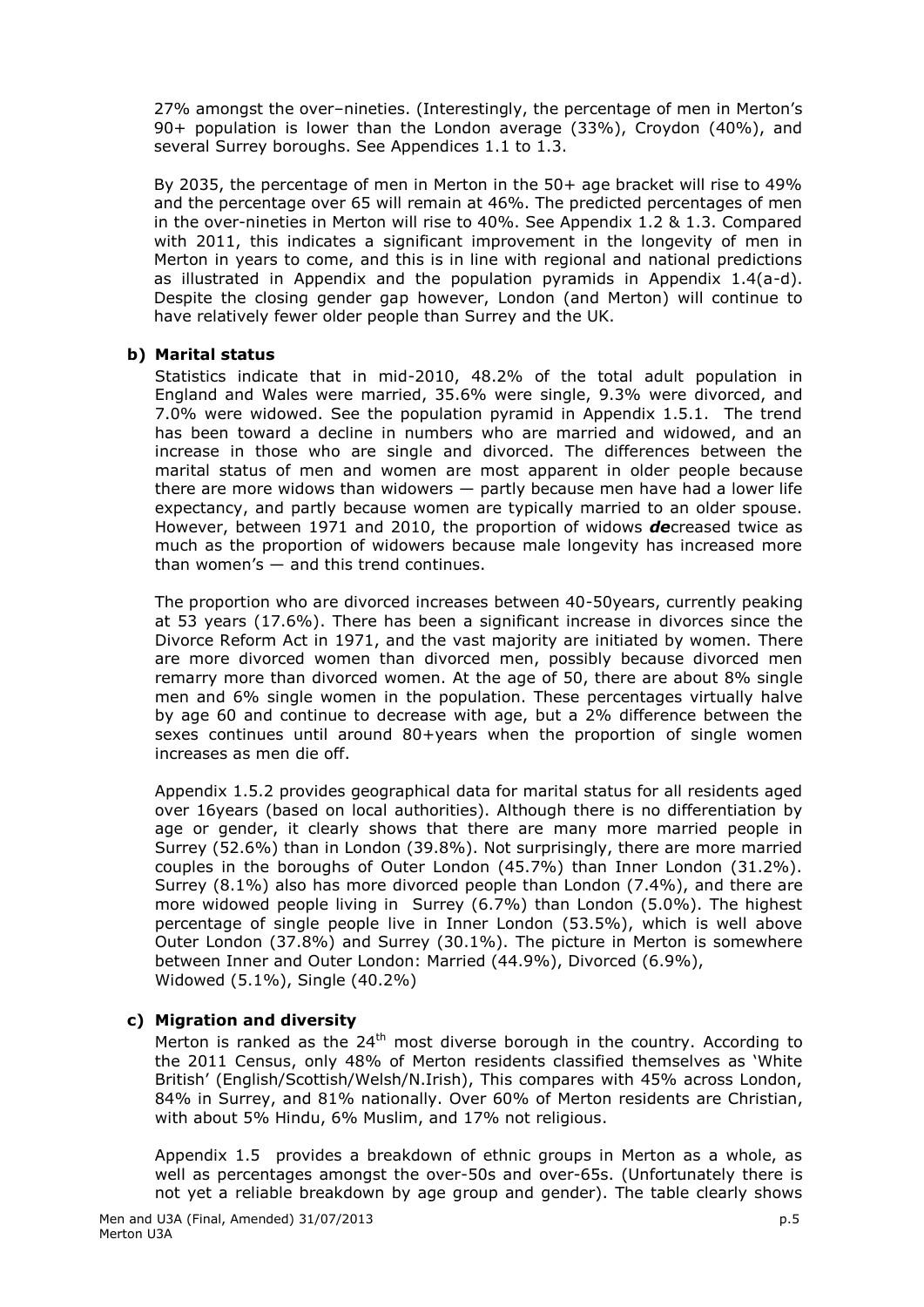that there are more 'White British' in the older age brackets (63% of over-50s and 68% of over-65s). There are also more Irish amongst the older population.

According to the 2011 Census, 'Black and Asian Minority Ethnic' (BAME) groups totaled 35% of Merton's population (compared with 40% across London and 13% nationally). (GLA 2013). The table in Appendix 1.5 shows that whilst the proportion of people classified as Indian has remained fairly stable (around 4%), the older age groups have slightly more residents classified as Black Caribbean (5%). Data for the general population of Merton reflects greater ethnic diversity amongst younger age groups.

The majority of 'White British' live in the west and south of the borough while the east of the borough is more diverse. (GLA 2013) The majority (62%) of Merton's population was born in the UK (compared with 63% across London/ 87% nationally) — most people in the west and south of the borough were born in the UK. The greatest concentrations of those born abroad are in the east of the borough, especially wards such as Graveney (54%) and Figges Marsh (50%). The largest migrant populations by country of birth are currently from Poland (3.5%), Sri Lanka (3.2%) and South Africa (2.8%).

For London maps on migration and ethnic diversity see maps in Appendices 5.2.5 and 5.2.6. For maps on ethnic diversity in Surrey see maps in Appendix 5.4.4.

Although the population of London is growing, there has been a steady net outward migration from London to other parts of the UK (mainly South East and East of England) over the past decade. See map in Appendix 5.2.5. Merton statistics show a net outflow of people aged 45+. (ONS 2011)

### **d) Qualifications**

In Merton, 41% of all residents aged 16 and over have Level 4+ qualifications (i.e. post A-Level), compared with 38% across London and 27.7% in England and Wales. (Merton ranks 12<sup>th</sup> in England and Wales). Wards with the highest percentage of highly qualified residents are in the north and west of the borough. Merton residents with no qualifications amount to 15%, compared with 18% across London and 22.7% in England and Wales. Residents in the eastern part of the borough tend to have lower/no qualifications.

The 2011 Census statistics indicate that, overall, there are more residents of Inner London (45%) with Level 4+ qualifications than residents in the outer London boroughs (33%) or Surrey (36%). See Appendix 3, and also maps in Appendix 5.1.4. This looks like an anomaly, given that statistics also show Surrey and the Outer London Boroughs to be relatively more prosperous.

The reasons for the situation noted above may lie partly in the fact that, despite relatively high levels of deprivation, Inner London has a younger population including young people moving to London for work after graduation. The population of Outer London and Surrey is generally older, and despite being more prosperous, older residents are less likely to have had such access to higher education. Further investigation is required into the qualifications held by older age groups and gender, and hence the implications for U3A.

(ONS 2013a; London Borough of Merton 2010; Greater London Authority 2012)

### **e) Employment status**

The National Statistical Office analyses employment by type of occupation in several ways, but the hierarchical categories of the Socio-economic Classification (NS-SeC) are most commonly used to define 'social class' (debatable though this may be). See Appendix 4.1 for a top-level comparison between London, Merton and Surrey (data available by gender and Local Authority, not by age).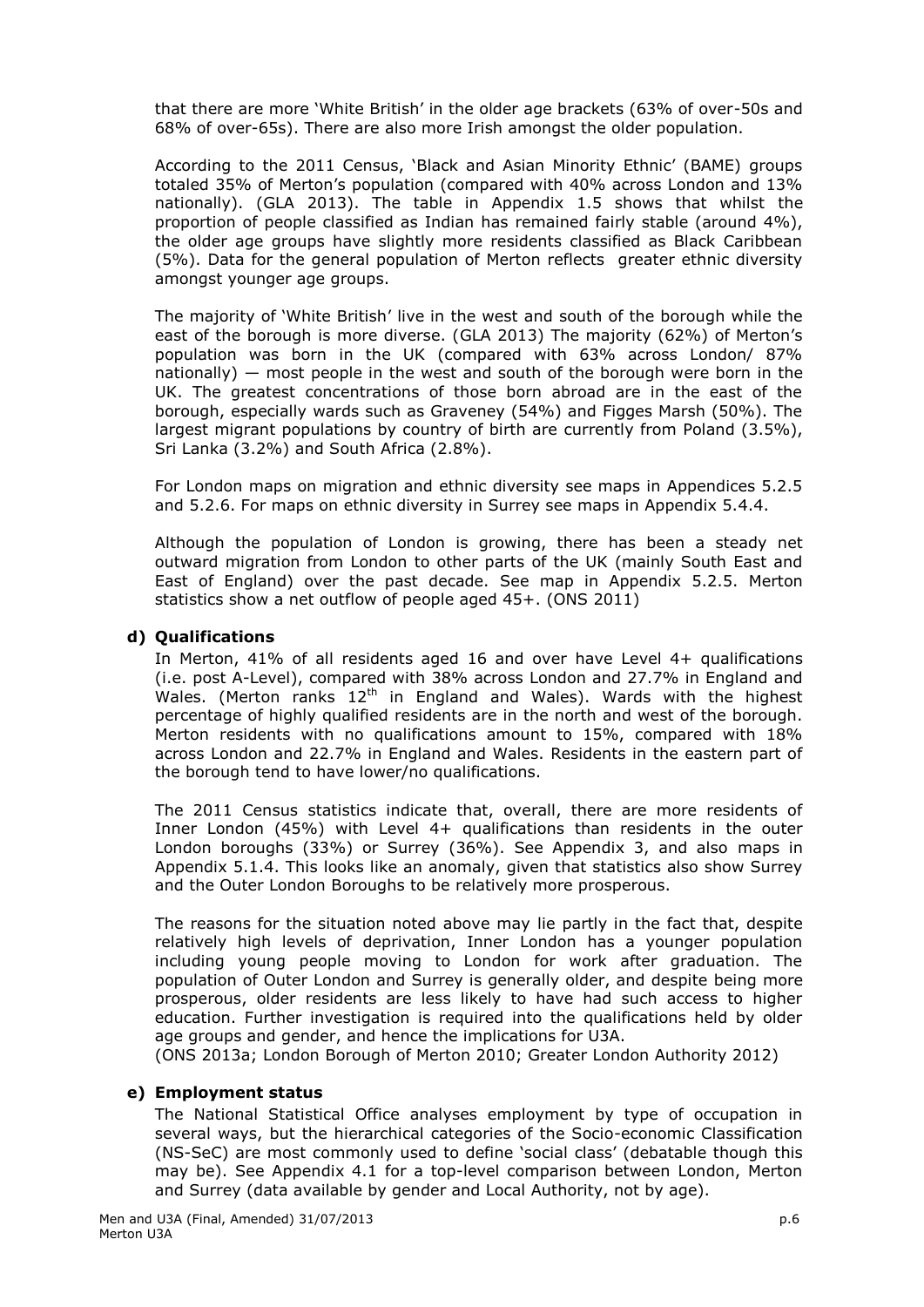According to the 2011 statistics, most people in London and Surrey fall into Category 2 'Lower managerial, administrative and professional occupations'. Existing statistics indicate that this is the category from which most U3A members are drawn. Women take the lead in in this category in Surrey (Women 28%/ Men 25%) and Merton (Women 26%/Men 23%).

However, men take the lead in category 1 'Higher managerial and administrative and professional occupations' with the highest scores in Surrey (Men 22%/Women 11%) and Merton (Men 19%/Women 13%). Men also score highly in the category of 'Small employers and own account workers' — 15% in Outer London, and 14% in both Surrey and Merton (compared with 6-7% everywhere for women).

### **f) Retirement**

The 2011 Census data indicates that there is a significant difference between Inner London/Outer London and the rest of the country with regard to the proportion of both men and women who are economically inactive due to full 'retirement'. The gender differences also increase with distance from Inner London. Compare Inner London (Men 5.3%/Women 7.2%) with Outer London (Men 8.4%/Women 11.3%) and Surrey (Men 11.0%/Women 14.8%). The Borough of Merton (Men 7.3%/Women 10%) lies between Inner and Outer London. See Appendix 4.5

Unfortunately the published datasets do not yet provide detailed breakdowns for retirement by gender and age for each borough. There is growing evidence of both men and women working beyond their respective retirement ages. The ONS 'Older Workers Statistical Information Booklet' (DWP 2012) indicates that the South East (14.1%) and London (14.1%) are the regions with the highest proportion of workers amongst the pensionable population. "This may reflect the higher cost of living and the greater variety of jobs in London… additionally, there tends to be a migratory drift out of London for the older population post retirement, such that a higher proportion of those remaining are more likely to be economically active".

See also para 7.b) for further analysis of Life expectancy, retirement and Third Age.

### **g) Deprivation**

The government's Indices of Multiple Deprivation (IMD) measure income, employment, education/skills/training, health/disability, housing, transport and other factors affecting quality of life. The higher the IMD score, the higher the deprivation. Within Merton, there is a clear difference between the more prosperous west, and the more deprived east. In the western wards of Merton there are more people with higher education and drawing higher incomes from employment in managerial and professional occupations. In the eastern wards there are more people with lower or no qualifications, employed in more routine work, or unemployed. See map in Appendix 5.1.2 Deprivation in Merton by wards

The SW corner of London and neighbouring boroughs in Surrey are amongst the least deprived in the country, but the London boroughs have more deprivation than those in Surrey. The boroughs and districts in Surrey are more homogeneous with relatively little deprivation except in pockets, but the boroughs closer to central London (Croydon, Sutton, Wandsworth and Merton) are more mixed, with higher average levels and extent of deprivation.

See maps in Appendix 5.2.4 for deprivation by boroughs and districts in Greater London; 5.3.2 for deprivation in Southeast England; and 5.4.3 for Surrey.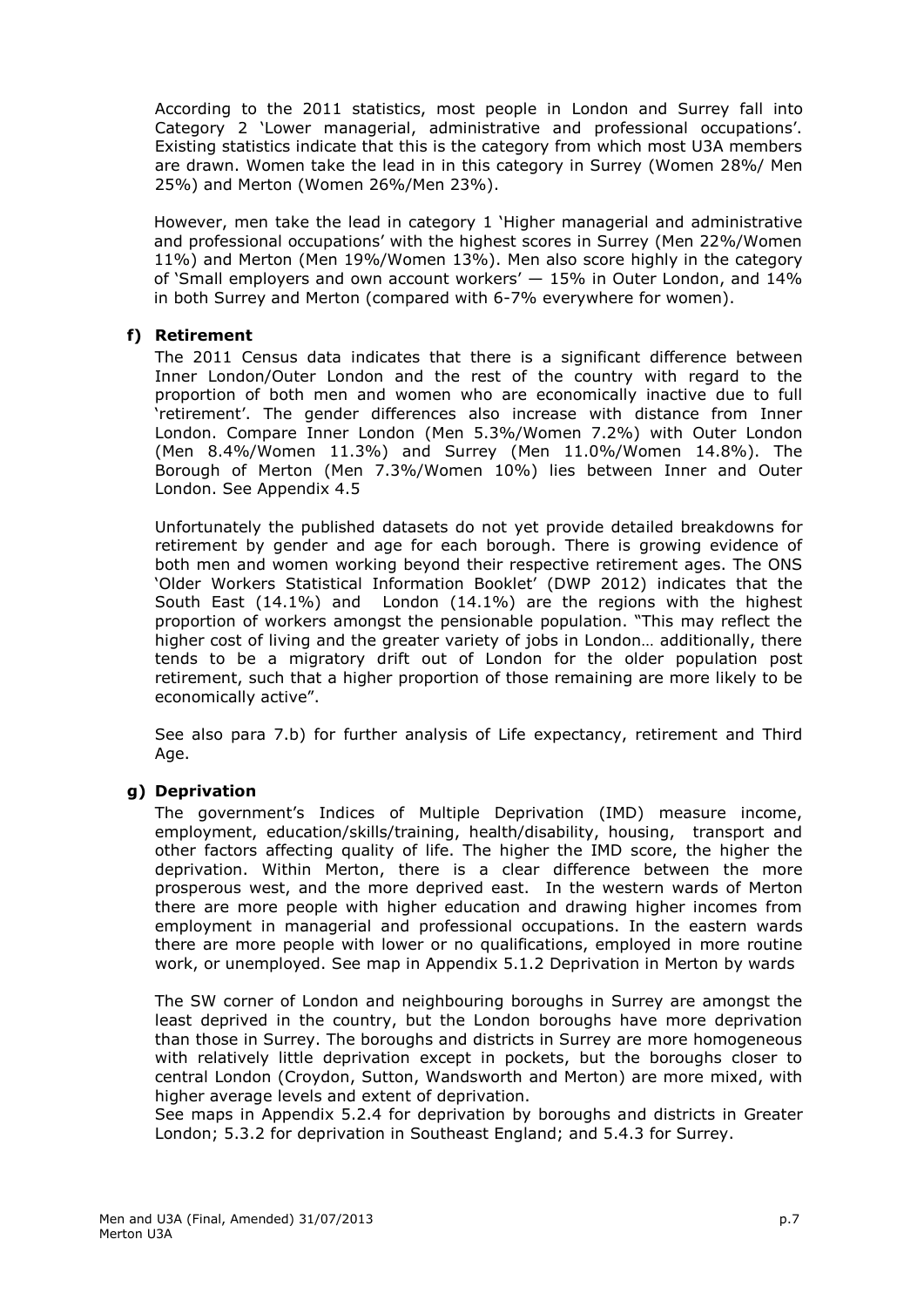## **4. WHAT DO WE KNOW ABOUT MEN IN MERTON U3A?**

### **a) Membership**

By the beginning of 2013, the membership of Merton U3A had reached over 800. Men currently constitute around 20% of our membership. Although the number of men has increased slightly amongst members joining in the past 6 months, this has not significantly affected the overall percentage.

## **b) Demographics**

We do not currently collect demographic data about our members. We therefore have no basis for analysis of factors such as age, marital status, employment (past/present), educational experience, leisure interests/other activities – all of which, as indicated in the literature, are relevant to the take-up of learning/leisure activities in later life. An understanding of our demographic profile might help us to understand when and why men and women choose to join U3A, or why they do not do so.

Address data does, however, indicate that the majority of our members live in the western part of the Borough of Merton, and that we struggle to attract members from the eastern wards. The pattern of U3A membership broadly coincides with borough statistics on the location of older residents who are largely White British and born in the UK. Residents in the western parts of the borough also tend to enjoy higher levels of education, employment in management and professional occupations, and low levels of deprivation. Further data is required by age and gender at ward level in order to get a more accurate picture on all the issues.

### **c) Participation**

We do not currently collect data about reasons for joining/leaving. (We used to write to leavers, and most gave their reasons as "moving from area" or "illness/loss of mobility"). We do not analyse those attending talks, visits or social events. Our data on group membership, based on application renewals, is currently not comprehensive or reliable. Existing data suggests that about 60% of men belong to activity groups, and they participate in about 50% of the available groups. The groups that currently seem to be most popular with men in Merton U3A are Table Tennis and Current Affairs, followed by 'A Year in History', Greek Playreading, languages (French/Italian), Bridge, Chess and Philosophy.

Men currently constitute about 20% of our Committee, but they are punching above their weight when it comes to group leadership  $-$  there are 22 male Group Leaders leading 26 activity groups (29% of the total number of groups).

More accurate data on all members is required, however, in order to get a better understanding of the level and range of participation of both genders.

## **5. WHAT DO WE KNOW ABOUT MEN IN OTHER U3AS?**

## **a) Neighbouring U3As**

To get an idea of how Merton U3A compares with others, we started by contacting neighbouring U3As in SW London and the Surrey Network for data on their male membership. Curious about the higher percentages in Surrey compared with London boroughs, we then began the process of collecting the same data for U3As across the London region. This was welcomed by other U3As which were also concerned about the under-representation of men. Whilst the exercise is not yet complete, it is evident from the data received so far that the U3As in Greater London (22% average) consistently have lower percentages of men than those in the Surrey Network (31% average).

Appendix 2.1 is a composite table that provides data about U3As and older people in each borough. While the U3A and borough boundaries are not always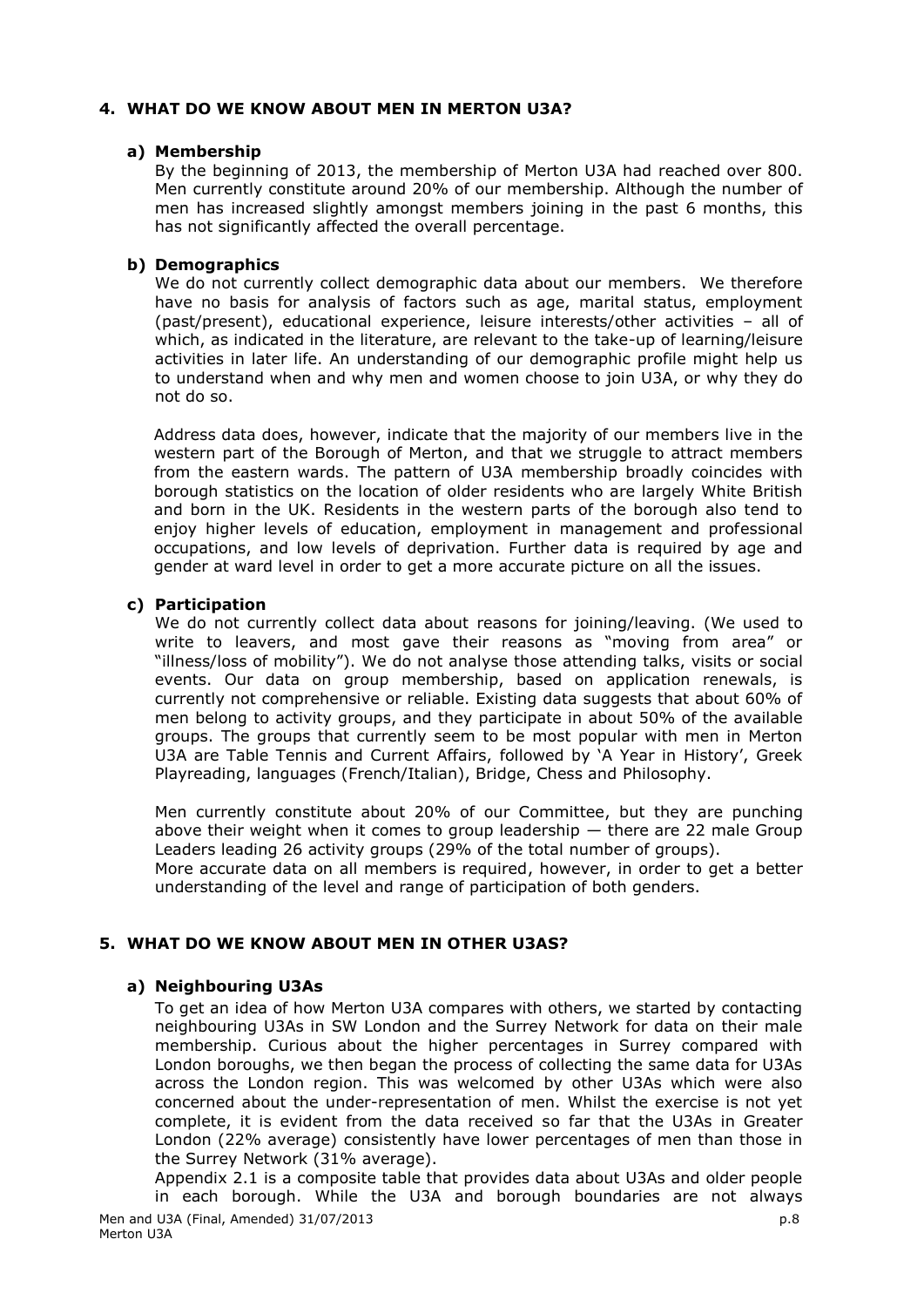contiguous, they have been mapped as accurately as possible. The further one goes away from the centre of London, the higher the percentage of male members. The following are in the lead so far on male membership: Barnet (38%); Horsley (37%); Caterham (36%); Leatherhead (35%); Ashstead, Bookham, and Fetcham (34%); Sidcup (30%); Havering (28%); Orpington (27%); Bromley (26%); Richmond, Sutton, Abbeywood and Thamesmead (25%); Kingston (24%).

However, the percentage of male U3A members does not match the percentage of men in the 50+ or 65+ population in any borough.

The average total size of U3A for both London and Surrey Network is 563 members and there does not appear to be a correlation between size of U3A and percentage of men. The larger U3As in London (Barnet, Bromley, Orpington, SE London, Kingston, Merton, Richmond) tend to be in outer boroughs which tend to have a low level of deprivation, and high incidence of older people and wellqualified residents. Most of the U3As in Surrey Network are smaller despite the lower levels of deprivation and higher incidence of older people and well-qualified residents.

Appendix 2.2 contains some data about the activity groups that are popular with men. The following topics appear across several U3As: History (variations thereof), Science, Music appreciation (especially Jazz); Photography, Art appreciation, Philosophy, Languages, and Active pursuits (walking, day visits, gardening). Orpington has a men's golf group.

### **b) U3A at national level**

An enquiry posted on the TAT website for help in identifying any existing research relevant to male membership of the U3A elicited just one email reply from head office saying that there was none known. However, trawling the Internet and an enquiry to the Association for Ageing and Learning were much more fruitful both in terms of helpful emails, conversations, and recommended reading. Dianne Norton, a founder member of U3A and a member of Merton U3A, very kindly made available a number of key historic documents from her personal library, and provided useful contacts and background information based on her long association with the U3A movement.

**i.** In 1994 Eric Midwinter, one of U3A's founder members, undertook a seminal study of 257 British U3As, with funding from the Calouste Gulbenkian Foundation. In his report, *Thriving people: the growth and prospects of the U3A in the UK* (Midwinter 1996), he noted that the membership of women outnumbered men by 3:1. He suggested that the two main reasons were the fact that there were more women in the Third Age population, and that they retired earlier than men. He also noted that many U3As reported that their membership was largely composed of married couples and single/divorced/widowed women. His research indicated that 62% of Third Age men were living with their partner and only 20% were living alone, whereas 47% of women were living alone. He suggested therefore that there were more women seeking social solace in organisations like U3A. (pp. 34/35) From his figures and anecdotal evidence, Midwinter suggested that the larger the U3A group, the greater was the proportion of male members (p.34). However, the responses we have had from U3As in connection with this current research paper do not support this (See Appendix 2.1).

Midwinter's comprehensive and still relevant report analysed the character of U3A membership by several factors including social class, education, age, gender, geography, retirement and leisure (Chapters 4 and 5). Whilst he did not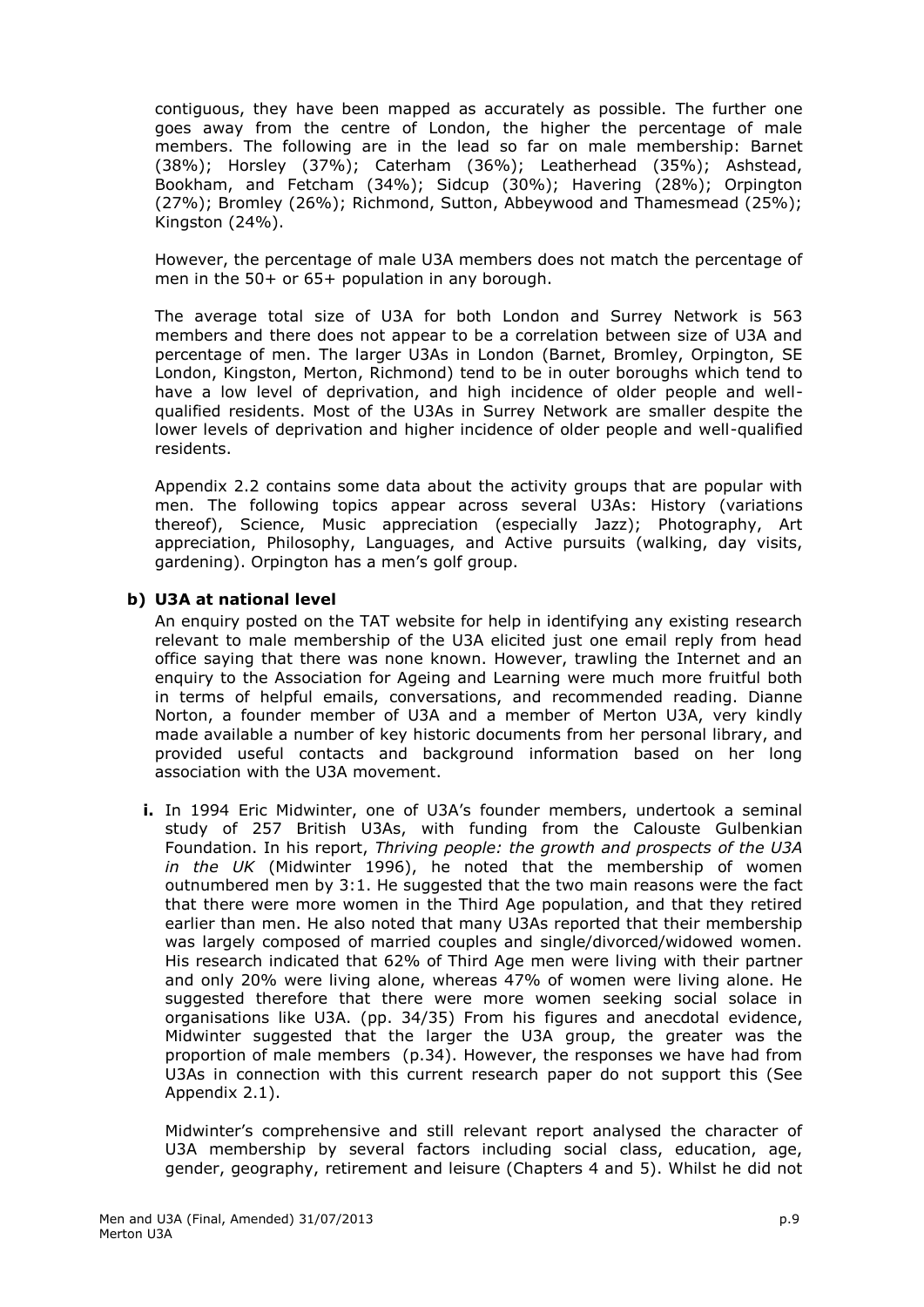cross-refer all to gender, these factors are mentioned here because they are also used in other studies, and need further investigation by gender.

At the beginning of his report, Midwinter discussed the characteristics that define the Third Age i.e. "that arc in the life-span which follows the socialisation of the First Age, and the occupational and parental duties of the Second Age" He observed that people were terminating work and parenting earlier, but living longer, and that "a wide gap has opened in many people's experience between retirement and death, and this constitutes, in rough terms, the Third Age" (p.10). He noted however that "there are many, many people below that pensionable age who are already in the Third Age, as well as, it should be remembered, an interesting minority over the pensionable age who remain in the Second Age, most as paid workers, some as active parents" (pp. 31/32).

Exploring whether U3A membership thrives better where there is a predominance of older (i.e. pensionable) people, Midwinter found that whilst 45% of U3As were located in areas where the number of older residents was higher than average, the remainder were located in areas where the older population was deemed to be average or below average.

According to Midwinter, "If anything typifies the Third Age it is the 'leisure'…which the end of work and parental responsibilities endows". He noted that, allowing for domestic chores and sleep, retired people generally enjoyed about twice as much leisure time after retirement (men 92hrs/women 71hrs per week — women still more burdened by domestic duties), but he notes with dismay the many surveys indicating that, apart from watching TV, "older people have shown themselves disinclined to involve themselves in as much leisure activity as the working and parenting elements in the population". Midwinter laments this "Waste Syndrome" but does not elaborate on "the hurdles to participation". (pp 26/27)

The report acknowledged that U3A was frequently claimed to be a predominantly middle class organisation with little appeal for working class older people. Whilst he agreed that social class and income have a bearing, he acknowledged that "the most telling criterion concerns educational qualification" (p.29). He mentions the Carnegie Inquiry 1992 report which found that the post-50 cohort of the time had a relatively impoverished education, and that 81% of those over 65 had not studied since leaving school (compared with 63% of the population as a whole). Analysis by social class found that only 25% in lower class groups as opposed to 75% of people in higher social class groups had taken up some form of learning since their initial education. (p.30)

Geographically, Midwinter found that most U3As developed in "what might be regarded as conventionally middle class areas", although "nearly a third have gained footholds in slightly differing cultural circumstances… proof enough that U3A is capable of establishing itself in most social conditions". (p.31).

In an analysis of U3A locations by population density, Midwinter found that nearly half were located in districts of middling population (100-200,000 people) and that the big cities were poorly served by U3As compared with smaller more compact towns. "It was, in fact, the failure of city-based U3As — Manchester, Liverpool, Leicester… which led organisers to think in terms of a 'village' approach within the city limits, that is, to adopt a clearly defined suburb or division of the city for development". Optimum size of U3A is a subject for debate (pp. 37-38), balancing the accessibility and 'personal touch' of a smaller organisation with the cost-benefits and additional activities that a larger organisation can offer.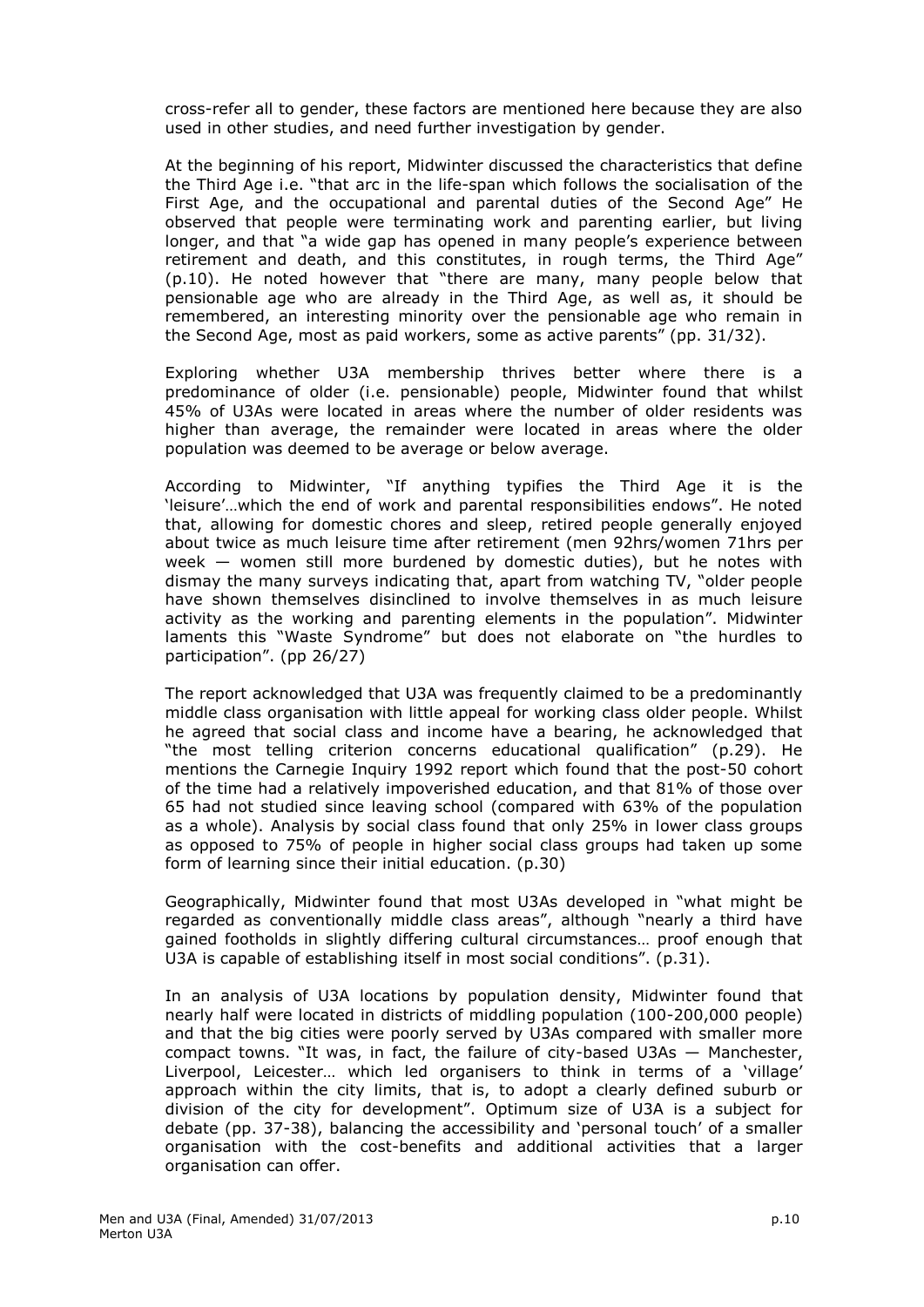Midwinter recommended that the journey time to U3A activities should not exceed 30 minutes. (pp.32-3). Despite being potentially better served by public transport, journeys for older people in large urban areas were often said to be more challenging due to unease about crime (especially for women), cost, and physical disabilities. Citing the Carnegie Inquiry, he noted that "over half of older age journeys continue to be made by car" and that "men in their 70s travel further than women in their 50s". (p.33)

With regard to publicity, Midwinter comments that "Lack of funds has always prevented a major campaign to promote U3A, although there have been scores of occasional articles in the press, popular and professional, and features in the media". Mostly, U3A's reputation has spread by word of mouth and the tireless efforts of many individuals.(pp. 18/19)

**ii.** On the Third Age Trust website, under 'The U3A Story' (Third Age Trust 2012a), there is mention of a mapping exercise conducted in 2001 with a grant from the Department for Education and Skills. [according to TAT head office, unfortunately lost/ destroyed in a fire]. The research confirmed that "Women vastly outnumbered men. Almost three quarters of the members (74%) were women, and only just over a quarter (26%) were men".

Other potentially relevant characteristics are reported, but not by gender:

- Average age of U3A members was 70.6yrs (6% under 60; 15% 60-64; 24% 65-69; 25% 70-74; 17% 75-59; and 13% over 80).
- It was still a largely middle class membership. The occupational breakdown was 40% professional, 15% managerial, 15% administrative, 4% technical, 4% manual, and 5% occasional or no employment. Most (84%) had some form of occupational or private pension.
- Reasons for joining: 29% mainly for social contact; 14% to acquire knowledge; 12% to acquire new skills; 10% to keep the mind active; 10% to meet people with similar interests [total 46% to learn/keep mentally active].
- The U3A had a low public profile for its size almost no one learned about it first from the national media. 73% had become aware by word of mouth, and 11% from libraries and local press.
- **iii.** The pioneering work of Audrey Cloet, a founder of Bath U3A (one of the largest U3As in the UK), has been acknowledged by Eric Midwinter and many others. By telephone and email correspondence, Audrey described some of her early development initiatives for the U3A nationally. Bath U3A has been successful in attracting a good proportion of men through strategic activities such as recruitment talks at local organisations with a large number of men (e.g. PROBUS and the Ministry of Defence). The Committee was also proactive in seeding groups for men, by setting up short courses on topics of interest that might inspire them to continue running a group. Activities in gender-specific groups were complemented by cross-gender social events. She also recommended setting up inter-generational activities, such as debates with local schools. Through the Hobby House project, Audrey sought to fund space and equipment for members to pursue activities that might not be possible in the smaller living spaces occupied by many retired people. Unfortunately, the project floundered on contractual issues and Audrey cautions against full partnerships that might cause complications over funding or other legal issues, but working closely with other organisations can be mutually very beneficial.

### **c) U3A internationally**

Surveys in other countries such as Australia, Spain and Malta have also uncovered a significant gender imbalance. In Australia, surveys of several U3As by Swindell and Williamson in the mid-1990s (Swindell 1991; Swindell 1993; Swindell and Thompson 1995; Williamson 2000) found that approximately 80%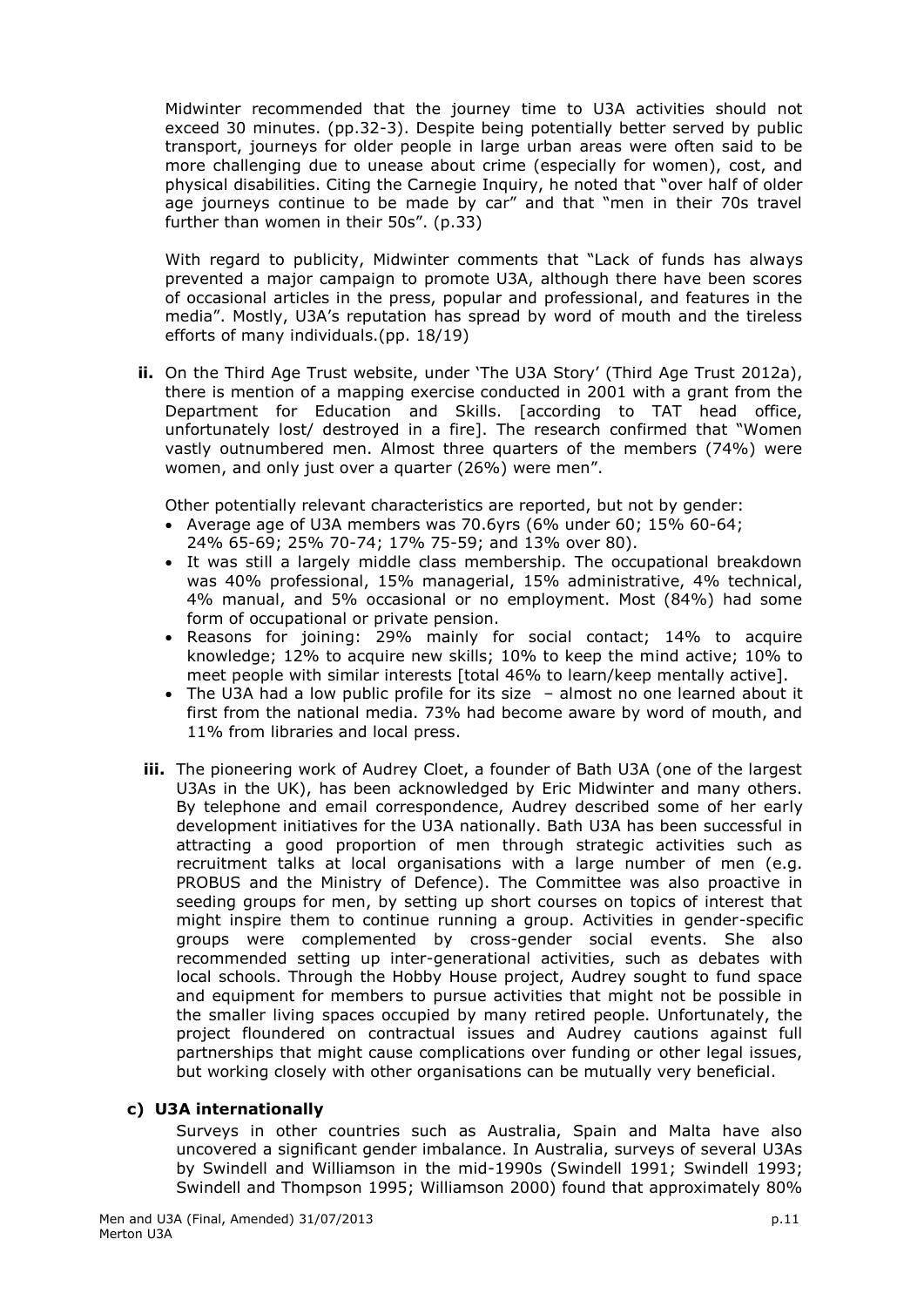of the membership was female. The Australian research is pertinent because of the cultural similarities and adoption in Australia of the British model of U3A as a self-development movement.

**i.** Williamson looked at gender differences in U3A participation through a review of the literature as well as an empirical research project in 1996 amongst members of the Liverpool U3A School for Seniors in Sydney, Australia (Williamson 2000). The research included questionnaires and interviews, and "aimed to find out members' opinions about U3A, reasons for joining, their learning experiences, preferred learning styles, learning outcomes, gender issues, and social stereotypes of aging and learning". He concluded that "men are less likely than women to be drawn to Third Age learning in proportion to their numbers in the Third Age population. Definitive reasons for this are elusive, but they appear to cluster around the issues of retirement, generation, outlook and interests, health, and gender role socialisation"(p.63). He recognised the bias inherent in only interviewing U3A members (i.e. the already-converted). The report shed little light on what could be done to attract more men into U3A. He noted that other retirement organisations and activities also tended to be highly feminised.

Williamson predicted that opportunities for change lay with the Post WWII baby boomers who had the benefit of better education and health, greater longevity and prosperity and an awareness of the need for an active retirement. U3A "as an organisation of the 1970's and 1980's" will need to adapt to the requirements of younger generations. "Whether the gender issues surrounding participation today will persist hinges on gender relations and roles, the shape of adult education provision in the future, what it has to offer, and how easily it can be accessed"(p.53).

**ii.** In 2006, Lydia Hebestreit conducted a very helpful evaluation of U3As in Victoria, Australia. One of her stated objectives was to investigate the differences between male and female perceptions of U3A, and the "barriers to participation with special reference to the male population". Her research included a comprehensive literature review on the U3A movement internationally, as well as empirical research (both qualitative and quantitative) involving 627 members of two U3As plus the presidents of the 68 U3As in the area. The sample was considered representative of Australian national averages (24% male/76% female). Mean ages: men 73 years/women 70 years.

The report is full of interesting statistical tables and analyses of gender differences according to the following factors:

- age distribution by quinary age groups
- marital status
- education level
- type of work before retirement
- participation in U3A courses
- enrolment in courses at further education colleges or universities
- preferred learning environment
- reasons for joining U3A
- reasons for not joining U3A earlier
- length of U3A membership
- perceived benefits of U3A membership
- areas where U3A could be improved
- service as a U3A tutor
- service on management committee, and roles

The following is a brief summary of the findings: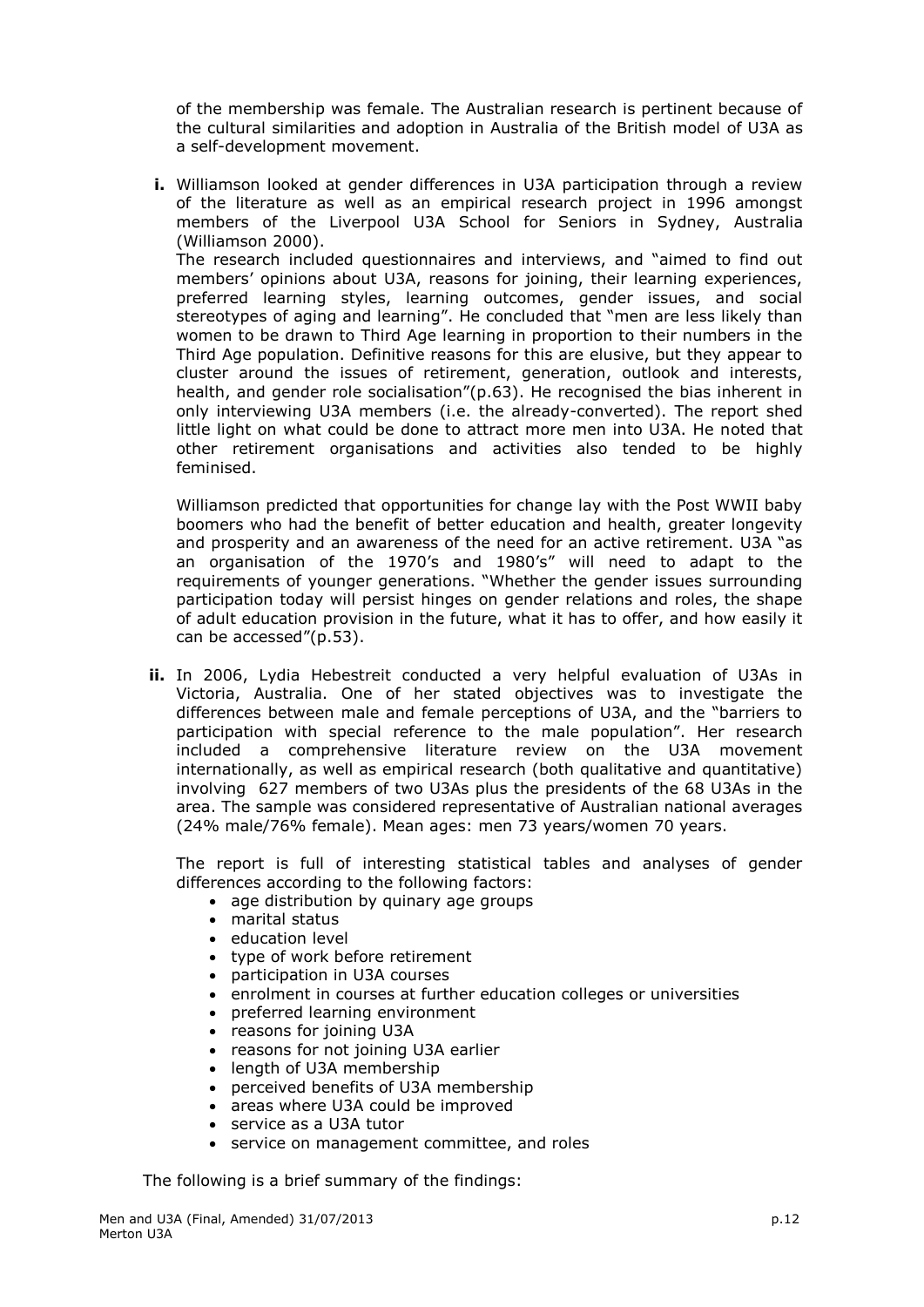- 1) All the demographic variables showed marked differences between the genders (even after correction for the ratio of men to women in the sample) and echo many of the findings of UK research. 80% of the men were married (50% of women); 12% of men were widowed (33% of women). The general standard of education was quite high, with 64% having some form of education beyond high school (men 80%/women 60%).
- 2) Analysis of work before retirement indicated that 45% had been in professional occupations (similar for men and women), 25% secretarial/office work (mostly women) and 14% in management positions (men 30%/ women 9%).
- 3) There were differences in the reasons for joining, with the men indicating a desire to gain more knowledge, while the women were looking more for personal satisfaction and making new friends. The rate of participation and perceived benefits of participation were similar for both genders. Both rated benefits as high. Many and varied benefits were cited, although women responded slightly more positively than men.
- 4) Lack of awareness about U3A was the main reason given for not joining U3A earlier (men 35%/ women 31%). This was followed by "too old to learn" (men 11%/ women 14%). Negative previous educational experience was more inhibiting for men (14%) than women (7%), but the term "university" was more off-putting for women (9%) than men (5%) (p.146) Other reasons for not joining earlier included inconvenience of course timing/venue; "thought I was too young"; and still working full- or part-time, or caring responsibilities.
- 5) Only 8% of respondents had enrolled in other courses at universities or adult/further education establishments. The main reasons given were "not interested" (70% men/56% women), and cost (27%men/ 37% women).
- 6) Of the 15% respondents who said they had served as tutors, men (21%) significantly outnumbered women (13%), despite being under-represented in overall membership. This might be a reflection of higher educational achievement of men, as 79% of the tutors had post-high-school education (54% had university qualifications). (pp.147-149).

Despite being significantly outnumbered on Management Committees (38% men/ 62% female), men punched above their weight in comparison with their overall U3A membership of 24%. Men were more likely than women to be President (55%) or, Vice President (63%). The role of Treasurer showed no gender bias, but women were more often Course Coordinators (76%), Publicity Officers (70%) and Secretaries (77%). These roles could reflect educational achievement and type of work before retirement. (pp. 168/9)

7) In response to a question about areas for U3A improvement, the main suggestion was "Types of course offered" (39%) and this was the main concern for men. Analysis of the courses offered indicated the usual predominance of subjects from the arts and humanities. A wish-list by respondents added science and financial management — these were predominantly requested by male respondents. However, 96% of U3As in the sample said that they did not provide courses aimed at gender specific participation.

Venues and scheduling of classes were also areas suggested for improvement. 37% expressed a preference for small informal groups; 35% said venue did not matter; 28% preferred traditional classroom settings (men 31%/ women 27%). Only 0.5% preferred private homes although these were used in 40% of cases. (pp 119-121) Finding tutors and suitable venues were cited as the most significant problems for U3A presidents. (pp165/166)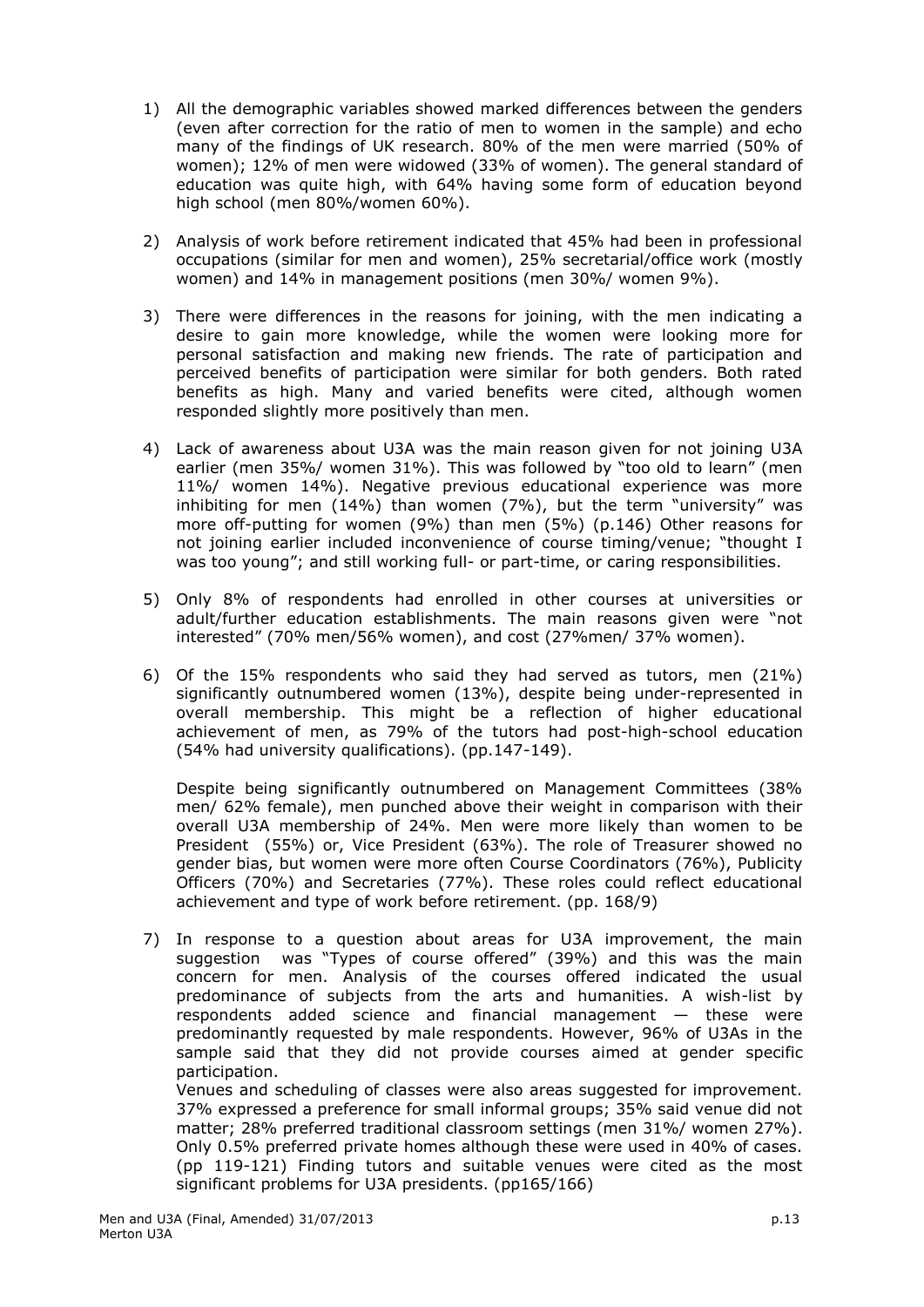**iii.** In 2012, Marvin Formosa published a global overview of U3A development from its beginnings, with an analysis of current issues and predicaments, and helpful suggestions for how the movement might be revitalised for the future. He noted that research into U3As has found a number of crucial biases, one of which is the excessive 'feminisation' of U3A, in terms not only of membership and management, but also the course content. Conversely, he also reported that despite the high participation rate of women, there is a degree of genderstereotyping as there are generally more male tutors, and "male learners are more likely to dominate any discussion even when in the minority".

U3A membership is regarded as very middle class, even élitist. In addition to contributing toward the gender imbalance, Formosa notes that the primarily liberal-arts content is "perceived as alien by working-class elders… more interested in practical knowledge related to lifelong work practices" (p.12). By comparison, "older adults who have experienced post-secondary education, and have advanced qualifications and skills, are already convinced of the joy of learning" and in joining U3A they are "going back to an arena in which they feel confident". While he notes that "heavy class baggage" inherent in the organisation's title can be daunting to the less privileged, there have been many changes since U3A was established, and the "incoming cohort" is more diverse and better educated (p.12).

Other excluded groups mentioned by Formosa are ethnic minorities, and "fourth agers" (those with physical and cognitive difficulties who may be residing in care settings — for whom he recommends a number of special provisions). He reminds us that U3A founders hoped that U3A would play a key role in strengthening intergenerational ties, but that most continue to follow "age-segregated" programmes, which separate older people from the rest of society.

Formosa judges that the U3A movement in Britain is at a crossroads and needs to consider some fundamental changes in order to "remain more in tune with the needs and interests of contemporary older adults" (p.15). He makes a number of constructive suggestions along the following lines (there is more detail in the article):

- 1) Overcome the French-British polarities, so that U3As can work more creatively in partnership with other tertiary education providers (e.g. Open University) especially if this helps to access facilities not otherwise available.
- 2) Improve the quality of learning (so that it is less passive).
- 3) Strengthen the quality and relevance of instruction to accommodate the interests and skills of the younger cohort, and embrace the Web2.0 revolution using interactive tools such as Blogs, Wikis, Podcasts, online journals, etc.
- 4) U3A must be "part of the debate that identifies appropriate curricula for older people…
	- there is a real urgency for U3As to include non-liberal areas of learning" such as financial literacy, health and caregiving; scientific courses including environmental studies; even literacy, as later life illiteracy is well-known.
	- add courses to attract excluded groups such as men and ethnic minorities.
	- introduce inter-generational sessions that would link Third-Agers with children, teenagers, as well as younger and older adults. Activities could include book clubs, drama, film-screenings, community work (e.g. mentoring and adoptive grand-parenting).
	- environmental volunteering.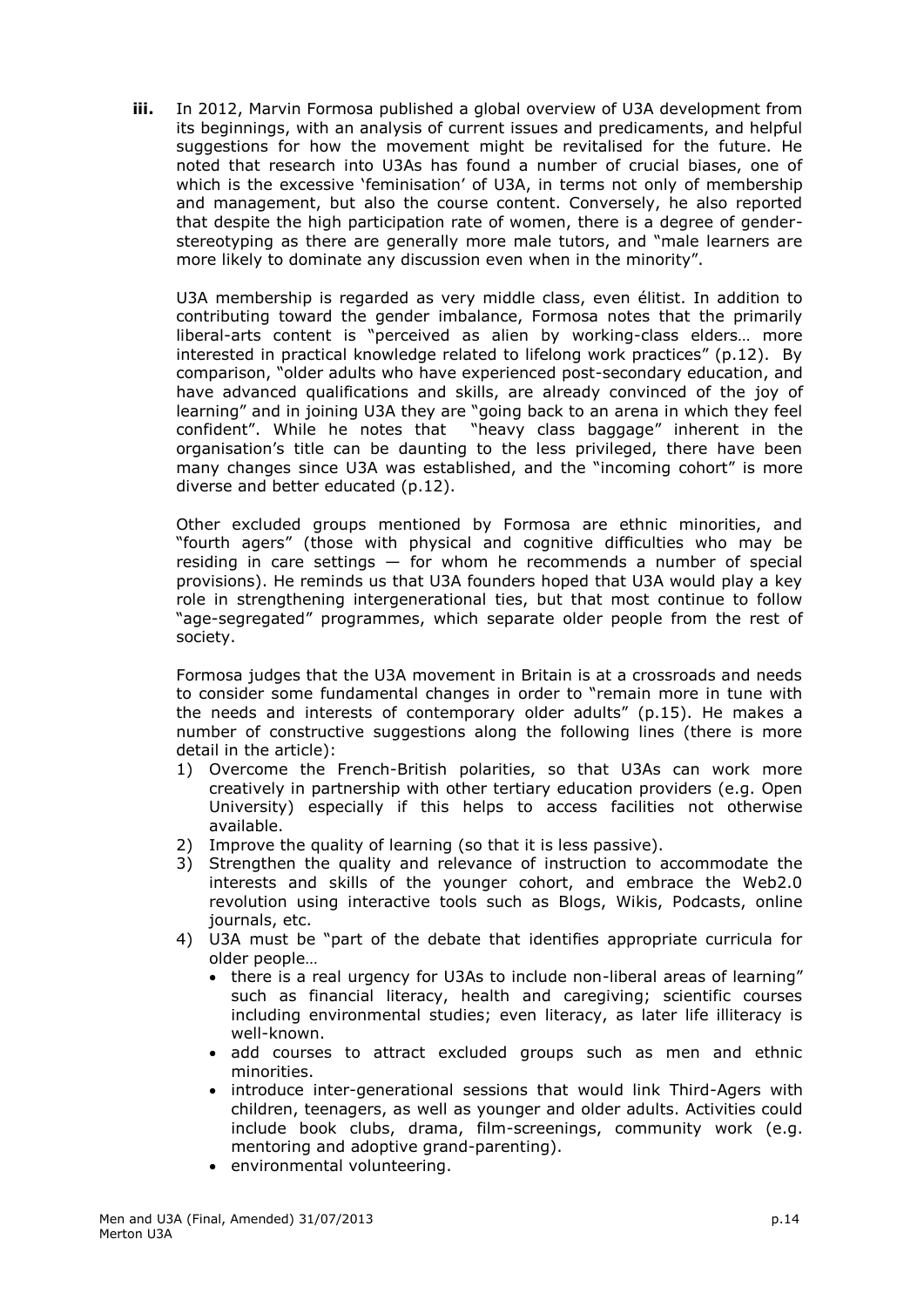## **6. WHAT DO WE KNOW ABOUT OTHER ORGANISATIONS?**

The following are some organisations mentioned because of their special experience in providing non-formal/informal learning for men in Britain, and some joint activities with them may be worth considering.

**i. The Workers' Educational Association (WEA)** claims to be the UK's biggest charity and "the largest voluntary-sector provider of adult education". It was founded in 1903 to support the educational needs initially of working men and was known as "The Organisation for the Education of Working Class Men". By 1905 it had embraced the education of working class women and changed its name to the Workers' Educational Association. The organisation's development has a number of similarities with U3A in that it began with a formal partnership with the Universities Extension movement but eventually broke away to enable a more independent approach through a network of small self-help groups. There were strong links with the Trades Unions, and the WEA played an active part in improving public education for both men and women during the  $20<sup>th</sup>$  century.

The WEA website (WEA 2013) says that there are now around 1,000 WEA branches, and the organisation offers "over 9,500 part-time adult education courses" to around 78,500 learners of all ages "from all walks of life" across the UK. There is a great emphasis on access for disadvantaged groups, and a "student-centred approach in which teachers and students work as equals". Courses are "created and delivered in response to local need, often in partnership with local community groups and organisations", and include arts and humanities, sciences, and various personal and community development topics. The main funding organisation is now the Skills Funding Agency. Other funding comes from course fees and various public and not-for-profit organisations, including Age UK. Partners include a number of community and cultural organisations, including residential centres for older people.

The 2008 Ofsted report on WEA (published on the WEA website) (see WEA 2013) noted that 90% of the courses were non-accredited. Ironically, the report also noted that 74% of the learners were women, and the key areas requiring improvement included "insufficient participation of men"!

**ii. Open University(OU)**: According to the OU website, J.C. Stobart, the educationalist and historian, wrote a memo proposing a 'wireless university' in 1926 while working at the BBC. However, it wasn't until the 1960s that the concept was developed fully under Wilson's Labour government, and the OU took its first students in 1971, supported by late night TV broadcasts. "The Open University was the first institution to break the insidious link between exclusivity and excellence" and "like all revolutionary ideas, attracted hostility and criticism".

OU now claims to be the largest academic institution in the UK with currently over 240,000 students (22% overseas), around 7,000 tutors and 1,100 full-time academic staff. Over 70% of OU students work full or part-time, often paid for by employers, and the open admissions policy aims to encourage people who failed to achieve their potential in earlier life. The OU is opening up opportunities for lower-income groups and people with disabilities. Dedicated to distance learning, it has maintained a partnership with the BBC for over 40 years, and now publishes an extensive range of online learning materials, with 52 courses on subscription through the ITunes U app, and around 11,000 hours of free learning resources on the OpenLearn website. Thousands of research articles are publicly available through Open Research Online, and the OU collaborates with other organisations in many ways such as providing courses and collaborating on curriculum development.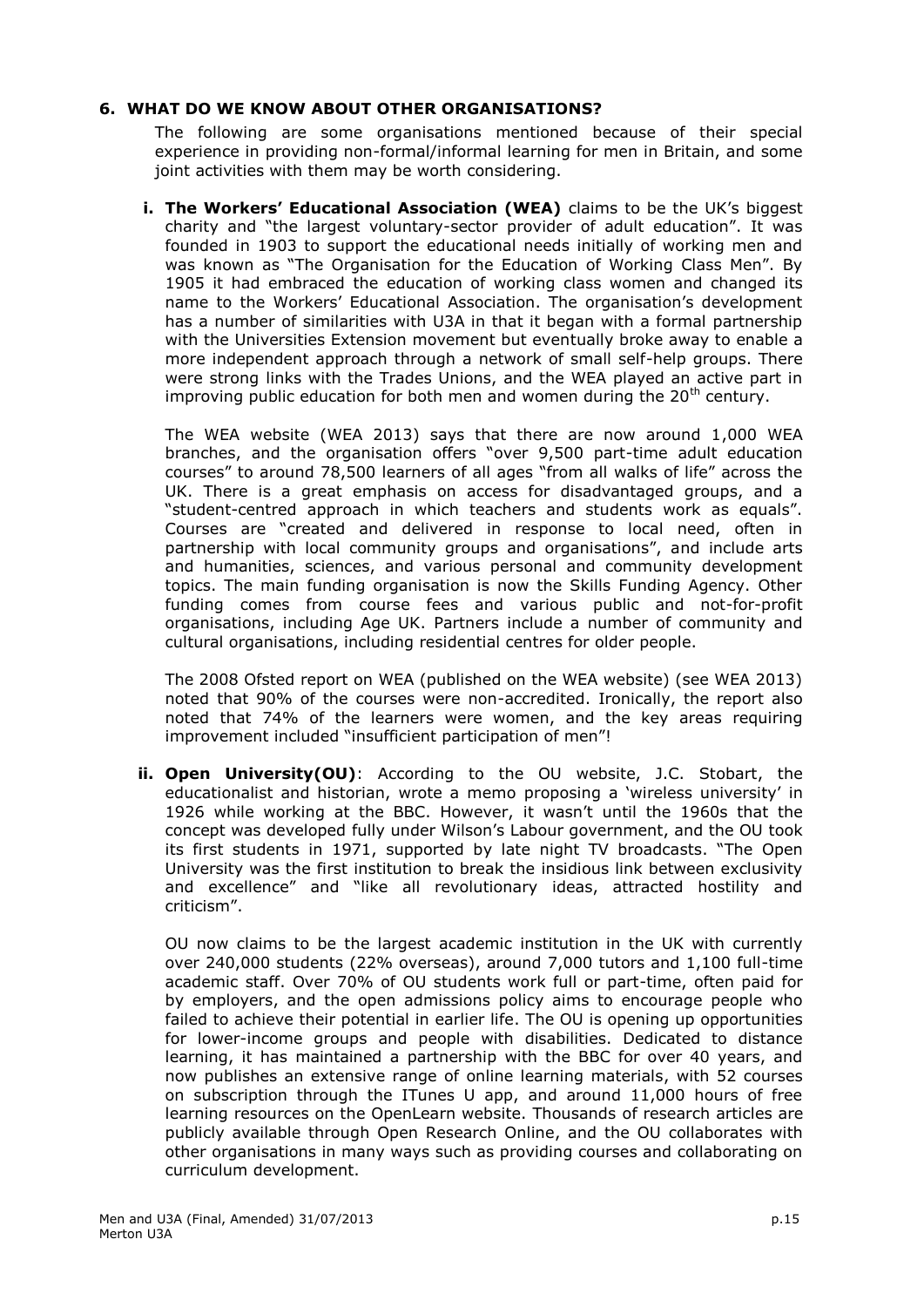The majority of students are under 50 (average age 31). Correspondence with the OU Information Office reveals that that, "amongst this year's students, 16% are aged 50yrs+, dwindling to 3% aged 65yrs+. There is a 60:40 female:male split over the entire 2012/13 student population, a 55:45 split in the 50+ age group but very interestingly the ratio reverses for the 65+ age group, 45:55". See Appendix 3.1.

Appendix 3.2 lists the top ten courses taken by all students, and then provides a breakdown by age and gender. The top subject for male students of all ages is mathematics, followed by Computer Science, Historical/Philosophical studies, Engineering, and Law. Women tend to go for arts and humanities (Historical/Philosophical studies, Psychology, Health and Welfare, Literature/Imaginative writing.

In 2007, the Third Age Trust signed a Memorandum of Understanding (MOU) with the OU. MOUs were also signed with other organisations as part of an external relations exercise and are basically an expression of mutual support in principle, but do not as yet extend to any discounts or special deals. However, with funding support from NIACE, U3A has considered the OU's OpenLearn units with a view to expanding U3A online course provision.

**iii. MensSheds:** This movement began in South Australia around 1995, as a way of engaging the large numbers of men (especially after the Vietnam War) who were unemployed, often living alone, and not participating in community programmes. The sheds are community places with tools and other resources to be shared. Each shed is locally run and can be used for a variety of individual or group projects, including some charitable or commercial activities. In addition to equipment, the sheds can provide practical training and learning about other subjects of interest to men. (Interestingly, despite being for men, some sheds have been facilitated by women). There are now over 800 sheds in Australia, and the number has been doubling annually. Menssheds are springing up in other Anglophone countries, such as New Zealand, Ireland and Britain. In Canada and the US they are called "mens dens". (Golding, 2007)

In the UK, there are about 500,000 older men living alone, and the first MensSheds were piloted by Age Concern in 2009. There are now about 30 Sheds in the UK, including the following in London: Bexley, Camden Town, Camden Highgate, Newham, Deptford, Eltham, Tower Hamlets and Walworth. Sheds vary, but usually have a single focus, such as railway preservation or model engineering societies, woodcraft, museum work, and even renovating tools for African projects. The menSheds UK website provides assistance on getting started, finding funding, finding a suitable venue, purchasing and installing equipment, and various other practicalities (MensSheds UK 2013; Age UK 2012; John Lewis Partnership date?).

## **7. FACTORS AFFECTING LEARNING/LEISURE ACTIVITIES OF OLDER MEN**

Official statistics and gerontological research often fail to look at gender differences. Until recently, there has been more research into the lives of older women, while older men have been somewhat neglected. It is said that the "feminisation" of education is a result of historic efforts (e.g. Education Act 1944/Russell Report 1973) to bring about social reform through education, including the education of women. However, given the recent concern about "masculinity in crisis" as women succeed in more of the traditional male domains, and due to the fact that men are living longer, there is a growing interest in male education, including that of older men.

The research reveals a complexity of inter-related factors such as demography, psychology of masculinity and social networking, marital status, educational experience, employment/retirement, social class, learning, and leisure.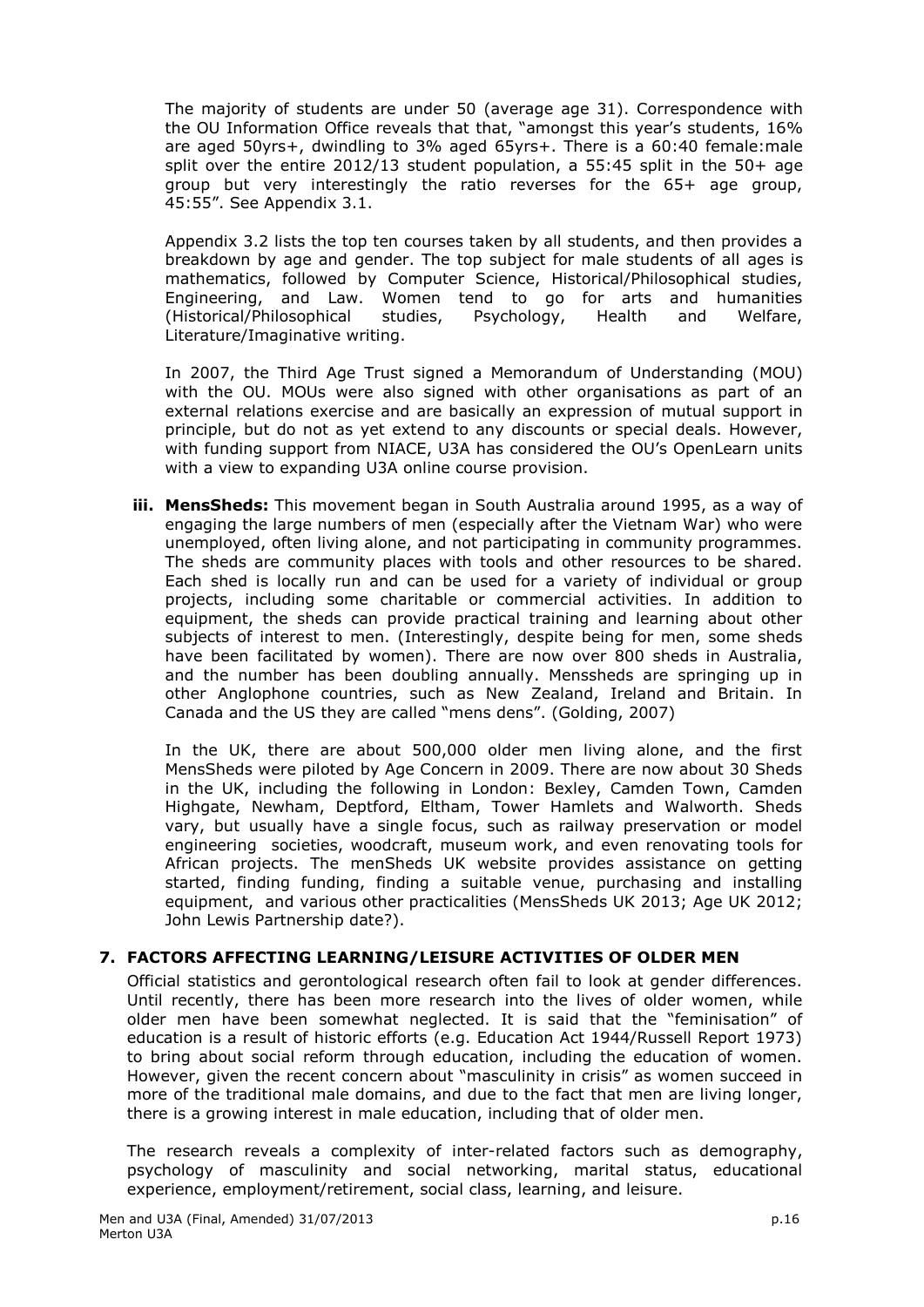The following are a few key points that seem pertinent to male participation in U3A, although different research sometimes results in slightly different findings:

## **a) Psychosocial issues**

- **i.** As Eric Midwinter commented (1996 p.35) "traditionally, men are said to have been acclimatised more than women by British society to clubablility, through the camaraderie of the school, the work-place, the forces, team-sports and the like". It could be said that these networks have traditionally been maleorientated, and often exclusive to women.
- **ii.** There is a whole body of research into the different ways that boys and girls learn because their brains develop in different ways. [NASSPE Vlll conference Oct 2012] This can influence lifelong skills, interests, attitudes and confidence, depending on educational experience. Many people in Britain and in other countries — especially older people — may have been educated in single-sex classes, and may sometimes feel uncomfortable in mixed groups, especially if outnumbered. A study by Margett and Marsiske (2002) indicates that there are differences in the cognitive behaviours of older men and women, which can affect self-confidence, and Formosa (2012) mentions the "invisibility" of women in discussion groups where men are present (p.13).
- **iii.** Male social networking also clearly differs from that of women. Research indicates that men are more independent and self-sufficient, and more inclined to rely primarily on their spouse/partner for social support, rather than looking to other family members or friends. However, women look to their partners and also to family/friends. (McFall 2012)
- **iv.** The Office for National Statistics undertakes a series of studies under the 'Measuring National Well-being Programme'. The study on 'Our Relationships (Randall 2012)' notes that satisfaction with friends varies by gender and age with fewer men (43.8%) reporting high satisfaction than women (50.8%). The study on 'Older People's Neighbourhoods (ONS 2013b)' reported that feelings of belonging to a neighbourhood increase with age; however, until they reach 80+ years men report consistently slightly lower feelings of belonging.
- **v.** The 'Taking Part' Survey, conducted by the Department for Culture, Media and Sport, monitors participation in a number of social and leisure activities. There is some analysis by age and gender. The 2011/12 survey found little difference in the proportion of men (44.5%) and women (46.9%) who participated in the categories of organisation surveyed. The most popular were sports/exercise, and hobby groups/social clubs. Men dominated these two areas of activity, especially sports, but women dominated in all other areas of activity, including adult education and groups for older people.
- **vi.** Kate Davidson, Sara Arber, Tom Daly and Kim Perren at the Centre for Research on Ageing and Gender (CRAG) have published a number of interrelated papers resulting from research into 'Older Men: their social worlds and healthy lifestyles'. This has included investigations of older men's social integration and organisation affiliations, and the influence of social class and marital status (Davidson et al 2003a; Davidson et al 2003b; Perren et al 2003; Chatzitheochari and Arber 2011). Some of these findings have been incorporated into the research by Age Concern in their reports on 'Working with Older Men' (2006 and 2007).

Interestingly, Kate Davidson noted that older men were easier to recruit for research if they were white, professional, articulate, married/widowed, and motivated by an interest in 'helping other people'. However, there was no 'snowball sampling' effect from the men themselves. "Golf club members were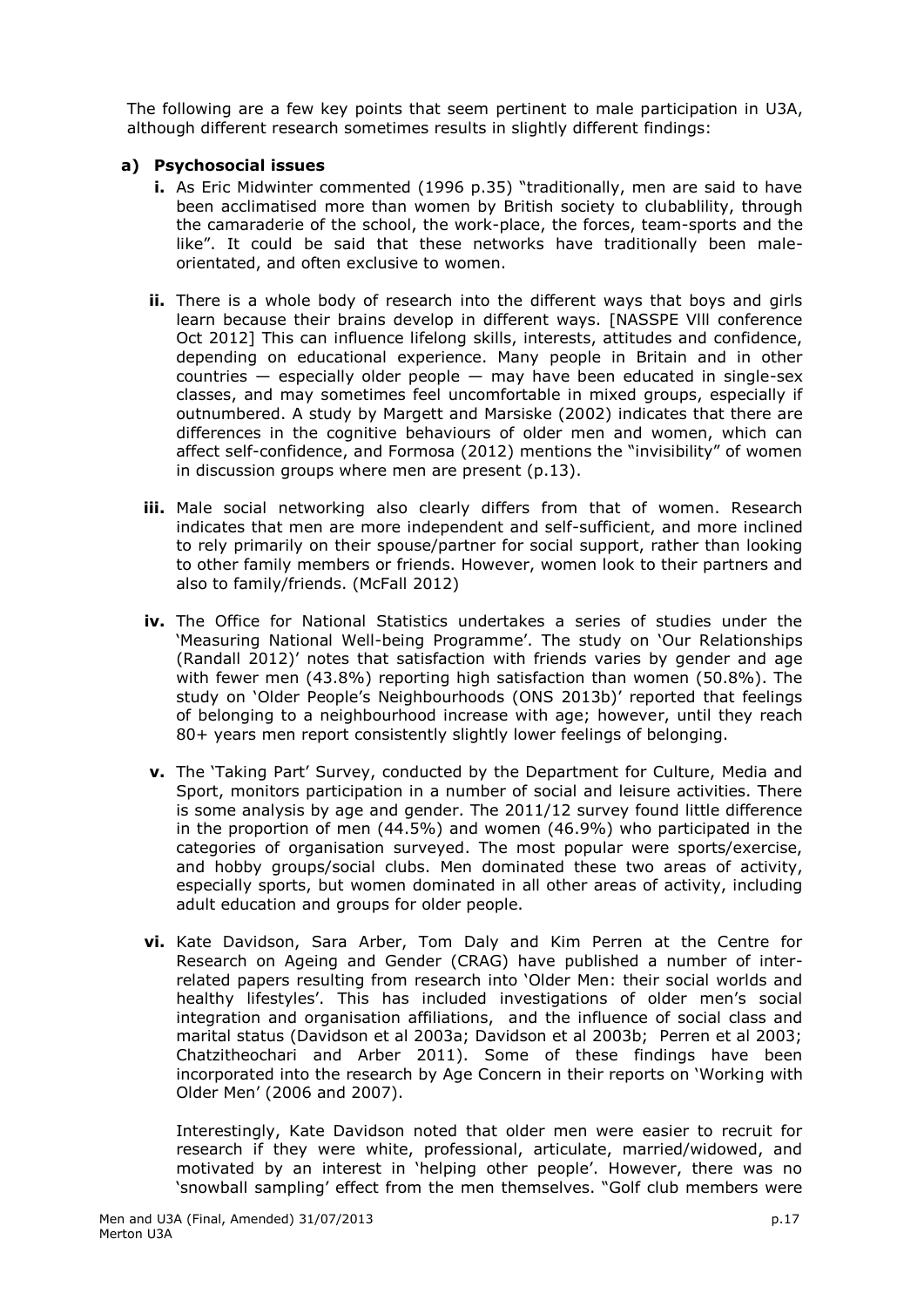asked if they knew any other men the researchers could talk to, and they all said no. However, a woman member suggested four — they all turned out to know each other but hadn't suggested each other"! During the interviews it was also found that the male interviewees were more likely to open up and talk about personal issues with the middle-aged female interviewer whereas with the "olderish" male interviewer, they talked about how well they had done in their jobs". (Jones2013)

The following are some of the findings from the CRAG research reports:

- 1) Married men often have sizeable social networks mainly led by their wives. In widowhood, these networks contract and men rely more heavily on adult children for support, although widowers may seek involvement with sports and social clubs, especially if that pattern was set earlier in life. Generally, however, older men prefer to maintain a small close social network.
- 2) Divorced men and bachelors tend to have very low involvement in organisations. The majority of older men live with a spouse/partner, but statistics indicate that an increasing number of men over the age of 65 live alone (29% in 2001).
- 3) About 50% of older men report membership of an informal organisation. Older men have usually belonged to the same organisation(s) for many years. Most of these organisations fulfil the dual purpose of providing social interaction and a forum in which to be active (e.g. sports), and/or 'useful' such as carrying out voluntary work.
- 4) About 25% of older men belong to a community/civic group (most commonly a residents' association, political party or voluntary organisation); other groups include social clubs, religious groups, and sports clubs, but membership of sports and social clubs declines with age  $-$  by the age of 80, membership drops by 50% of what it is for men aged 65-69).
- 5) Involvement of older men in organisational activity is strongly linked to social class. Working-class older men are less likely than middle-class men to be involved in community/civic groups or sports clubs — which are goaloriented — and more likely to belong to social clubs that are not goaloriented.
- 6) "Traditional notions of masculinity emphasise the importance for men of independence, self-reliance, and strength. These attitudes and beliefs exert a strong influence on men's behaviour at all ages, but particularly influence older generations" Age Concern (2007) p.13. This may result in avoiding "non-masculine" behaviours, such as seeking assistance, admitting to problems or displaying emotion. Widowed, divorced and never-married men are therefore often isolated and hard to reach.
- 7) Older men are prepared to join groups if the activities and ambience resonate with their identities and appeal to their interests. Men who feel isolated often prefer social over educational activities. Pubs/clubs are often popular and enable men to connect with the world and avoid femaledominated venues.
- 8) Men's relationship with their work is central to their identity, and retirement can be difficult for some older men who have seen themselves as productive contributors, but have to adjust to becoming unproductive or even dependent in later life.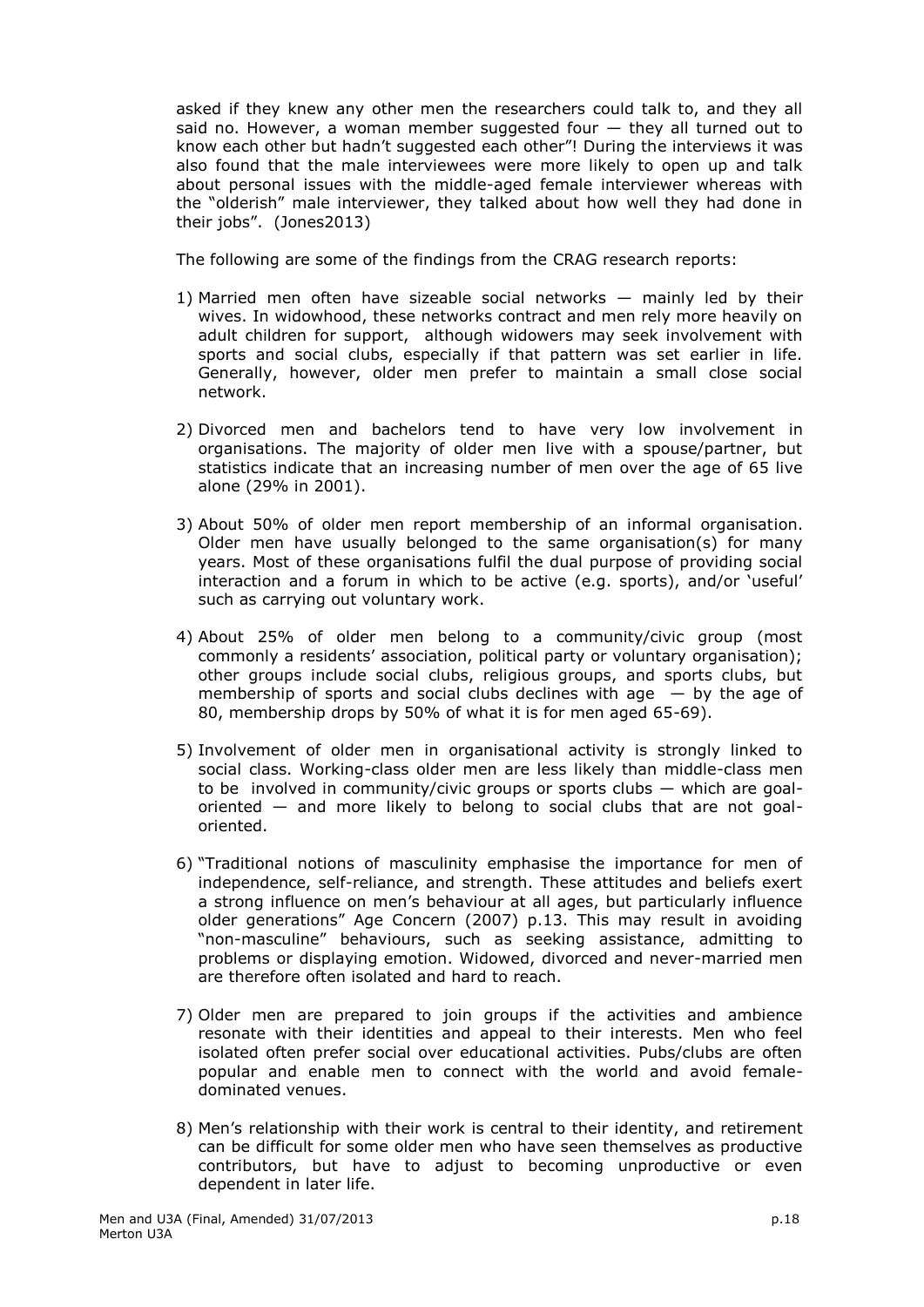9) Organisations and services geared specifically to older people are largely rejected by older men. Such organisations are seen as passive and highly 'feminised'. "Clubs aimed specifically at older people need to be made more congenial for older men so that they do not feel they are yielding up their individuality or admitting some sort of defeat by attending" Davidson 2003b p.3.

# **b) Life expectancy, retirement and Third Age**

- **i.** The term 'Third Age' was coined by U3A founder member Peter Laslett in his book *A Fresh Map of Life: the Emergence of the Third Age* (1989). See Eric Midwinter's definition referred to in para 6.b).i of this report. The concept was also explored further by the Carnegie Trust, which foresaw the need for reassessment as future generations face changing situations. (Carnegie United Kingdom Trust 1993 and 1996). When the State Pension was introduced in 1908, it was on a means-tested basis for those aged 70, and for most people death followed not long after. The Third Age was a new phenomenon resulting from lowering of the pensionable age, improved health and longevity and therefore a longer period of retirement for a larger number of people. However, the Third Age for post-WWII baby boomers needs some re-assessment as more people live longer but need/want to work longer. The later period of increasing disability/frailty and dependency is referred to in the literature as the Fourth Age (75yrs+), where women currently outnumber men, but this phase also needs re-assessment.
- **ii.** The Office for National Statistics 'Pension Trends' report (2012 Chapter 3) indicates that life expectancy and quality of life has increased for both men and women in the UK.

The report quotes (p. 3-5) from ONS calculations in 2008 which found that men at age 65 could expect another 17.5 years of life (9.9 in good health), and women 20.2 years (11.5 in good health). This post-retirement 'disability-free' period could be regarded as mainstream "Third Age" (men 65-76 years; women 65-77 years). Beyond this, life may be increasingly challenged by limiting longstanding illness or disability (men 76-83+ years; women 77-85 years+). These estimates are based on average calculations for life expectancy, but there are obviously many variations.

The report also quotes (pp.3-8) ONS statistics in 2009 indicating that the English regions with the highest life expectancy at age 65 for men were the South East/ South West and London for men; and London/South West and South East for women – these regions added about an extra year to the national averages.

Socio-economic categories have been used by the ONS to track life expectancy from the early 1980s. Men and women at age 65 in 'higher managerial and professional occupations' can expect to live about 3 years longer than those in 'routine' occupations (18yrs/15yrs respectively).

**iii.** Recent changes in retirement age have complicated research into the Third Age, which is a lot more fluid than it used to be because of changes to State Pension Age (SPA). Women's retirement age is gradually being extended to catch up with that of men at 65 years, and for statistical purposes, the Office for National Statistics now refers to the period between 50-64 years of age as the "pre-retirement age" for both genders.

The ONS report on 'Older workers in the labour market' (ONS 2012a) states that whilst men are still working longer than women, it is increasingly common for both genders to work beyond SPA, the number reaching 1.4m nationally in 2011 (12% of the pensionable population, a rise from 7.6% in 1993).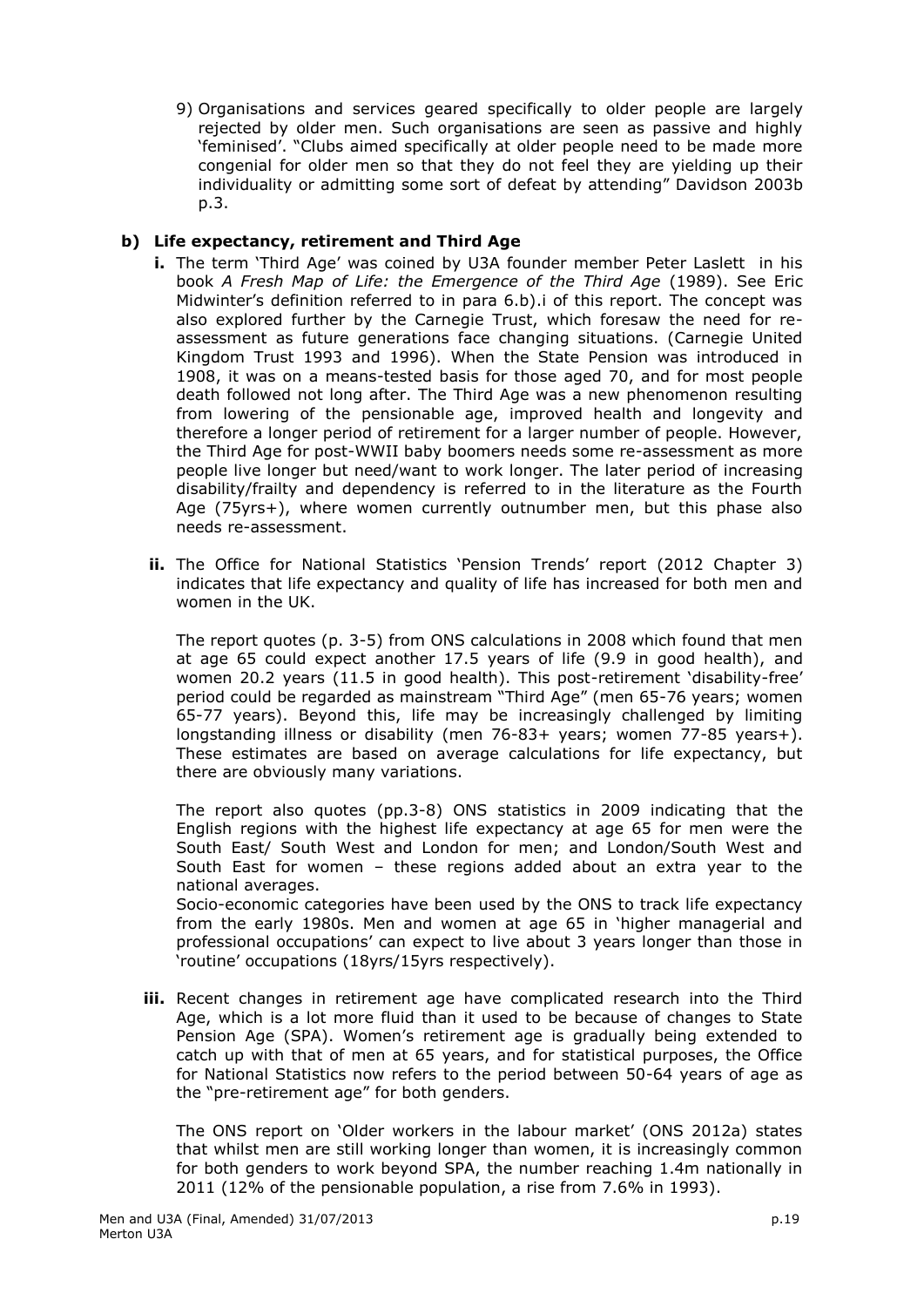The ONS 'Pension Trends' report (ONS 2012b Chapter 4) gives statistics on economic activity by age groups. From Age 50 to SPA, 62% of men are employed full time and 10% part-time, but after SPA full-time work drops to 5%, while 7.4% continue working part-time. Amongst women aged 50 to SPA, 40% are working full-time and 3% part-time; after SPA, 30% are working fulltime and 8% part-time. See Appendix 4.4 for further detail.

There is a gender difference in the NS-SeC classification of work undertaken by those working beyond SPA. More men are employed in higher-skilled jobs (67%) than women (36%) and more women are employed in lower-skilled jobs (64%) than men (33%). See Appendix 4.1 This may be relevant to male membership of U3A as members seem to be drawn primarily from those with a higher level of education and skills.

There is a growing number of business start-ups by older people. Amongst all those working beyond SPA, 69% are classified as employed, and 31% selfemployed (significantly higher than the 14% self-employed pre-SPA). According to the statistics from the Department for Work and Pensions (DWP 2012), the figures increase after age 65 for both genders: age 50-64 (Men 25%/Women 12%) and from age 65+ (Men 43%/Women 28%).

- **iv.** The Skipton Building Society recently commissioned a survey of 2000 adults to investigate retirement choices (Skipton Building Society 2012, 2013a, 2013b). Respondents replied as follows to questions about reasons for continuing to work longer, albeit mostly part-time: To keep an active mind (58%); to prevent boredom (55%); afraid of slowing down (53%); need the money (50%); to keep fit and healthy (46%); reason to get up every day (46%); want to make a contribution to society (37%); like interacting with younger people (33%); don't want to be at home with the other half (33%); to save up an inheritance fund (31%). Other reasons given include saving for holidays; addiction to work; few hobbies with which to fill the time and keeping up-todate with technology. Unfortunately the survey results are not presented by gender.
- **v.** With regard to age and learning, the NIACE Older Learners' Survey 2012 (McNair 2012) suggests that motivation to learn changes with age and can be divided into two distinct phases after the age of 50. The first phase is still related to employment through relatively formal kinds of learning and through the workplace, as well as support for caring responsibilities. After retirement (albeit a more fluid phase), people can look to learning for pleasure and personal development.

In his paper on Lifelong Learning, McNair (2009 recommends a "Third Age curriculum" (pp.53-7) which would prepare people for self-sufficiency. "Where couples have lived their adult lives with strong differentiation of roles, bereavement may confront the surviving spouse with a sudden urgent need to acquire new skills, like cooking for men and financial management for women". Similarly, good IT skills can help those with reduced mobility. "A coherent retirement curriculum would include attention to all these issues: meaning and purpose, health and finance, communication, citizenship, and volunteering". McNair also recommends a "curriculum for the Fourth Age" (75+) (p. 56), taking into account greater physical and mental frailty but recognising the need for a new phase of continued learning. This resonates with many of the suggestions made by Formosa (2012).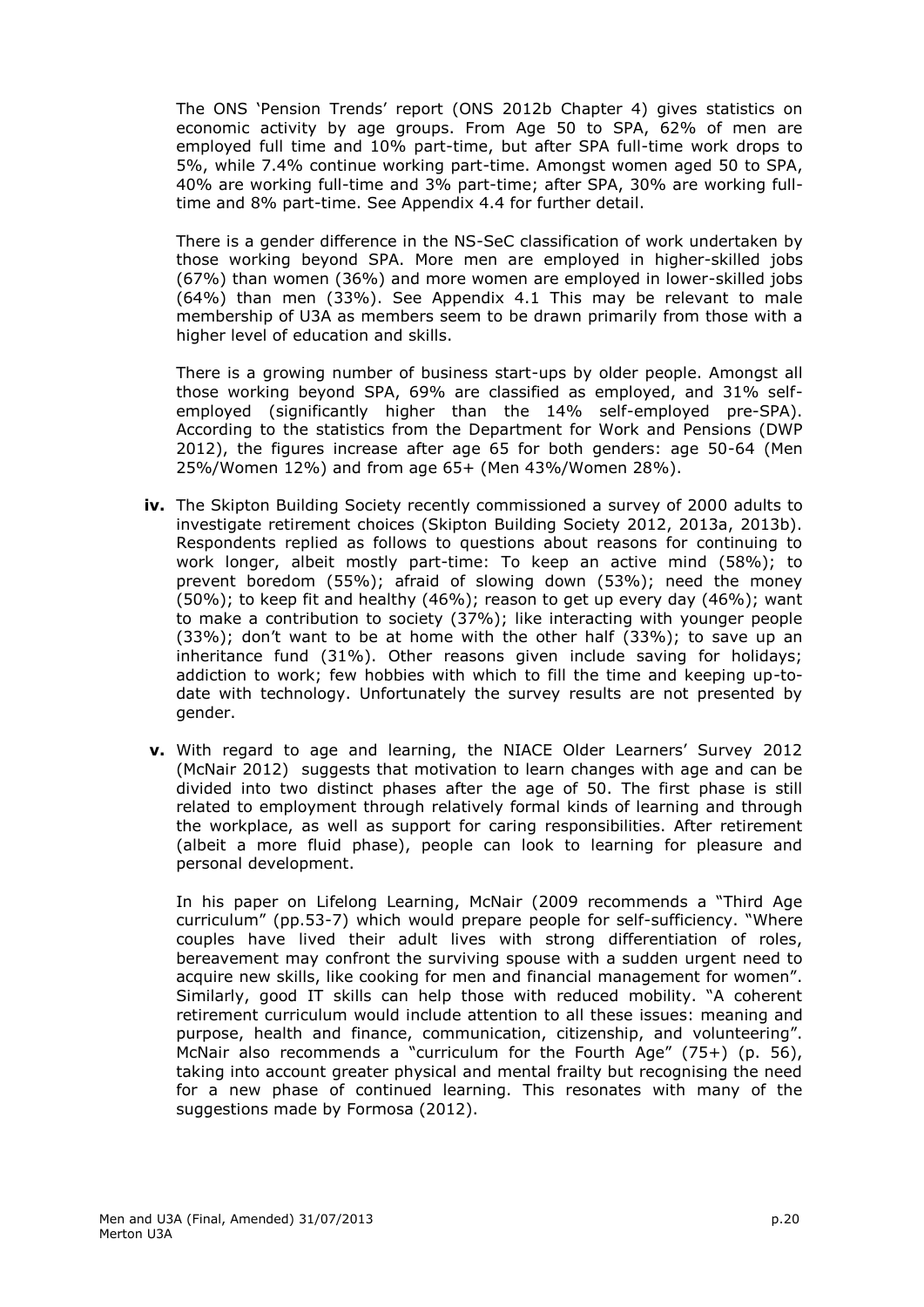# **c) Socio-economic issues/'Social Class'**

As indicated in the above section, the definition of social class by government statisticians and many academics is based on the National Statistics Socioeconomic Classification (NS-SeC) See Appendix 4.1. Researchers also use the NRS Social Grades scheme maintained by The Market Research Society, and these have been used in the research on learning (e.g. the NIACE report on Older People's Learning (NOLS) (McNair 2012). See Appendix 4.1.1.

In research about older people, social class generally refers to the occupations people have had prior to retirement. It could be said that this is a very narrow definition, and leaves out a number of other subtle and complex social/ cultural factors that people use to judge how comfortable they might feel pursuing various activities in different social contexts.

Retirement is said by some to be a social leveller, but the terms "genteel poverty" and 'nouveau riche' indicate both an economic and social level that people might find themselves in during their lives, including retirement, despite their origins. Many women have not had access to the higher occupational categories, and find themselves economically worse off than men in older age. Many successful people (especially entrepreneurs) have risen to the top despite little formal education. Migration also plays havoc with concepts of social class and learning, because many migrants may be well educated and keen to learn, but may not reach their full potential in the UK job market for various social reasons. "Intention to learn is strikingly higher among people from minority ethnic groups (27% compared to 18%)" (McNair 2012 p.31.)

'Social class' is considered a major factor in determining who learns, what they learn, and where. "Generally, people in higher social classes stay longer in initial education, and are more likely to continue learning throughout their adult life into retirement".(p.12) Only 11% of the NRS grades D/E are likely to return to learning compared with 33% of the A/Bs. (McNair 2012 p. 35). However, across all social classes, the report finds that men are less likely to return to learning than women, and the most resistant are men in the lower social classes (C1/C2 – NRS social grades).(McNair 2012 p.35).

Several surveys of U3A membership indicate that members are largely drawn from the professional categories. This report has also found an apparent coincidence between the higher U3A membership and residents from higher NS-SeC categories living in relatively prosperous areas of London and Surrey.

The 'U' in U3A has been the cause of much soul-searching and debate, largely because of social class issues. To some it is an attraction while to others it smacks of intellectual/social élitism that is daunting. Formosa (2012) referred to it as "heavy" baggage (p.12). Hebestreit (2006 p.145), found in Australia that it was more off-putting for women than men, perhaps reflecting gender and generational issues which may not be so relevant for future generations with better access to higher education.

## **d) Learning issues**

The OECD report "Education at a glance" (OECD 2012) compared percentages of older people participating in adult education across OECD countries in 2007. In the 65-75yr age group, Britain came top with more than 20%. "In all six countries for which data was available, women participate more often in formal and/or nonformal education than men". The report also confirms that people with "tertiary education participate in formal and/or non-formal education more often than those with low levels of education". (No statistics were found on participation in informal learning)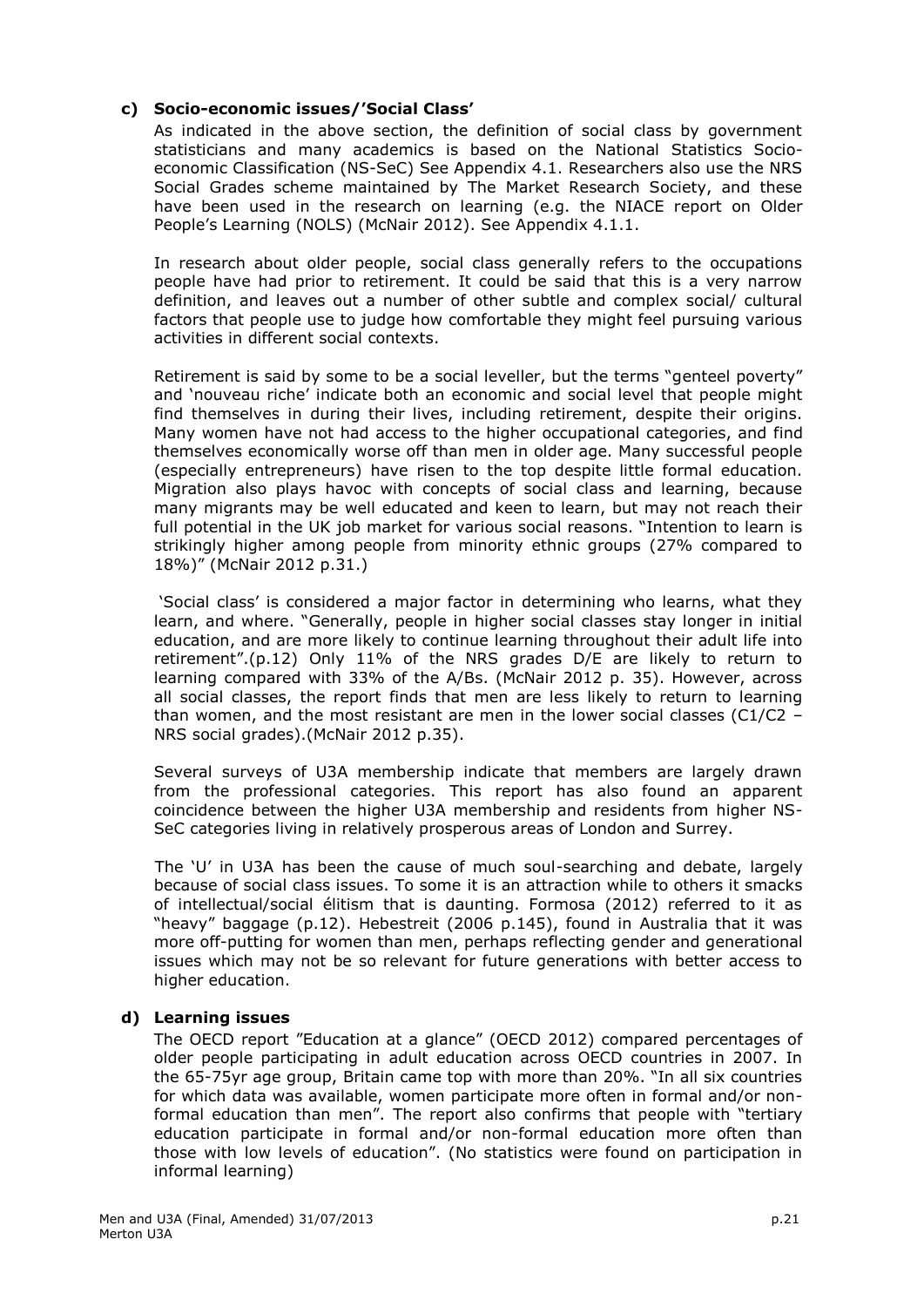While it's agreed that educational experience is probably the key factor affecting the take up of learning opportunities in retirement, there is confusion in the way 'learning' is defined by government, education providers, researchers, and the general public. There is generally no problem concerning formal learning, but different definitions or interpretations of non-formal/informal learning activity are of direct relevance to U3A.

There have been two main strands of research into adult education:

- 1) The Department for Business Innovation and Skills (BIS) National Adult Learning Survey (NALS) (Department for Business Innovation and Skills 2012). The latest was conducted in 2010 but not published until October 2012, and defines learning as follows:
	- Formal learning: learning that is intended to lead to a nationally recognised qualification even if the qualification is not achieved
	- Non-formal learning: a course or taught class that does not lead to a nationally recognised qualification
	- Informal learning: involves self-study to improve knowledge of a subject, not involving taught classes or qualifications. This might include reading books, manuals, journals or attending seminars.
- 2) The National Institute of Adult Continuing Education for England and Wales (NIACE) undertakes two regular surveys of adult learning:
	- The NIACE report on Adult Participation in Learning (NALS) (Aldridge and Hughes 2012) covers all people participating in some form of learning since leaving continuous full-time education (CFTE), and includes some data on older learners but not all findings are reported by age/gender.
	- The NIACE report on Older People's Learning (NOLS) (McNair 2012) is a more focused analysis of the NALS data subset on older people (50+).

NIACE questionnaires define learning as follows: "Learning can mean practising, studying, or reading about something. It can also mean being taught, instructed or coached. This is so you can develop skills, knowledge, abilities or understanding of something. Learning can also be called education or training. You can do it regularly (each day or month) or you can do it for a short period of time. It can be full time or part time, done at home, at work, or in another place like college. Learning does not have to lead to a qualification." McNair 2012 (p.11)

Since the government's 'Learning Revolution' white paper in 2009 (Department for Innovation, Universities and Skills 2009), definitions of non-formal/informal learning appear to have merged to the NIACE definition, and 'non-formal' has lost its specific identity and become absorbed into 'formal' education. Government policy has concentrated resources (through the Skills Funding Council) on full-time vocational qualifications and basic skills, primarily benefiting the young in lower social classes. This funding shift has resulted in a massive drop in part-time courses, favoured by older people. According to McNair (2009 p.35), "a considerable proportion of learning has been displaced from the public sector to private and voluntary providers, and to informal learning".

This change which has led to a decline in recognition and support of nonformal/informal learning is also of concern to Jim Soulsby, who has been involved in research and several publications on older adult education for many years, formerly as Older and Bolder Development Officer at NIACE, and currently as Development Coordinator for the Association for Education and Ageing. He is against the hierarchical approach that prioritises formal education and argues for recognition and support for all forms of learning throughout life.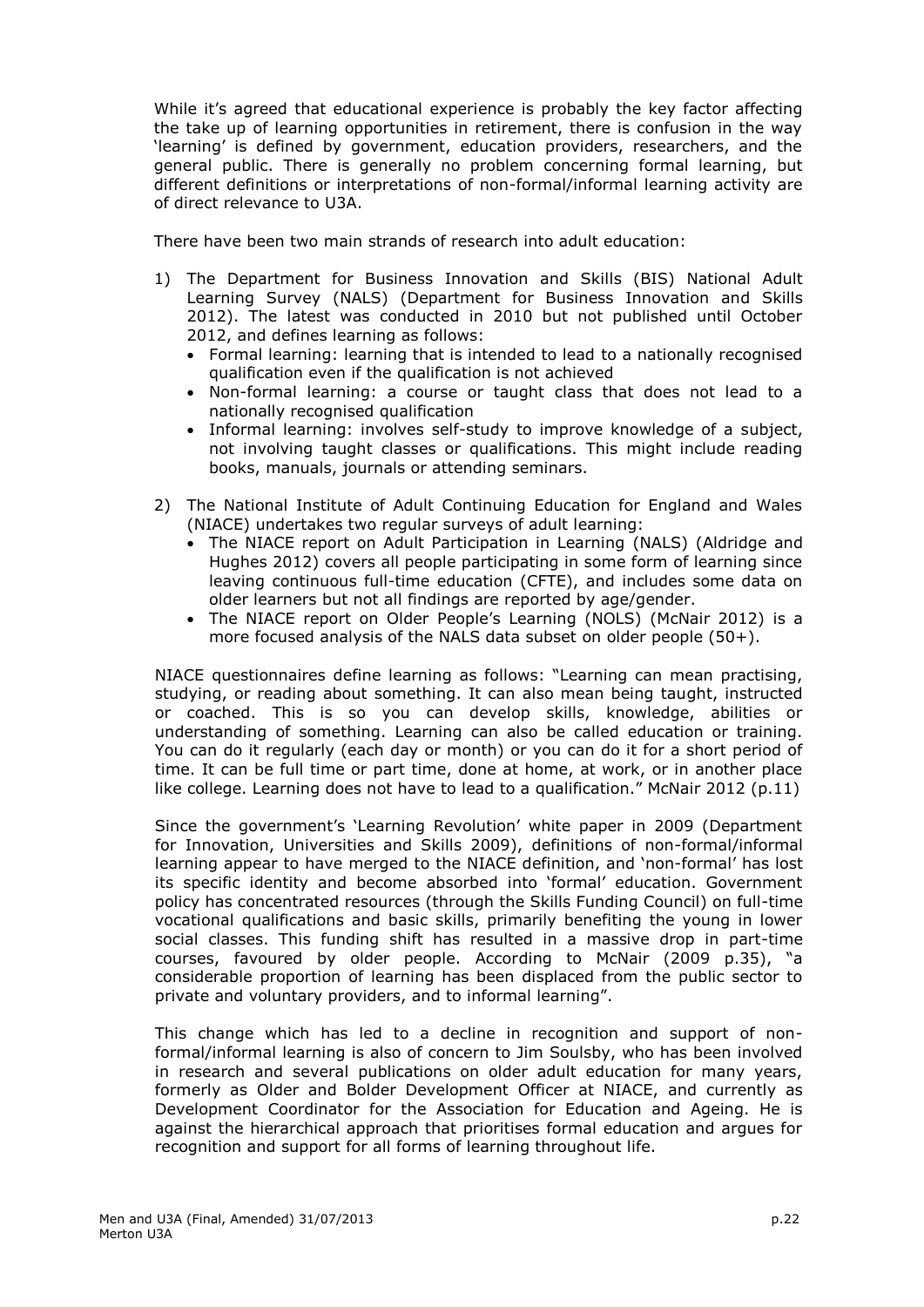Nevertheless, the NOLS 2012 survey (McNair 2012 p.17) reports that 20% of older people were engaged in some form of learning, which is unchanged since 2005, although the what/where/why has changed markedly (p.7).

The following is a summary of the NOLS findings with some relevance to U3A and gender differences:

- 1) There has been a dramatic fall in the numbers of older people learning through major public providers (universities 14% to 7%, and further education colleges 21% to 8%) but they continue to attract AB and C1 men. The proportions of older people learning through adult education centres and the WEA has risen from 7% to 12% (predominantly women, over 64, retired, social classes DE). (p.26)
- 2) People are working longer and "Employment status is more influential than age itself in determining how likely people are to be 'learners', the subjects chosen, the reasons for learning, and the benefits achieved" (p.7). Older learners are "more likely to be learning in work-related settings" and "employers pay for learning for about half of all older employees… though fulltime employees are more likely to benefit than part-timers". (p.8). As men work longer than women, they are more likely than women to be benefitting. People from ethnic minorities are also more likely to be learning on the job. (p.28)
- 3) Under the heading of "who is learning", the NOLS 2012 report indicates that "there is very little difference between older men and women, although women are more likely to say they have done no learning since school, while the men say they have done some but more than three years ago" (p.14). The differences lie primarily in how older people are learning.
- 4) There has been a rapid rise in independent learning, [38% of all learners aged 50+], and "a substantial decline in learning as a social activity to learning as a solitary one". There has been "a marked growth in the numbers reporting learning online [13%], even amongst the 75+ age group". "Independent learners are older, more likely to be male, and better educated". (pp.8, 27, 42)
- 5) There was a huge demand for computer-related learning when the last survey was undertaken in 2005, and whilst this is still the top priority, the demand has dropped from 40% to 17% of all older learners and the trend is declining, which suggests that many feel they have now caught up. (pp.16,17) "It is possible that the rise of independent online learning is adding an entirely new form of learning and cohort of 'learners', which is masking an overall fall in traditional forms of learning." (p.7)
- 6) "Although overall use of online sources declines with age, it is more widely cited than radio or television among all age groups, including those over 75… It is notable that these modes of learning are relatively widespread in all social classes and educational levels, although the figure is higher in the higher social classes. They are more likely to be used by those in work than those who are retired… Older people from minority ethnic groups are more likely to use these tools for learning than White British people" (pp.29/30).
- 7) "There remains a substantial 'digital divide' in society, but a quarter of nonlearners said they would like to find out more about online learning. The response was very evenly divided across gender, age, social class and employment status, but was notably higher in London than the rest of the country… Similarly, a quarter of respondents said they would need support to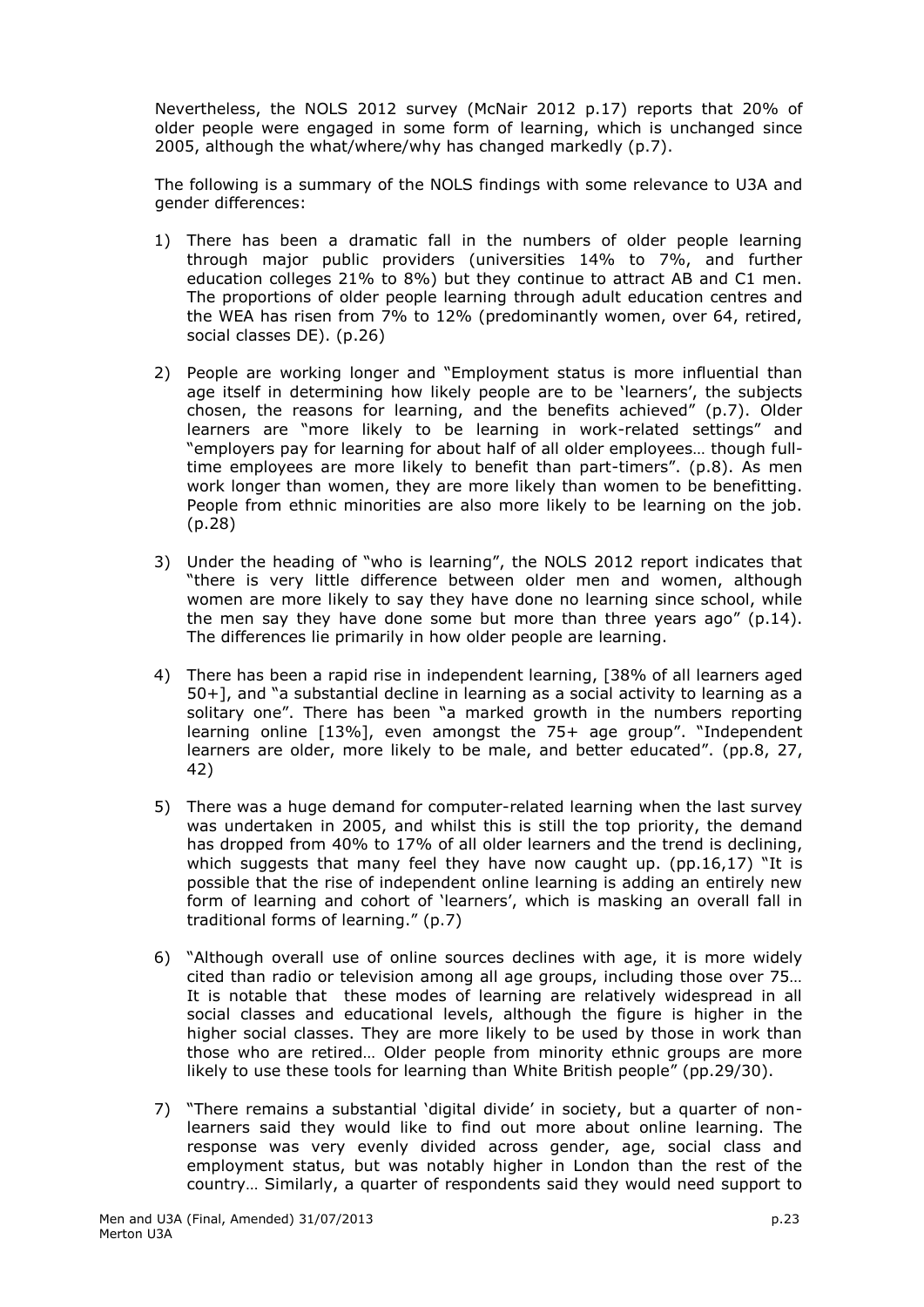take up online learning, mainly with how to learn or find information"  $-$  this included part-time workers, the oldest, and lower social classes" (p.30)

- 8) "Those learning 'independently and with others' now form 10% of older learners." The NOLS report (McNair 2012) acknowledges the rapid rise in U3A membership in recent years, but only 1% of the survey respondents reported that they were learning through U3A. As the report suggests, this may reflect the fact that U3A members do not regard their experience with U3A as 'learning'. There are questions about the design of the survey questionnaire (Third Age Trust 2013B pp.24-26) and there is evidently a need for further clarification. (McNair 2012 pp.27, 42)
- 9) The NOLS report (McNair 2012) acknowledges that older people may have a more formal concept of what 'learning' is, and responses to the survey probably underestimate the learning actually taking place".(p.11). This report and others also indicate that male participation in education and training is strongly associated with work, where qualifications are important, so men are also more likely to have a more formal concept of what 'learning' is. The same applies to minority ethnic groups.
- 10) Those learning for non-work-related reasons are most likely to be studying out of interest in a particular subject  $-$  primarily the liberal arts, languages and humanities (hence reflecting the feminisation referred to by Marvin Formosa), but higher social classes and White British are more inclined to study for pleasure than lower social classes and minority ethnic groups who are more likely to study for work-related reasons.
- 11) Because the world of adult education has become so complex, many people especially those aged 75+ and people in lower social classes  $-$  said they wouldn't know where to go for information and advice about learning opportunities. The Internet was the first port of call for most others, especially those aged 50-54yrs, people in higher social classes (30%) with higher education (36%), people in employment (full-time 33%/part-time 26%), and men (21% compared with 15% of women). The choice of public libraries as a source of information was nominated particularly by women (17%), people over 65yrs and the retired (17%), and those without Internet (18%). Libraries were least likely to be selected by those with higher education. Further education institutions were selected by 14% of all people, but employers only 2%. 'Friends and family' were selected by 6%, mainly by women, older people, and lower social classes. (p.33).

Studies of gender differences in online courses indicate that women are as competent as men, and often outperform men especially in online forums. "Women attach greater value to the pastoral aspect of tutoring and have different interaction styles from men, which may have implications for online tutoring support" (Price 2006). Another study found that "it is loner males that are disadvantaged by distance learning… Women and older students… seem to be more motivated, better at communicating online and at scheduling their learning. In contrast, male students and younger participants need the discipline that classroom sessions provide." McSporran and Young, 2001

Jim Soulsby is now turning his attention to the marginalisation of men in adult education, and has written a chapter for a new publication to be entitled *Men Learning through Life.* (Golding et al Forthcoming). To be published by NIACE). His article provides a historical background and acknowledges today's feminisation of adult education, reiterating many observations from existing literature. However, he also makes the point that the evidence we have is not sufficiently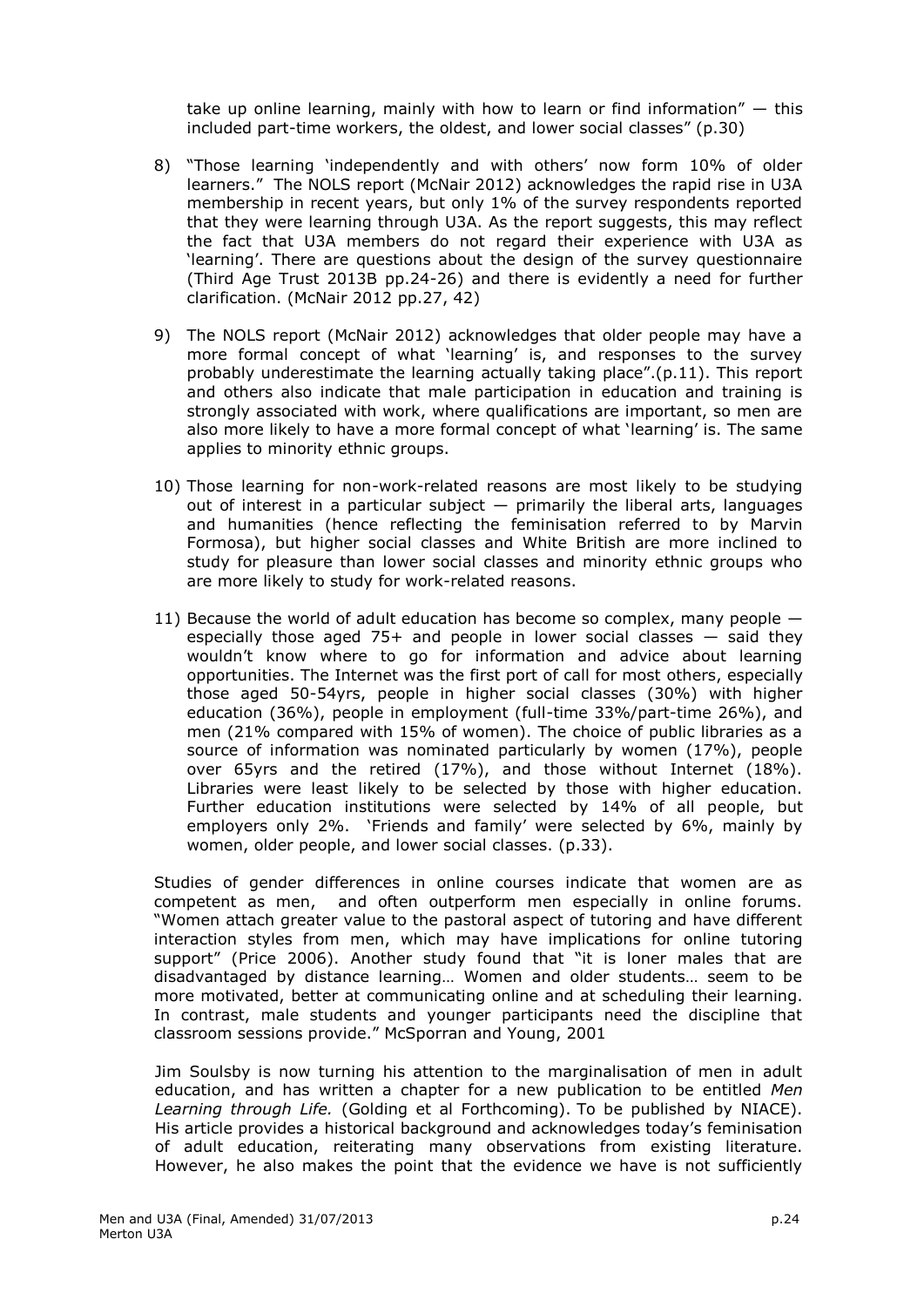differentiated to enable us to understand all the relevant factors and indicate what we need to do to rectify the gender imbalance.

It is generally accepted that men prefer to learn formally, and are underrepresented in informal learning. Soulsby agrees that "Behind this reasonably accurate statement is the suggestion that those men are the ones already well educated, articulate and either currently in employment or using their engagement in learning to enhance their employability". He also adds that "Men are more likely to seek quickly visible outcomes and tend to be frustrated if these are not apparent."

However, Soulsby urges that government education policy and adult learning providers need to understand more about masculinity in the context of issues such as the "timing, content, location, type of activity, size of group, and teaching methodologies…" With regard to older men, he adds that we need to know more about how social class, educational and employment background and retirement impact on social status and motivation to engage in learning. In his email correspondence he challenges U3A to help to move the agenda forward.

### **e) Leisure issues**

- **i.** Men and women often have different perceptions of what leisure is, and pursuits tend to follow gender socialisation (i.e. what people consider acceptably masculine or feminine) and social evaluation (i.e. how people like to be valued by 'significant others'). However, there are many variables depending on factors such as age, social class, and abilities. (Source: De Fontanelle and Zinkhan 1993).
- **ii.** The UK Department for Culture Media and Sport conducts a regular survey of lifestyles and participation in a range of leisure and social activities. The survey includes analyses of participation by age and gender, but the resulting report doesn't necessarily include all the data. The following are some findings of the Taking Part Survey 2011/12 (Department for Culture Media and Sport 2012):
	- Leisure activities reported by more than 50% of men include: watching TV, visiting family/friends, listening to music, Internet, eating out, visits to places/days out, sports/exercise, reading (mainly newspapers), pubs/clubs, DIY, cinema and gardening.
	- Use of Internet/digital media is more common amongst men than women. Men also participate in sports/exercise more than women, with walking/hillwalking/rambling being the most popular amongst older men. Also popular are cue sports, cycling and swimming. Other activities in which men participate more than women include pubs/clubs, DIY, playing musical instruments, and attending sports matches.
	- Activities that women participate in more than men include visiting family/friends, eating out, visits to places/days out, reading (as indicated in the NOLS 2012 report (McNair 2012), women visit libraries more than men), arts/crafts, attending theatres/concerts.
	- Leisure learning is reported as low for all adults, but there is a small peak in the 65-74 year age bracket, and people in work study more than people out of work.
	- There are differences in outlook, interests and capabilities between men at different ages. The 65-74 year age group seem to report above average participation in a number of leisure activities, but participation in most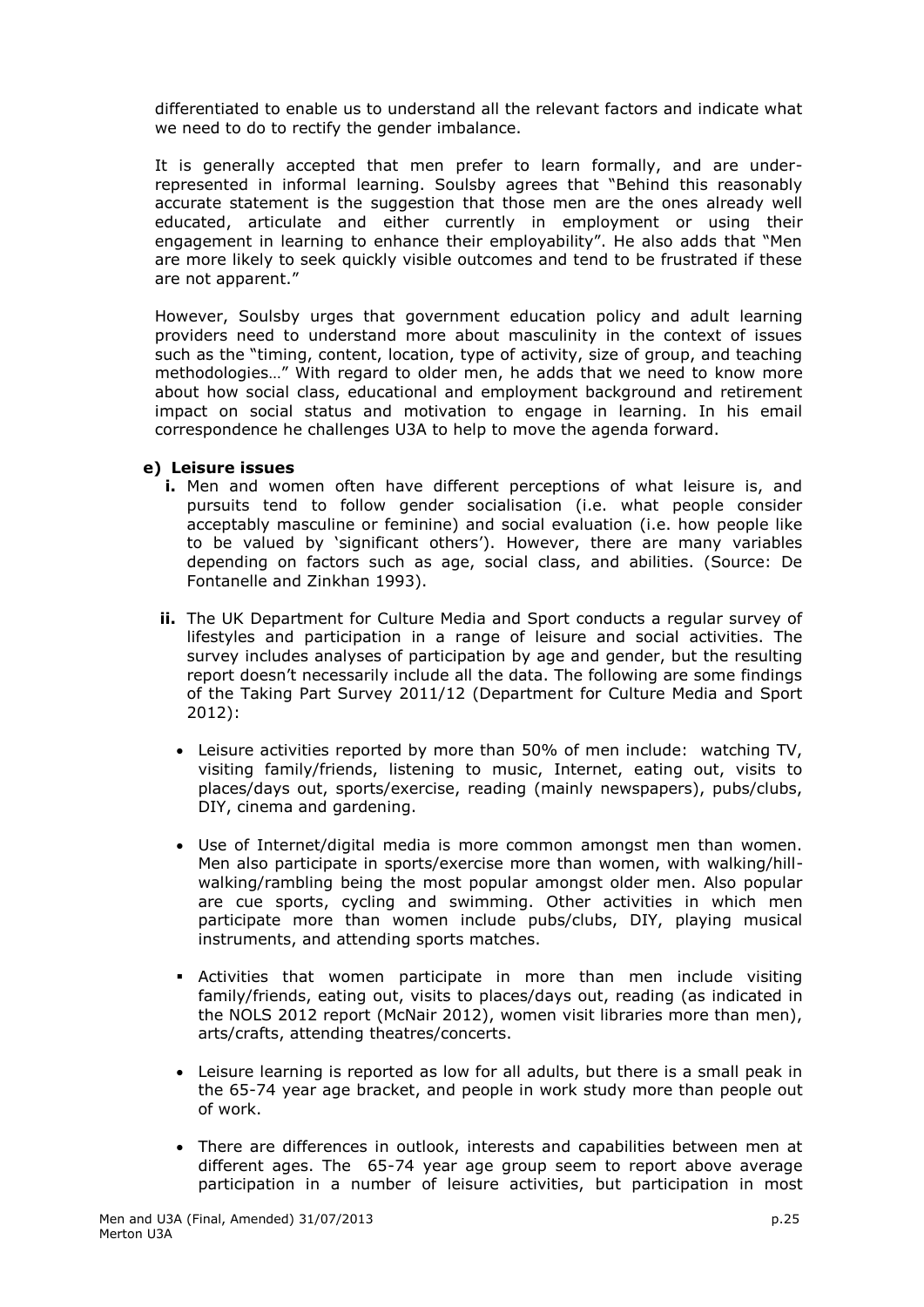activities tends to decline at around 75 years, and men over 80 tend to withdraw from social contact.

- **iii.** The UK Office for National Statistics has for several years conducted Social Trends surveys (Hughes 2010; Beaumont 2011). As above, there are statistics by age and gender, but these are not always published. The following are some findings from ST41 (Beaumont 2011)
	- In 2009, people aged 55-64 made 17% (6.6 million) of all holiday visits abroad and people aged 65+ made 11% (4.1million). Although there was a general decline between 2005-2009 in the number of people travelling abroad on holiday for economic reasons, there was little change for the 65+ age bracket. (p.14). This suggests that travel is a significant activity for older people, although further analysis is required by gender, education and social class.
	- Nearly 50% of men participate in some form of volunteering, particularly in the fields of sports/exercise, hobbies, recreation, arts, youth work, citizen groups and politics. Male volunteers are also more likely than women to sit on committees, provide transport, or give advice and counselling. They are less likely than women to volunteer in health/social welfare, children's education or with elderly people.
- **iv.** Skipton Building Society recently commissioned the following research into life in the UK after retirement (age not defined).
	- A survey of 623 older adults (Skipton Building Society 2013a) found that "8 in 10 people are treating their retirement as 'the beginning rather than the end'… four in 10 senior citizens are choosing to use their later years to 'relive their youth' by taking up hobbies and interests they previously enjoyed before taking on family and work commitments…A quarter of elderly people volunteer or do charity work on a regular basis, while others embark on interests such as shopping, cooking, photography, gardening and reading… 29 per cent have aspirations to travel the world, 11 per cent dream of learning a language". Other aspirations include "Writing a book, getting back out on the dating scene, decorating the home and garden and taking up a new exercise…"(p.21)
	- A survey of 678 people reports, found that women are more likely to miss work than men, more likely to feel lonely and more likely to worry about finance in retirement. (Skipton Building Society 2013b). "For women, a happy retirement relies on a good social life – indeed, 56 per cent try to regularly meet up with friends compared to just 33 per cent of men… When it comes to missing aspects of work, 62 per cent of retired ladies admit they miss the banter they shared daily with colleagues, in contrast to 44 per cent of men. Eight in 10 women often feel that they have no purpose left in life now that they aren't in employment, compared to just 54 per cent of men…" However "48 per cent of men love every minute of their retirement, compared to 38 per cent of women. When it comes to hobbies, men tend to spend their time walking and hiking, visiting historical landmarks and finding things around the house to fix. Men are also more likely to book holidays than women". By comparison, "women cook, tend the garden, read or join clubs…"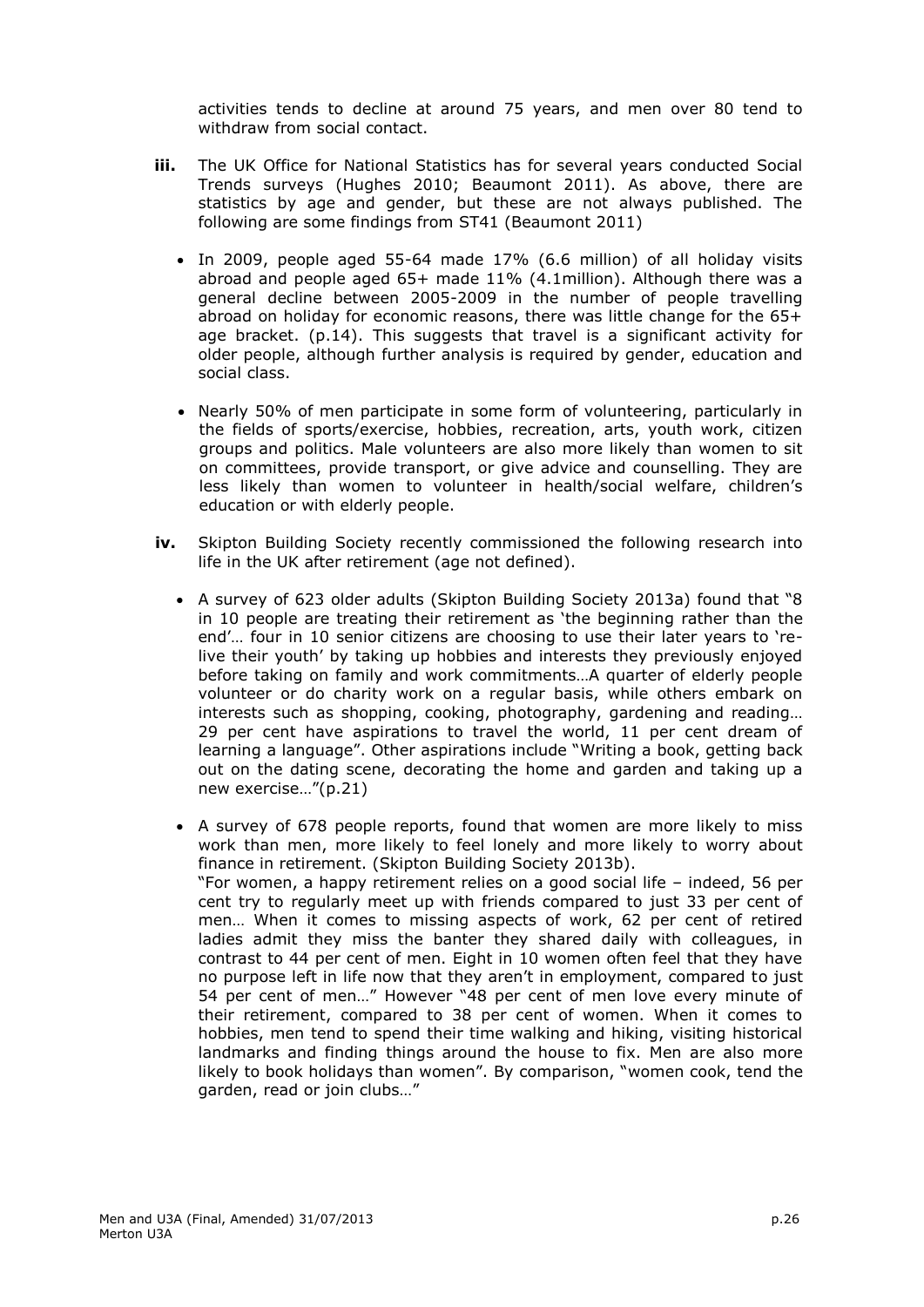## **8. CONCLUSIONS**

**a) What are the factors affecting learning/leisure activities of older men?** Despite the relative paucity of data, the literature review has revealed a number of inter-related factors that are considered to affect the take up of learning and leisure activities by men in later life. These include age, psychology of masculinity, male social networking, marital status, educational experience, employment/retirement, and 'social class'.

Several of the terms  $-$  Third Age, Social class, Learning, and Leisure  $-$  are difficult to define, and this has complicated the research as survey results may differ or be open to different interpretation. Nevertheless, the following are some key findings from the literature review that seem pertinent to men and U3A:

- Men are socially more self-sufficient and less inter-dependent than women, so they are less likely to join organisations primarily for social reasons. On retirement, it seems that women miss the social interaction of working life more than men (Skipton 2013b) and seek to develop new social contacts. Married men generally have larger social networks, mainly led by their wives; however, widowers prefer smaller social networks of family and close friends. Divorced men and bachelors are the most difficult to recruit.
- Men will join organisations and activities that resonate with their identities and interests. Work is central to men's identities and often influences their choices in retirement; they often retain old connections and organisational memberships, and identify less than women with their local neighbourhood until older age (Lofts 2013). Their leisure pursuits are more likely to follow what people consider to be acceptably masculine although this may vary with age, social class and abilities.
- Organisations and services geared specifically to older people are largely rejected by older men because they are regarded as passive and feminised. Men prefer intergenerational activities and to mix with the real world.
- Middle-class men and those with higher levels of education are more likely to take up leisure learning and other goal-oriented activities on retirement, whereas men from lower social classes or with lower qualifications prefer social activity that is not goal-oriented. Involvement of men in organisational activity is strongly linked to 'Social class'.
- A shift in government policy and funding since 2009 has emphasised skills training (primarily benefiting younger people) and less support for lifelong learning. There has been a dramatic fall in numbers of older people learning through public providers, although universities and further education colleges attract some middle class men. Women are more concerned about finances than men.
- Increasing numbers of people are working beyond State Pensionable Age (SPA). Amongst those men working beyond SPA (65yrs for men), more are likely to be working in higher-skilled jobs. Those working beyond SPA are likely to be learning through work, and those in work are more likely to be learning than those who have retired.
- There has been a rapid rise in independent learning and a marked growth in numbers learning online, even amongst those aged 75yrs+. Independent learners are more likely to be better educated men, learning on-line or through TV/radio. Men prefer to learn formally, and are under-represented in informal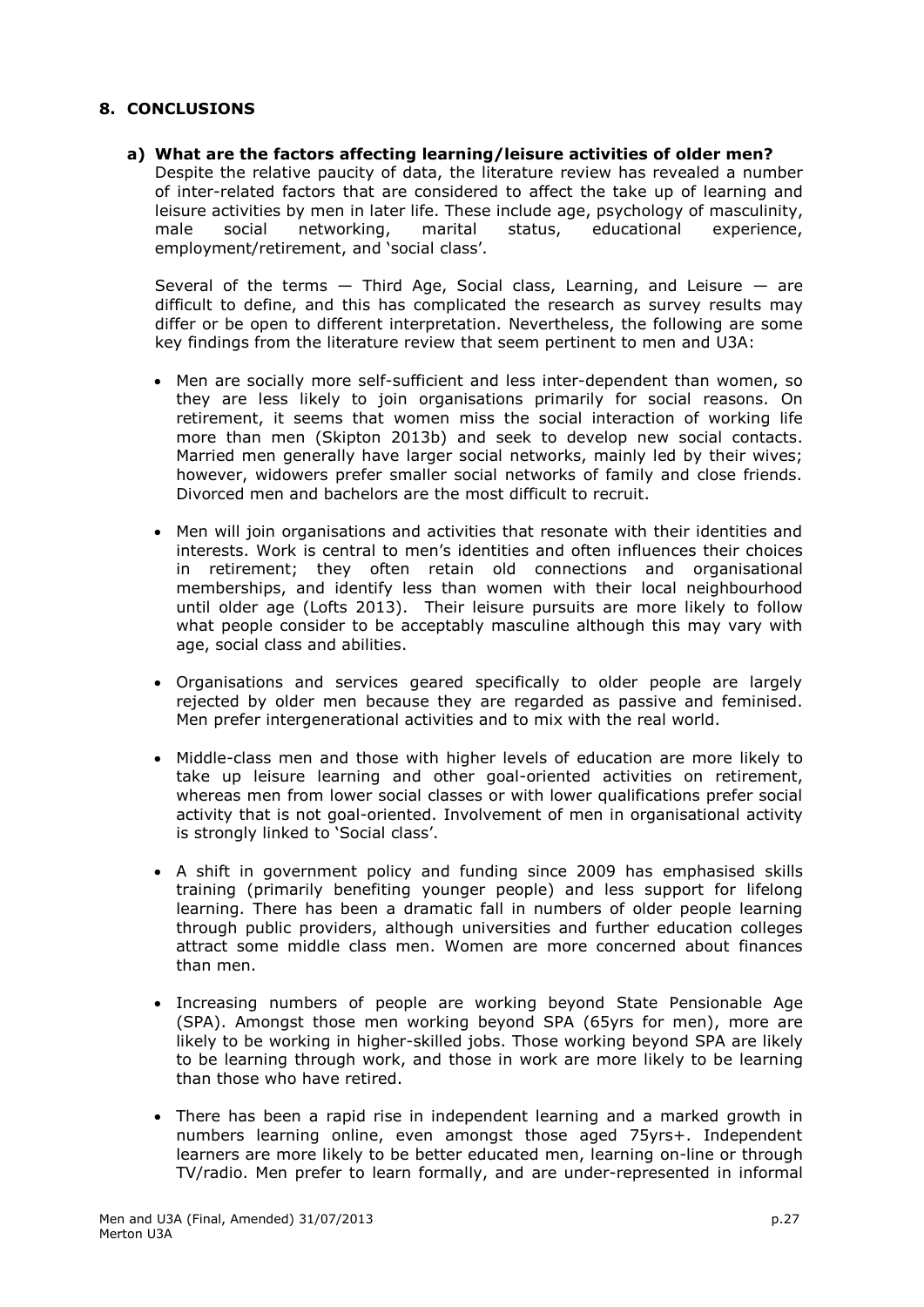learning. They prefer more focused learning with clear outcomes (e.g. talks, visits, events, short courses, online courses).

- Older people from ethnic minority groups are also reported to be learning more formally in work-related settings, and online.
- 'Feminisation' has crept into the adult education sector in general, including organisations established originally for men e.g. Workers Education Association. Open University students are predominantly female (average 60% women: 40% men) but after the age of 65 the ratio is 55%men to 45% women. Even MensSheds are sometimes facilitated by women.

### **b) What do we know about U3As nationally and internationally?**

There appears to have been very little substantial research published about U3A membership in Britain, apart from the works by Eric Midwinter in 1996 and the 2001 survey (summary of results currently published on the TAT website).

U3A surveys in countries such as Spain and Malta have apparently uncovered a gender imbalance, but this paper has focused on a review of English-language sources, and hence primarily U3As that have adopted the British model. Australian research is useful because Australia has adopted the British model of U3A and there are many cultural similarities (despite less social class division than in the UK). The survey by Lydia Hebestreit in 2006 specifically sought to investigate the differences between male and female perceptions of U3A, and the "barriers to participation with special reference to the male population". The results of the British and Australian research are remarkably similar, and the following is an amalgamation of key findings. (Detailed statistics are given in the main body of this report)

#### **i. Membership profile:**

- U3As everywhere are highly 'feminised'. Ratio of men:women is about 1:3. This ratio has persisted since the U3A movement was established.
- Average age of members is thought to be around 70yrs+.
- Mostly married couples and widowed/divorced/single women. (More married men than married women)
- Most have some form of education beyond school (more men than women)
- Largely middle class: about 45% professional (roughly equal for men and women), 25% administrative (more women than men), 15% managerial (more men than women), the balance technical, manual or occasional/no employment.
- Reasons for joining: Men mainly to gain more knowledge; women mainly for personal satisfaction and making new friends.
- The majority hear about U3A by word of mouth. Other sources include libraries (more women than men) or local press. Hardly anyone hears about U3A through national media. The surveys do not mention Internet.
- Main reason for not joining earlier: lack of awareness (more men than women)
- More men than women serving as tutors
- Men are also more often represented on Management Committees

### **ii. Institutional profile:**

- Nearly 50% of U3As are located in areas with higher than average number of older people (Midwinter).
- Nearly 50% of U3As located in districts of middling population (100-200,000 people). Big cities are poorly served by U3As compared with smaller more compact towns (Midwinter).
- The majority of U3As develop in middle class areas.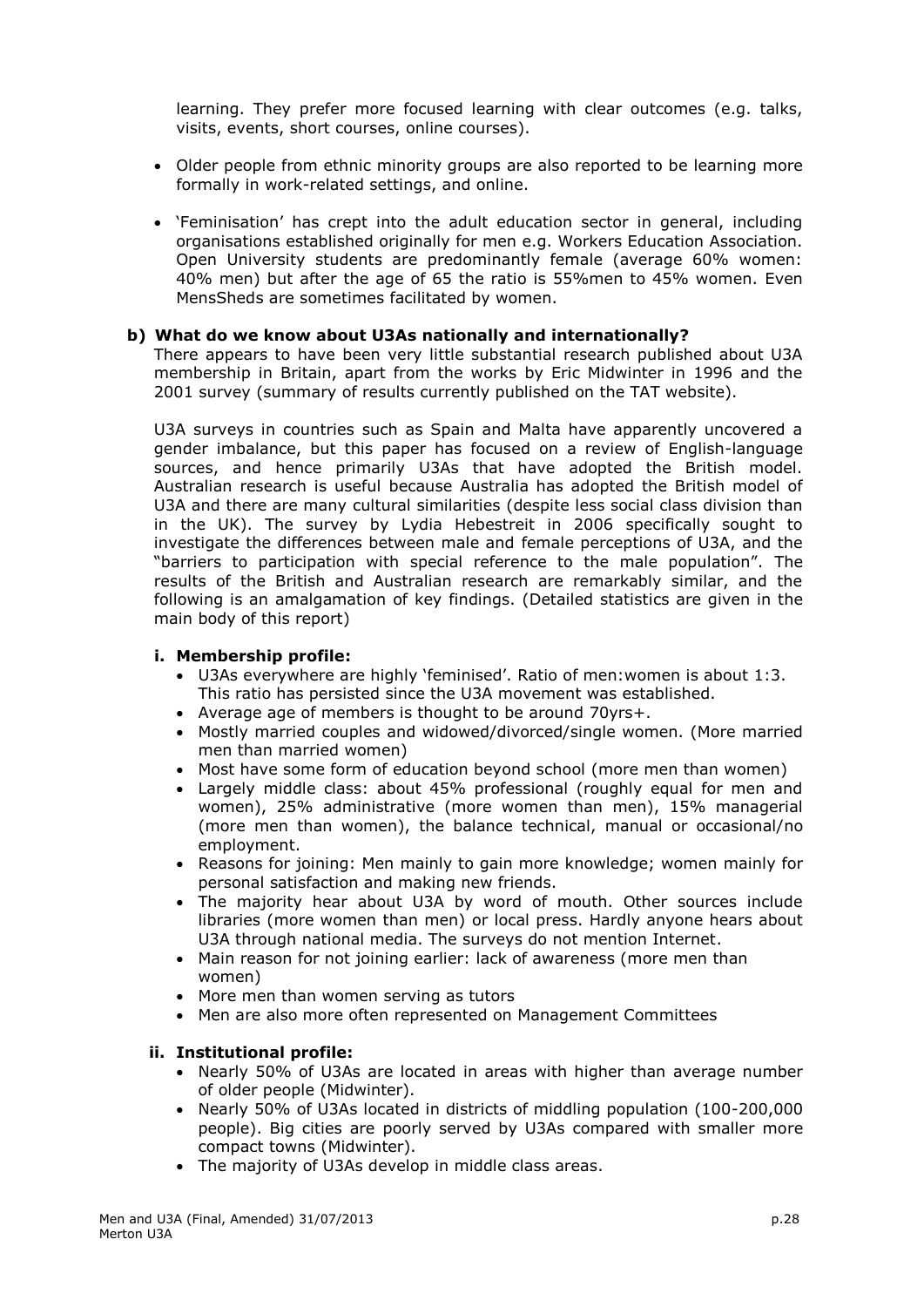- U3A is regarded by some to be both intellectually and socially élitist. Research indicates that the "university" concept may be daunting for those from lower social classes or with lower levels of education (but less inhibiting for men than women according to Hebestreit).
- Those learning 'independently and with others' now form 10% of older learners in UK. However The NIACE survey of Older People's Learning (2012) reported that despite the rapid increase in U3A membership in Britain, only 1% of survey respondents reported that they were learning through U3A, which suggests that U3A members do not regard their experience of U3A as learning, but this needs further clarification.
- The predominance of courses from liberal arts and humanities favours women and is less attractive to men, especially from lower social class or lower levels of education.
- Main area for improvement suggested by men: types of course offered. Most U3As do not provide gender-specific courses or have a strategy for tackling the gender imbalance. Finding tutors is one of the biggest challenges for committees.
- Venues and schedules: Private homes are used in most cases but are not the most popular choice of venue. Men prefer traditional classroom/genderneutral settings (Hebestreit). Weekday timings do not suit all.

### **iii. U3A in the Future:**

The literature contains several predictions that the U3A movement, "as an organisation of the 1970's and 1980's" (Williamson 2000) would have to adapt to the needs and preferences of future generations. In particular it was anticipated that changes would be required to accommodate the large number of post-WWII 'baby-boomers' who had the benefits of better health, education, prosperity and the expectation of a long active retirement. However, most of the published research pre-dates or overlooks several significant developments in the last ten years which have had huge and inescapable impacts on everyone, including older people. These include:

- The rapid development of information and communication technology which has had a revolutionary impact on learning, social interaction and virtually every other aspect of life.
- The severe economic crisis and resultant cuts to public services and insecurities for young and old in the UK.
- The increase in State Pensionable Age (SPA) in the UK, outlawing of age discrimination, and the trend for many people to work even beyond SPA, albeit often part-time.
- The impact of immigration into the UK and the resultant cultural diversity of major conurbations.
- Increased life expectancies of men and closing of the gender gap even beyond 90yrs+.

Marvin Formosa's *Four decades of Universities of the Third Age* (2012) provides a global overview of the U3A movement and a helpful analysis of current issues. "The key challenge faced by U3As is to remain in tune and relevant to the life-world of present and incoming older cohorts…" but U3As "remain locked in more traditional perceptions of late adulthood" (p.15). He makes suggestions on how the movement might be revitalised for the future, including:

- 1. To overcome the French-British polarities and working in partnership with other tertiary education providers (e.g. Open University).
- 2. To strengthen the quality and relevance of instruction, incorporating new technology, to accommodate the interests and skills of younger members.
- 3. To engage in the debate that identifies appropriate curricula relevant to the real learning needs of older people. (A 'Third Age Curriculum' was also proposed by Stephen McNair (2009)).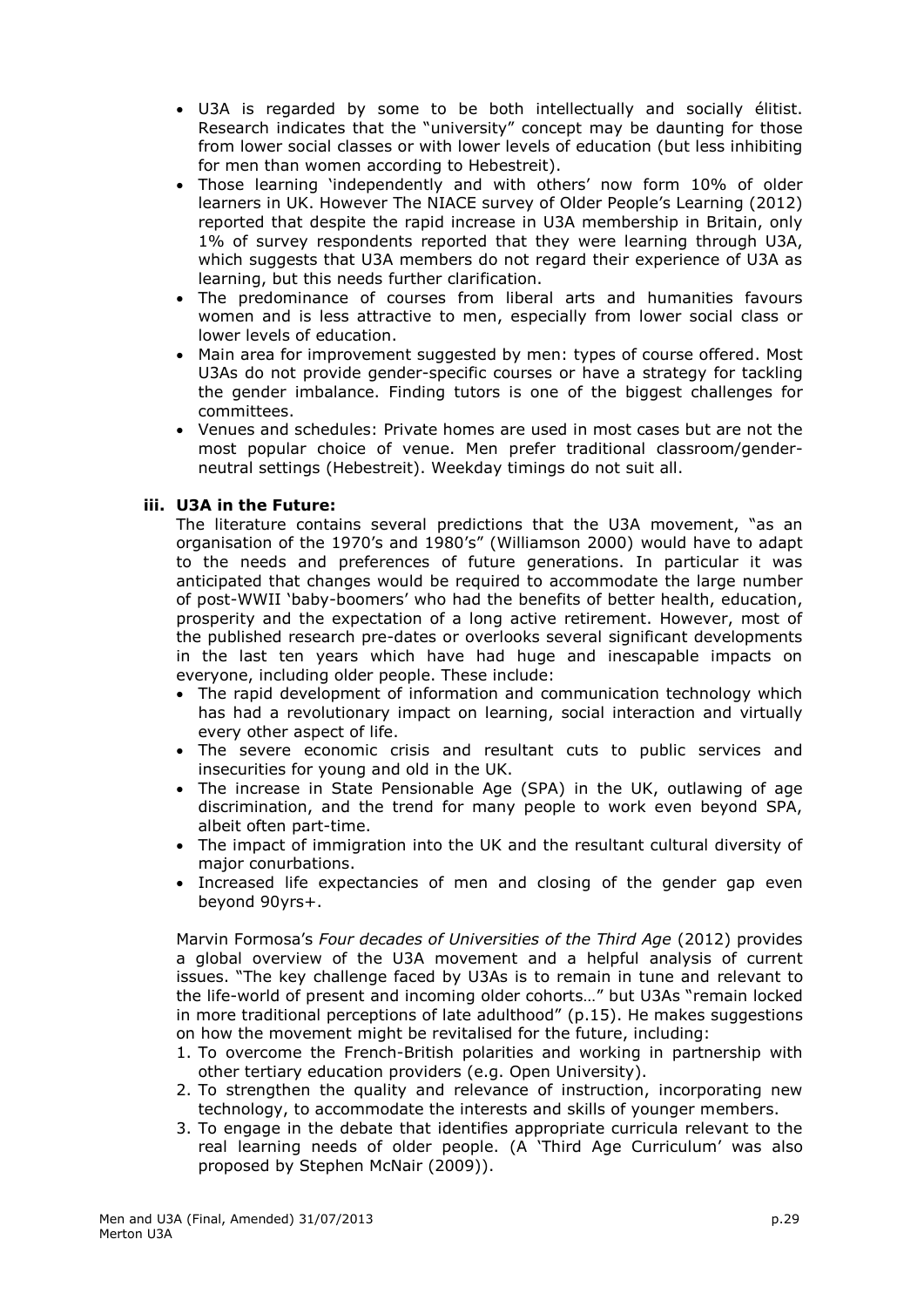- 4. To add courses that appeal to excluded groups such as men, ethnic minorities and Fourth-Agers.
- 5. To introduce inter-generational ties, as proposed by U3A founders (most U3As encourage 'age-segregation' which is not good for members, especially men, or society in general).

### **c) What do we know about Merton and neighbouring U3As?**

As has already been mentioned, this survey began with trying to understand more about the under-representation of men in the membership of Merton U3A, and this quest has led to a wider search for comparative information from U3As in the Surrey Network and London Region. It appears however that very little data is collected by U3As in general and the picture is far from complete. The following is a summary of information gathered so far:

### **i. Male Membership:**

Total membership of Merton U3A is now over 800 but male membership is only 20%. Latest Census data indicates that the proportion of men aged 50+ and 65+ in the Merton population is 46%. Therefore, Merton U3A is not attracting a representative share of older men in Merton.

The percentage of men in the 50+ or 65+ age brackets in boroughs across London and Surrey is remarkably consistent at around 46%. The responses received so far from other U3As reveal quite a wide range, but the percentage of male members does not match the proportion of older men in the population in any borough.

The percentages of men in London Region U3As (22% average) are consistently lower than the percentages in Surrey Network U3As (31% average).

It seems that further one goes away from the centre of London, the higher the percentage of male members. The following are in the lead so far on male membership: Barnet (38%); Horsley (37%); Caterham (36%); Leatherhead (35%); Ashstead, Bookham, and Fetcham (34%); Sidcup (30%); Havering (28%); Orpington (27%); Bromley (26%); Richmond, Sutton, Abbeywood and Thamesmead (25%); Kingston (24%).

The average total size of U3A for both London and Surrey Network is 563 members, and there does not appear to be a correlation between size of U3A and percentage of men. Most U3As in the Surrey Network are relatively small. The larger U3As in London (Barnet, Bromley, Orpington, SE London, Kingston, Merton, Richmond) tend to be in outer London boroughs.

### **ii. Participation:**

Men currently constitute about 20% of the Merton U3A Committee, but they are punching above their weight when it comes to group leadership (29%).

Our data on group membership, based on application renewals, is currently not comprehensive or reliable. We do not analyse the people attending talks, visits, social events. We do not currently collect data about reasons for joining/leaving.

Information has been requested from other U3As about the activity groups that are popular with men. Responses so far indicate that the following topics appear across several U3As: History (variations thereof), Science, Music appreciation (especially Jazz); Photography, Art appreciation, Philosophy, Languages, and Active pursuits (especially walking, day visits, gardening). Orpington have a men's golf group.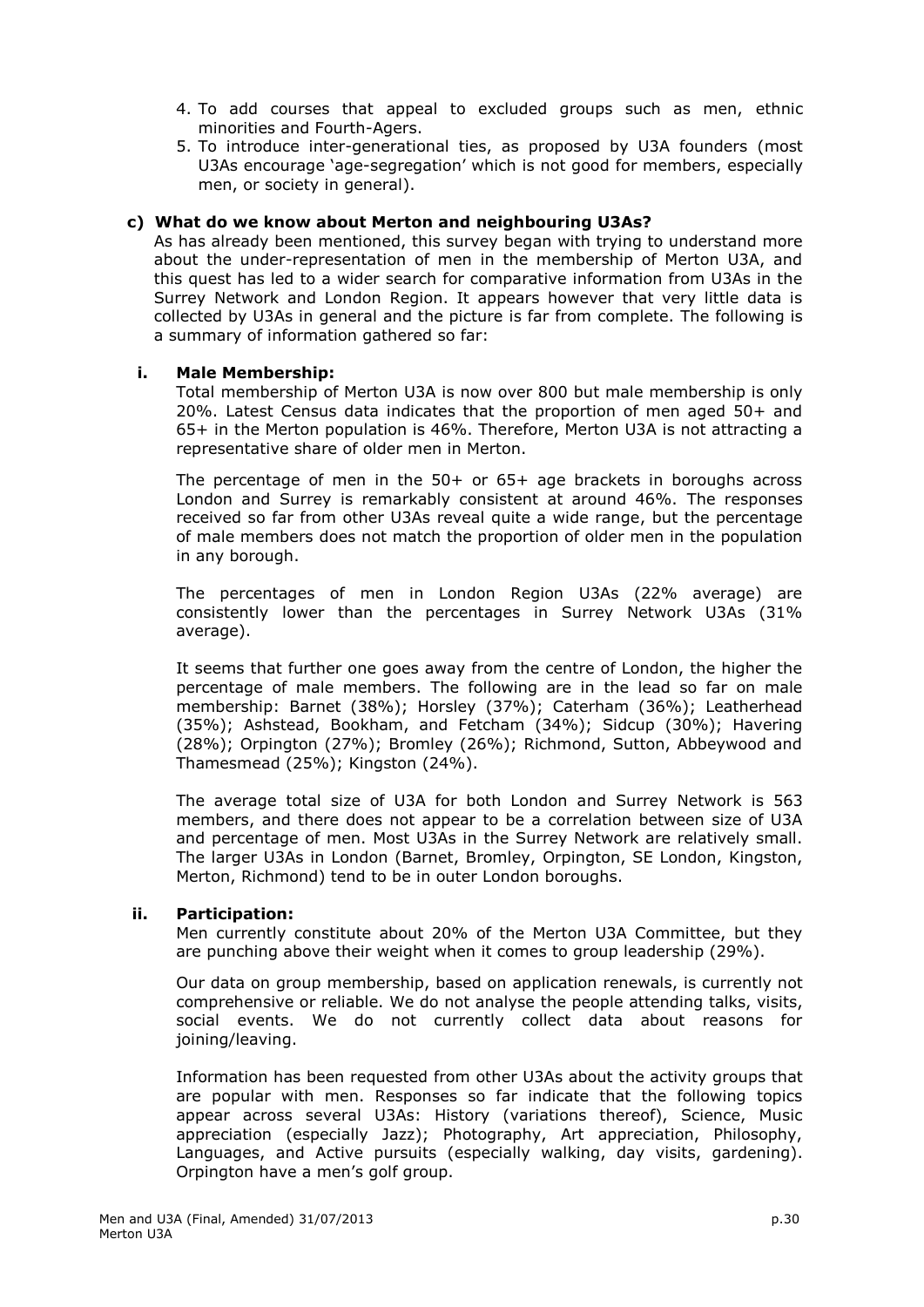### **iii. Demographic characteristics of residents in London and Surrey**

In an effort find some clues as to why U3As in the Surrey Network have higher percentages of men than those in London boroughs, further information was sought about some of the key demographic characteristics that might have an effect on the take up of learning in later life e.g. ages of members, marital status, qualifications, occupations/social class, retirement, deprivation, migration/diversity.

At Merton U3A we currently do not collect any personal data about our members apart from address, so it is difficult to analyse our membership (especially men) by any of these parameters. The same seems to apply to the other U3As we have contacted.

For the timebeing therefore, we are reliant on broad assumptions based on various demographic and other official statistics about the communities in which the U3As are based. It hasn't always been possible to find analyses by gender and age, and further research is required, but the following are some key indicators for boroughs/districts in the London Region and Surrey Network (see main text and Appendices for full analysis).

### **iv. 'The London effect'**

On average, the residents of Surrey tend to be older than the residents of London. There are also significantly more retired men (and women) in Surrey than in London, and there's a migratory drift of older people from London to the Southeast/East of England. Residents of Surrey are much more likely to be White British and born in the UK. A much higher proportion of Surrey residents is married (consequently there are also more people who are divorced/widowed) but significantly fewer are single. There are more residents in London with Level 4+ qualifications but that is most likely because they are younger and therefore have better access to higher education than older people have had – further data required on older people. Most people in London and Surrey are classified as middle class professionals, (the category from which most U3A members are drawn). However, there are fewer women in Surrey classified as professional, and there are slightly more men in Surrey who are classified as Higher management and senior professional (who are less inclined to join U3A).

In other words, the profile of Surrey residents closely resembles the profile of typical U3A members – older, retired, married (or divorced/widowed), relatively well educated, middle- to higher-middle class, White British, born in the UK, The society is relatively homogeneous and prosperous, and older people (including older men) identify more closely with their local communities  $-$  as Eric Midwinter observed, U3As fare better in small compact towns than big conurbations.

London residents tend to be more diverse in many ways. Residents of Inner London boroughs tend to be younger, more highly qualified, and least likely to be married or retired. The Outer London boroughs resemble Surrey to some degree, with several boroughs that have an older, more prosperous, predominantly White British population, significantly more married people, and higher levels of retirement than the London average.

Merton's profile is closer to the London profile than Surrey, but it has quite a split personality. The postal addresses of Merton U3A members indicate that the majority live in the western parts of the Borough of Merton, and that Merton U3A struggles to attract members from the eastern wards. The pattern of U3A membership broadly coincides with borough statistics on the location of older residents who are largely White British and born in the UK. Residents in the western parts of the borough also tend to enjoy higher levels of education,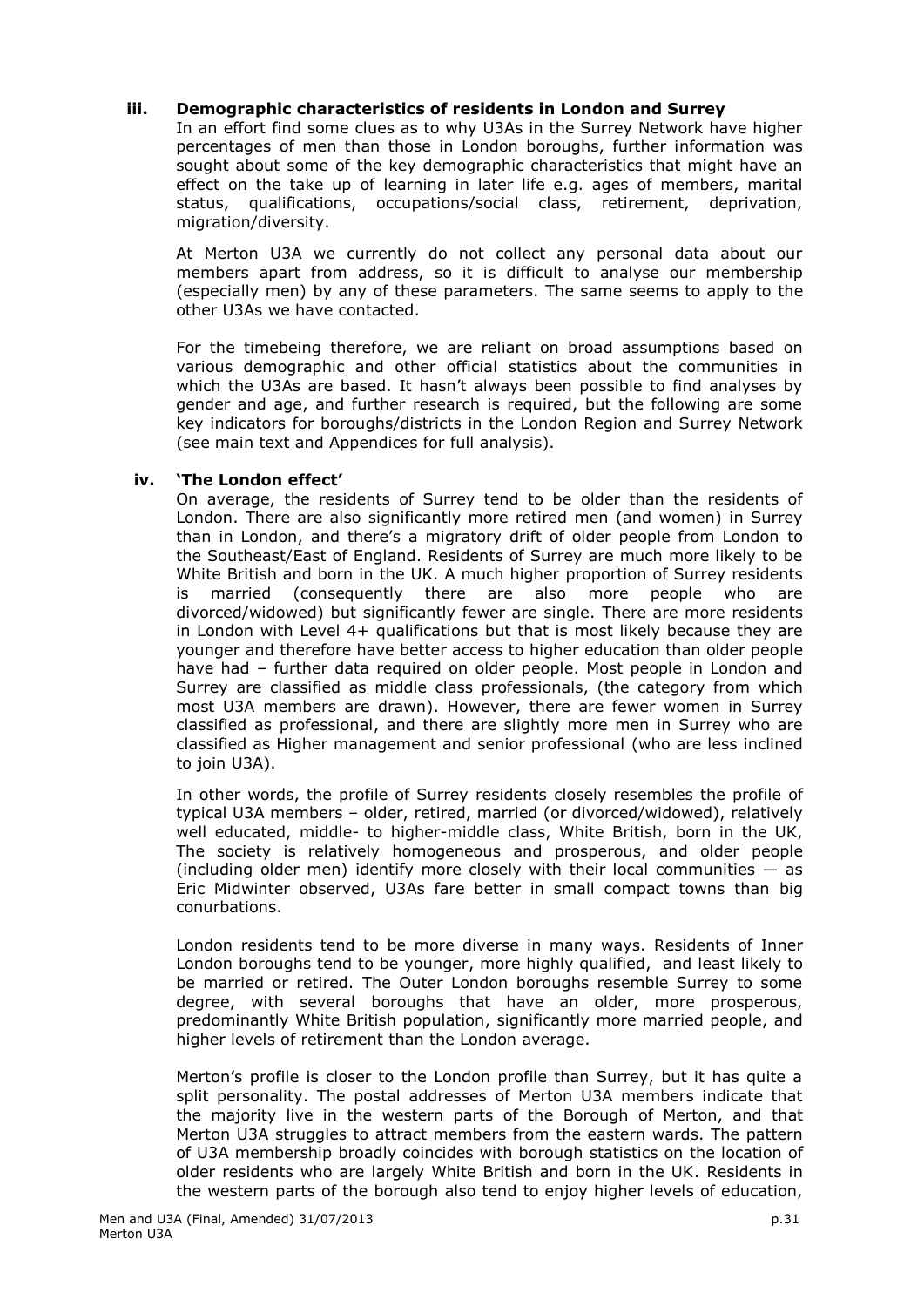employment in management and professional occupations, and low levels of deprivation. Further data is required by age and gender at ward level in order to get a more accurate picture on retirement, marital status, qualifications.

# **d) Probable reasons for under-representation of men in Merton U3A**

- U3A is unknown to many men because publicity nationally, regional and local — is very low-key and does not employ the messages or channels likely to reach or attract them. The reliance on 'word of mouth' is more likely to attract people who are similar to existing members, who are predominantly women. U3A is therefore "off radar" for most men.
- For those who have heard of U3A it is often perceived to be an organisation for geriatrics and is rejected by many people, especially men.
- More men in Merton are working beyond State Pensionable Age (SPA), and amongst those, more are likely to be working in higher-skilled jobs  $-$  these are men who would otherwise be possible candidates for U3A membership. The timing of activities during workdays may not suit the increasing number of older people who are working.
- If older men are not learning at work, they are more likely to be learning independently, probably on-line or through TV/radio, and do not feel the need to join groups (they are more self-sufficient).
- Activities currently offered by U3A have a feminine bias with an emphasis on liberal arts, and there is not enough to interest men.
- Men prefer more focused learning with clear outcomes (e.g. talks, visits, events, short courses). The informal, slow-stream, self-development style of many U3A activities is less likely to appeal to men.
- Many men prefer classroom-type settings or other gender-neutral venues for learning and may not feel so comfortable meeting in people's homes.
- U3A is primarily a middle class organisation with members from lower management and professional occupations, who have benefitted from a good education. Men who fit the typical U3A profile live primarily in western parts of the borough. Men from more deprived parts of the borough are less likely to join an organisation that they perceive to be élitist and goal-oriented.
- Merton U3A membership is currently highly 'feminised'. If they don't know it beforehand, men may be unpleasantly surprised upon joining to find themselves so outnumbered, and may refrain from participation except perhaps for talks and visits which involve minimal commitment. They are unlikely to recommend it to their friends.

## **e) What might encourage more men to join Merton U3A?**

- More effective publicity  $-$  local, regional and national  $-$  using messages and media that target and appeal to men. Promote more lively 'can-do' image
- Activities that interest men; maybe some men-only activities
- More time-limited and focused learning options with visible outcomes e.g. talks/short courses/events/visits/online courses. Our offer must have "added value" that is not so easy to achieve or so enjoyable to do by oneself.
- Better use of digital technology and online courses to support quality learning and more learning opportunities
- More inter-generational and community activity
- More gender-neutral venues/ambience that men find congenial
- Scheduling of activities to accommodate working people (e.g. lunch-times, weekday evenings or weekends)
- Collaboration with other organisations to improve facilities, resources, and community outreach
- Involve more men in Committee roles and volunteering
- Increased male membership will hopefully have a snowballing effect
- Because of the significant social differences between the west and east of the borough, different strategies may be necessary, involving different publicity, activities, venues, and collaboration with different organisations.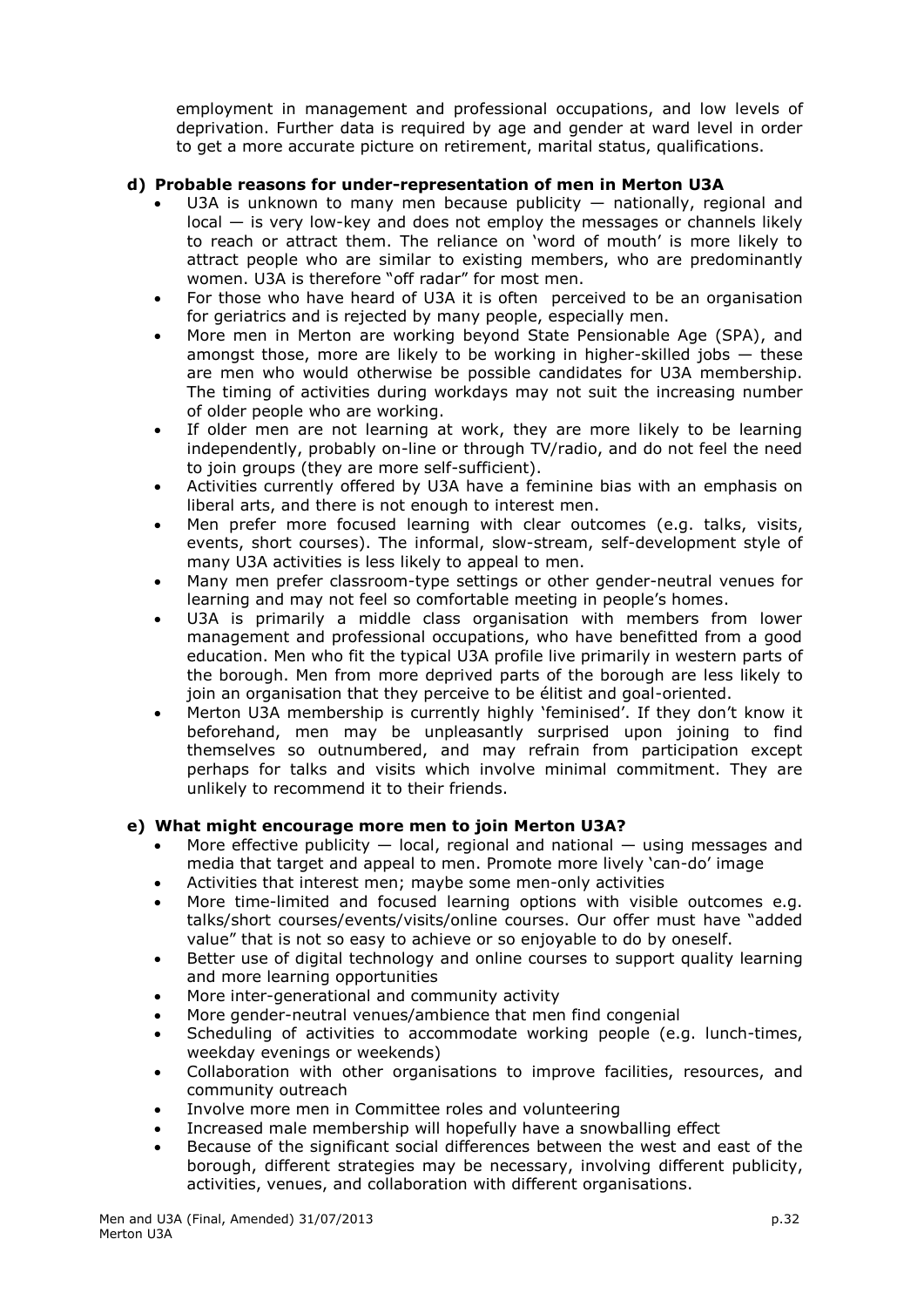## **9. FURTHER INFORMATION REQUIRED**

### **a) Data required /information management:**

As indicated in the main text and conclusions of this research, we know relatively little about the membership of Merton U3A, how they fit into the local demographic scenario and the external market. In this report, it's been necessary to rely on statistical analyses and literature to draw assumptions about our membership, but it would be preferable to validate these assumptions through better data collection within the organisation.

Information is required about the membership, not only to check how it reflects market share (and hence the effectiveness of publicity activities), but also to help in planning activities and resources according to the varied requirements of members. For example, since interests and participation are known to change with age, it would be useful to know the membership age profile. Since so many people are said to be working beyond SPA, it would be useful to know how this impacts on U3A participation, and would help to schedule events at appropriate times. Information on educational, occupational background, interests and participation would also help to plan activities and resources for maximum benefit. Understanding reasons for joining or leaving also helps to monitor whether there are special issues that need attention.

It is therefore recommended that we collect the following data about our members:

- **Demographic:** age, marital status, qualifications; employment (past/present), interests; participation in non-U3A organisations or learning activities;
- **Participation:** how did they hear about U3A; reasons for joining/leaving; participation in groups, talks, visits, social activities; participation in committee/ tutoring or other U3A support roles; volunteering

The methodology for doing this needs to be considered carefully. We could collect some data by amending Application/Renewal forms. Data about participation could be collected through Group Leaders and organisers of Talks, Visits, Study Days/Shared Learning projects, social events etc. Alternatively we may opt to conduct a properly-constructed survey (as a good example, see the methodology used by Lydia Heberstreit)

Keeping a central collection of research and other management information (preferably on-line so that it is more accessible) would provide continuity over the years to help new Committee members come up to speed more quickly, help to monitor trends in changing times, and strengthen understanding about what works/what doesn't work. This is even more important for larger U3As.

### **b)External research**

Assumptions have been made in this report, based on statistical analyses and a broad literature review, but we would need to undertake local market research to truly understand why older men in Merton are rejecting U3A.

It would be useful to work in conjunction with other U3As to design, implement and evaluate strategies in terms of what works/what doesn't e.g. Publicity material and advertising channels; Gender – based activities of interest to men; Online learning; Venues/schedules

Research might be conducted by U3A members as a Shared Learning Project (most research about U3A has so far been conducted by university faculty and younger academics). NB Coordination with Gwen Wright and Janet Whitehouse at regional and national level.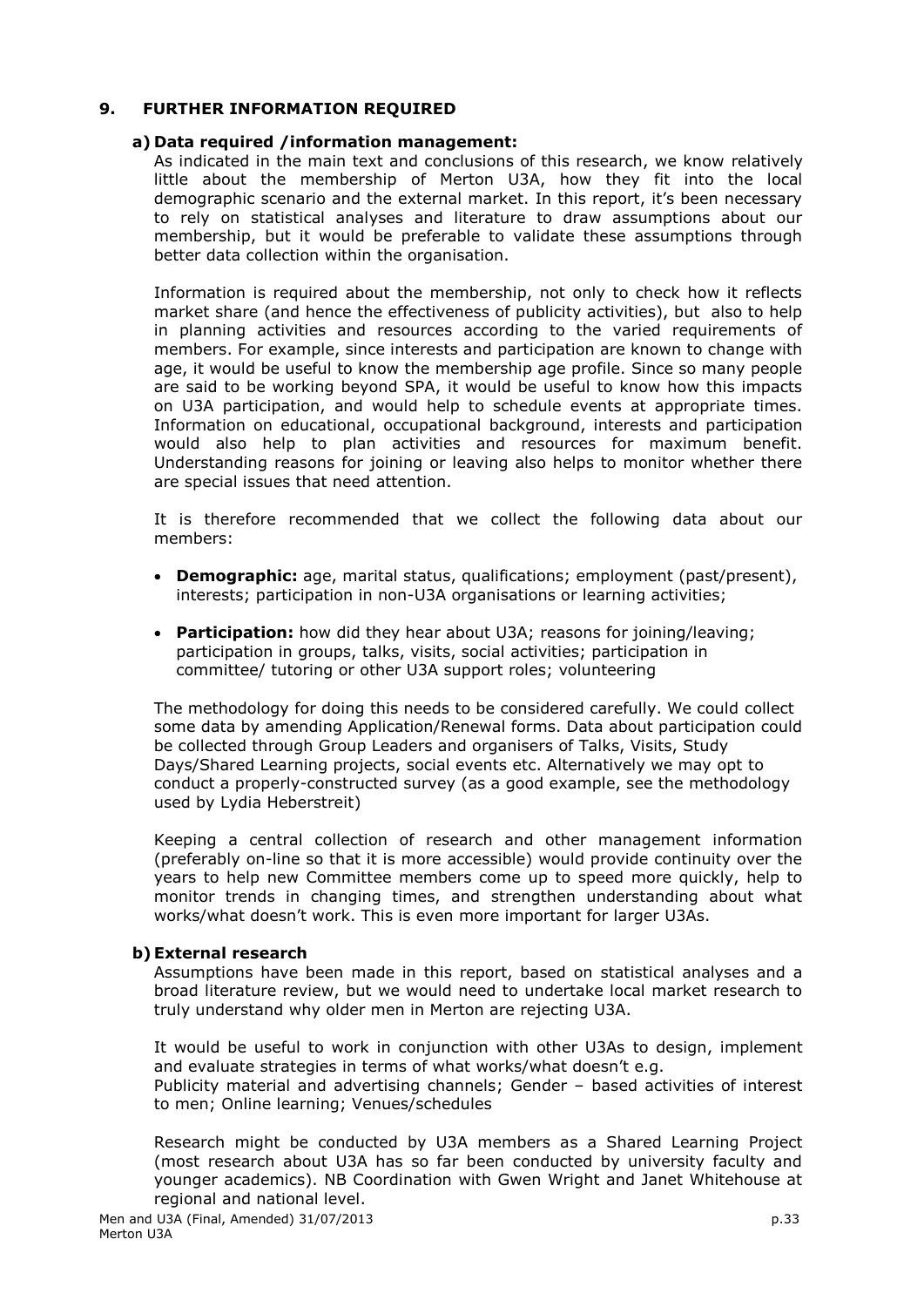National research about U3A needs updating to reflect a number of changes in factors such as social attitudes, health and life expectancy, education, work/retirement, leisure, prosperity, and technology (the digital age which has developed so fast in the last 20 years)  $-$  all of these have a gender aspect.

As suggested by McNair (NOLS 2012), U3A needs to work with NIACE and others in adult education sector to clarify definitions of learning (including digital).

"The notion of 'learning' is problematic… it is clear that many people interpret the term more narrowly than intended and probably differently by social class. The arrival of online learning as a major new feature of the landscape appears to be changing how people think about learning, as well as how they do it. The nature of independent, self-organised, and online learning is not well understood. Its growth might indicate a decline in the social benefits of learning, which are reported by significant numbers of older people, and especially the oldest. Its relationship to the growth of the University of the Third Age also requires further study." (p.9)

Note: In a telephone conversation with NIACE, we were informed that the 2013 questionnaire for NOLS is very similar to previous years in order to monitor trends, but it will contain some supplementary questions relating to community learning and impacts. Follow up with Fiona Aldridge.

It would be interesting to research French/hybrid models of U3A that have a close association with universities etc., to see how male membership compares with the British model — since it would appear that men are more inclined to hold a formal definition of learning.

### **10.SUGGESTED INTERIM ACTIONS**

**a) Groups/Activities:** Gender-blind/Gender-differentiated can both work, but it's important to have a strategy and programme that can be evaluated, and monitor what works/what doesn't.

Most U3As adopt a gender-blind approach, but this evidently isn't working because the predominance of female members is having the effect of 'feminising' the curriculum, and there is a need for the Committee to be more pro-active at seeding groups/activities that appeal to men (recommended by Heberstreit, Audrey Cloet and others).

Invite men to an event to discuss what sort of activities and facilities they would like, and make sure they are involved from the start of any special initiatives. Make the most of their skills and knowledge. Help may be required in facilitating discussion and seeding ideas, or negotiating special deals for facilities or activities. (women may be more effective at facilitation and networking to get things going — they even do this in the MensSheds movement). Suggestions for discussion:

- Talks/Short courses (tasters) that may be a way of starting an interest group e.g. Science/technology; Financial management; Health and fitness/First aid; Legal issues; DIY; Cooking (see 'Third Age Curriculum' proposals by Formosa 2012 and McNair 2009)
- Making use of U3A, OU OpenLearn and other online learning resources could enable the provision of quality courses to complement in-house expertise
- Group discounts to e.g. sporting events; industrial/ transport/ military heritage sites etc.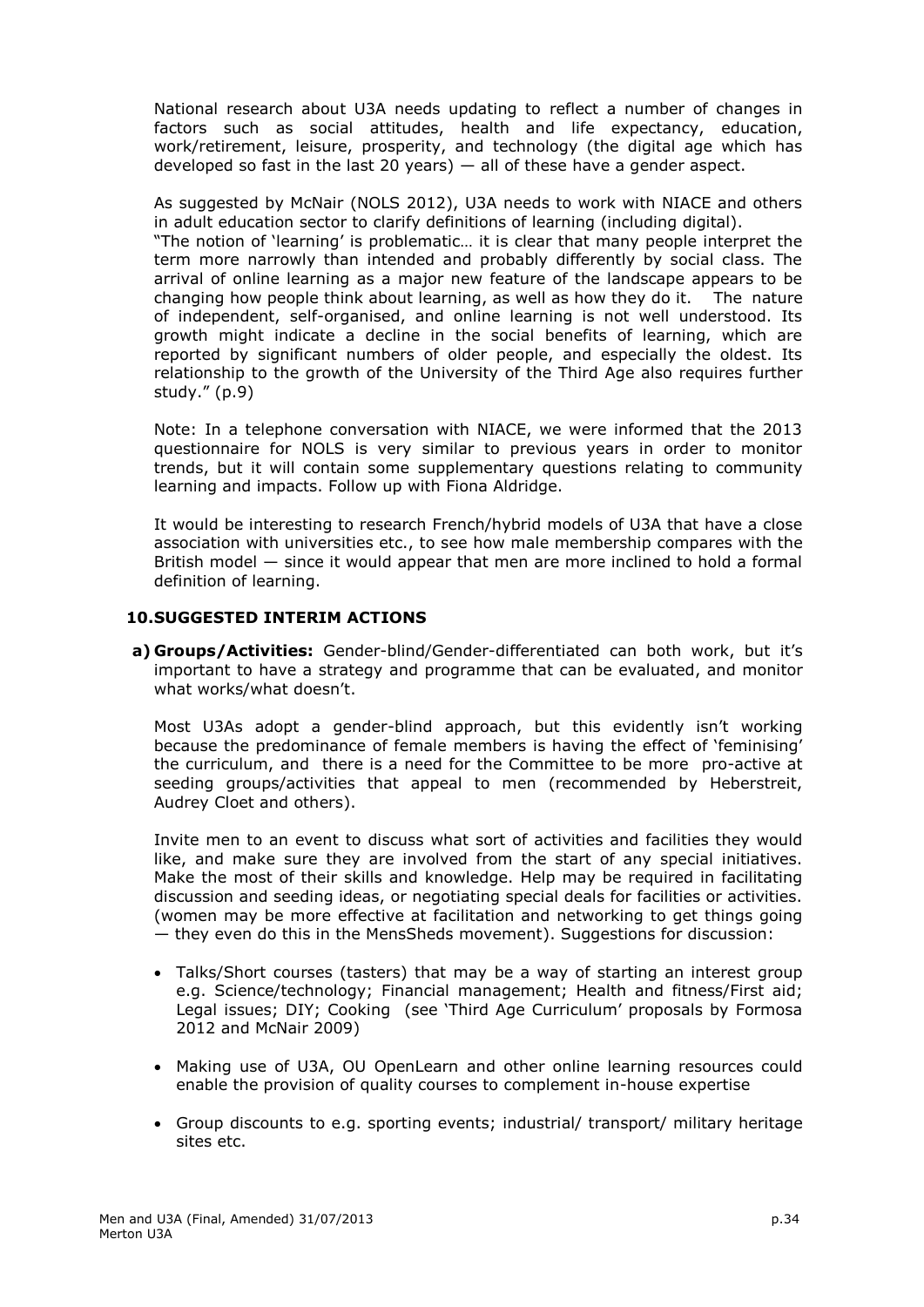- U3A events using local parks, sporting facilities, pubs/clubs e.g. sports days/tournaments (golf, tennis, cricket, boating); quiz night; heritage treasure hunt; picnic; themed social events led by activity groups e.g. art exhibition; French/Italian social; wine tasting;
- Consider building some U3A teams to participate in local public events e.g. Pub quiz team; U3A boat in the Great River Race; charity walks/runs, cycle races. This could also help to raise the U3A profile
- Men have different interests and abilities according to age, fitness, education, 'social class', marital status – and they don't necessarily mix well. Consider different types of activity/venues to cater for these differences.
- **b) Male-friendly venues/social ambience:** Venues and events need to be more congenial for men. Having the option of alcoholic beverages in addition to tea/coffee/soft drinks at social events has been suggested.

Hebestreit's research found that meeting in private homes can be inhibiting for men, who often prefer more neutral venues. These could be in a traditional classroom/lecture hall or more informal setting. Apart from community centres and 'Church' halls, potential venues might include quiet spaces in restaurants/cafés, libraries/bookshops, museums/galleries, theatres/cinemas, visitor centres at heritage sites and parks/nature reserves, or sports centres. These venues will often charge for use of their facilities, but affordable group discounts may be negotiable.

The team at University of Surrey CRAG also noted that pubs/clubs are often popular, enabling men to connect with the world in a congenial atmosphere and avoid female-dominated venues. Tony Kane, Editor of Time and Leisure magazine, recently wrote about the current demise of pubs in general, but the opportunities they offer as a meeting place for many local clubs and interest groups. He cites the 'Hand in Hand' in Wimbledon which hosts 14 different groups including "poker, ping pong, beer tasting, squash, bell ringing choral singing, cycling, writing, quizzes and… Morris dancing".

### **c) Scheduling:**

Many older men (and increasingly, women) work full or part-time, and Sundays can be a particularly lonely day for those who live alone. Consider scheduling some activities at lunch-times, weekday evenings or weekends.

### **d) Intergenerational/community activities:**

- Provide opportunities for activities with local schools/colleges or youth organisations. e.g. talks (by U3A members), debates, mentoring and other volunteer work.
- Proactively involve men in volunteering opportunities for U3A, both internally and as representatives of U3A in community (e.g. environmental projects; work with older men in care homes, prisons)

### **e) Publicity:**

- Produce a range of publicity materials and make use of channels that target and appeal to men. Promote U3A as a "can-do" organisation (get away from the old/ feminine/passive image). Humour important.
- Make contact and publicise through including online links and the people/places that men encounter in daily life e.g. bank/building society; pub/off-licence, newspaper/corner shop, barber, dentist/doctor, pharmacy, garage;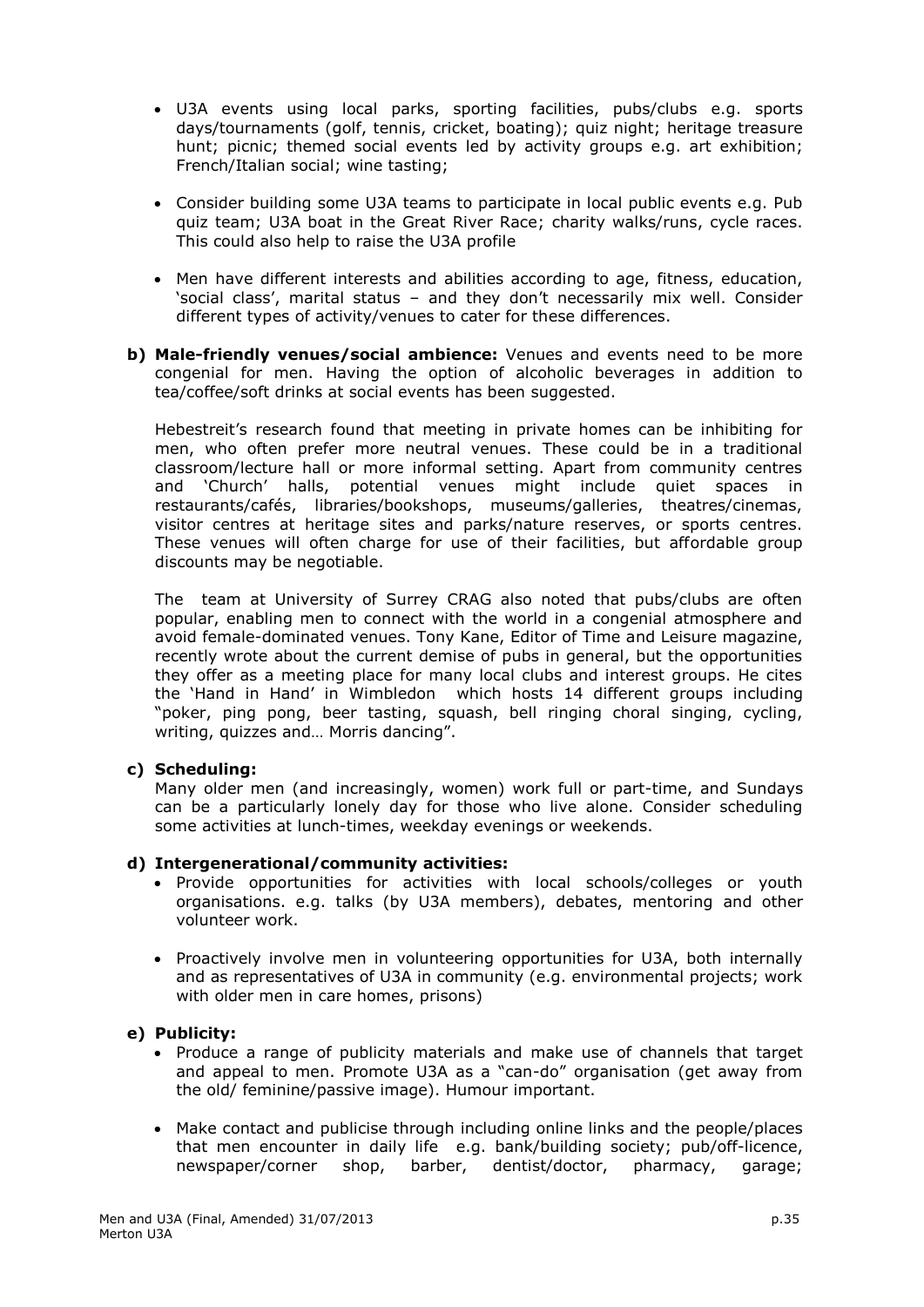sports/fitness/social clubs, business societies, employers and any organisations with large male contingent. Note: men don't go to libraries as often as women.

- Retirement courses should mention U3A, although people who are selfemployed and working for small businesses may not have the benefit of such courses.
- Raising the profile of U3A regionally and nationally should give more credibility to U3A and help with local recruitment. Consider working with other London U3As to promote regional advertising (e.g. Freedom Pass wallets; adverts on public transport).
- First point of contact can be critical and having a male member as the first contact point may help to 'legitimise' participation for some men.

#### **f) Overcoming geographical differences in Merton:**

Because of the significant social differences between the west and east of the borough, different strategies may be necessary, including different publicity, activities, venues, and collaboration with different organisations.

#### **g) Collaboration with other organisations:**

Finding adequate resources can become a problem as U3As become larger with increased demand for courses/activities, tutors and space for activities. This also puts more pressure on Committee members and others in a support role.

Instead of trying to preserve a strict autonomy or achieve universal appeal, Marvin Formosa suggests that U3As should overcome some of the 'polarities' between French/British models by collaborating with other tertiary education providers. Audrey Cloet also advocates collaborative working with complimentary organisations that have the resources we need.

Some collaboration is better done at national level for the benefit of all U3As, and Formosa points to the promising "memorandum of understanding between the Third Age Trust and The Open University… which may lead to better opportunities for older learners, to improved access of library and online facilities, participation in university courses and modules, and registering as students with reduced fees and different entrance qualifications."(p.17).

The Third Age Trust offers a number of online courses already, and these are increasing. In addition, UCL, LSE, the British Library, the BBC, and many other organisations provide live access to lectures, as well as podcasts and learning materials online, free-of-charge. Ian Searle is also compiling a directory of websites with online learning opportunities such as Coursera, edX, Udacity and TED Talks. The non-U3A Links page on our website should be developed further into a useful resource for member. In addition, links to U3A at national, regional and local levels could provide an effective publicity channel.

Consideration should also be given to collaboration with other organisations at local levels. In addition to the Workers' Education Association, local secondary schools and colleges may be a source of speakers as well as venues and facilities. Opportunities may lie also in joint-working with charities, clubs/societies, and businesses that have experience, funding, facilities and perhaps large male memberships. For example, the MensSheds movement offers opportunities to set up facilities for those with a more practical bent. Age UK has a programme for funding research other activities for older men. YMCA, ROTARY/PROBUS are examples of other potentially relevant organisations.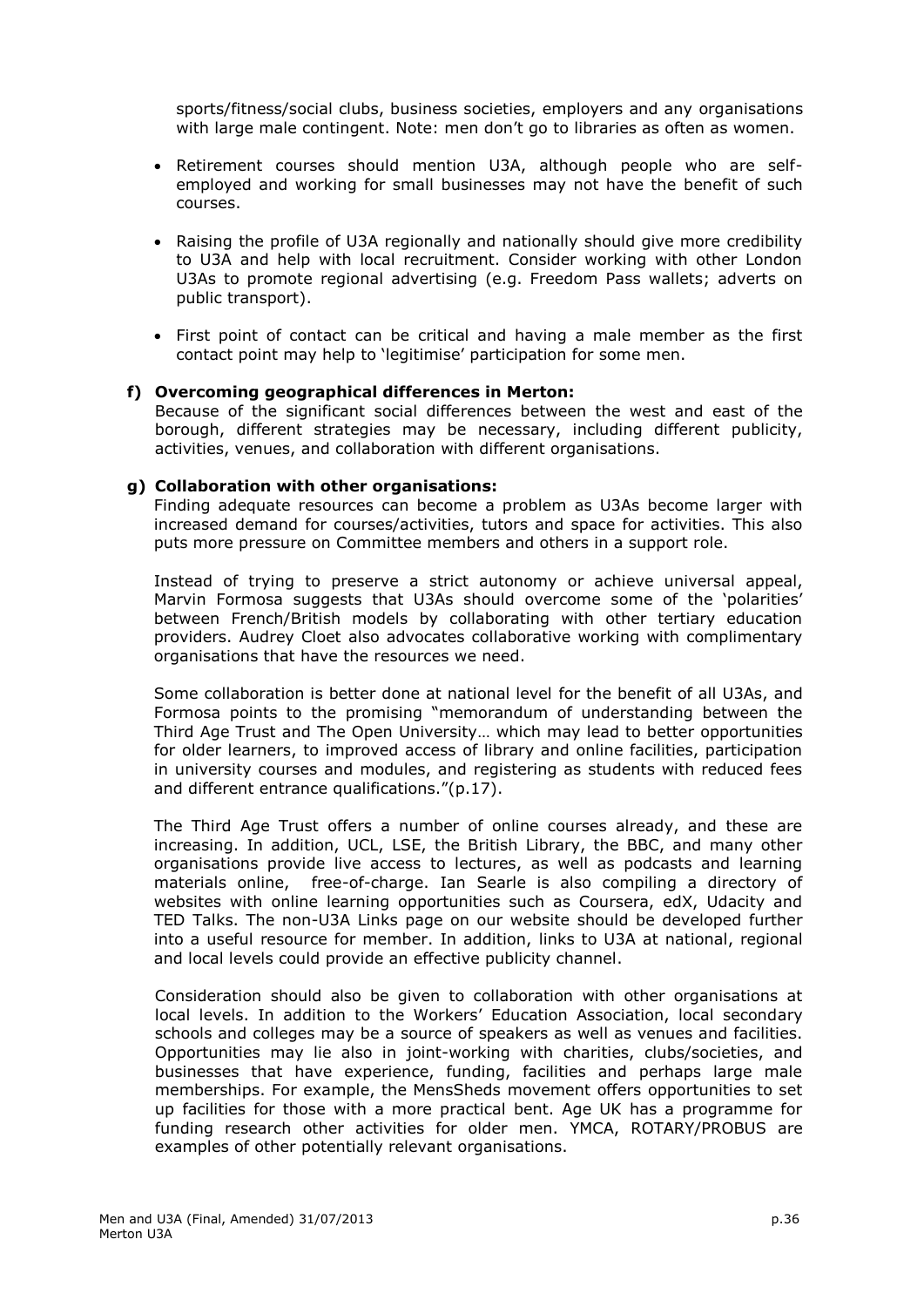## **11.NEXT STEPS**

- **a)** Merton U3A Committee to discuss the report findings, agree a strategy to increase male membership, and appoint a member to be responsible for leading on implementation of the strategy, with a team of helpers, and working closely with other Committee members as necessary.
- **b)** Share report findings with other U3As and personal contributors. Prepare articles for U3A Newsletter and Third Age Matters.
- **c)** Work with other U3As at regional and national level to assist with further research, debates, development, and collaboration with organisations involved in lifelong learning, especially for men.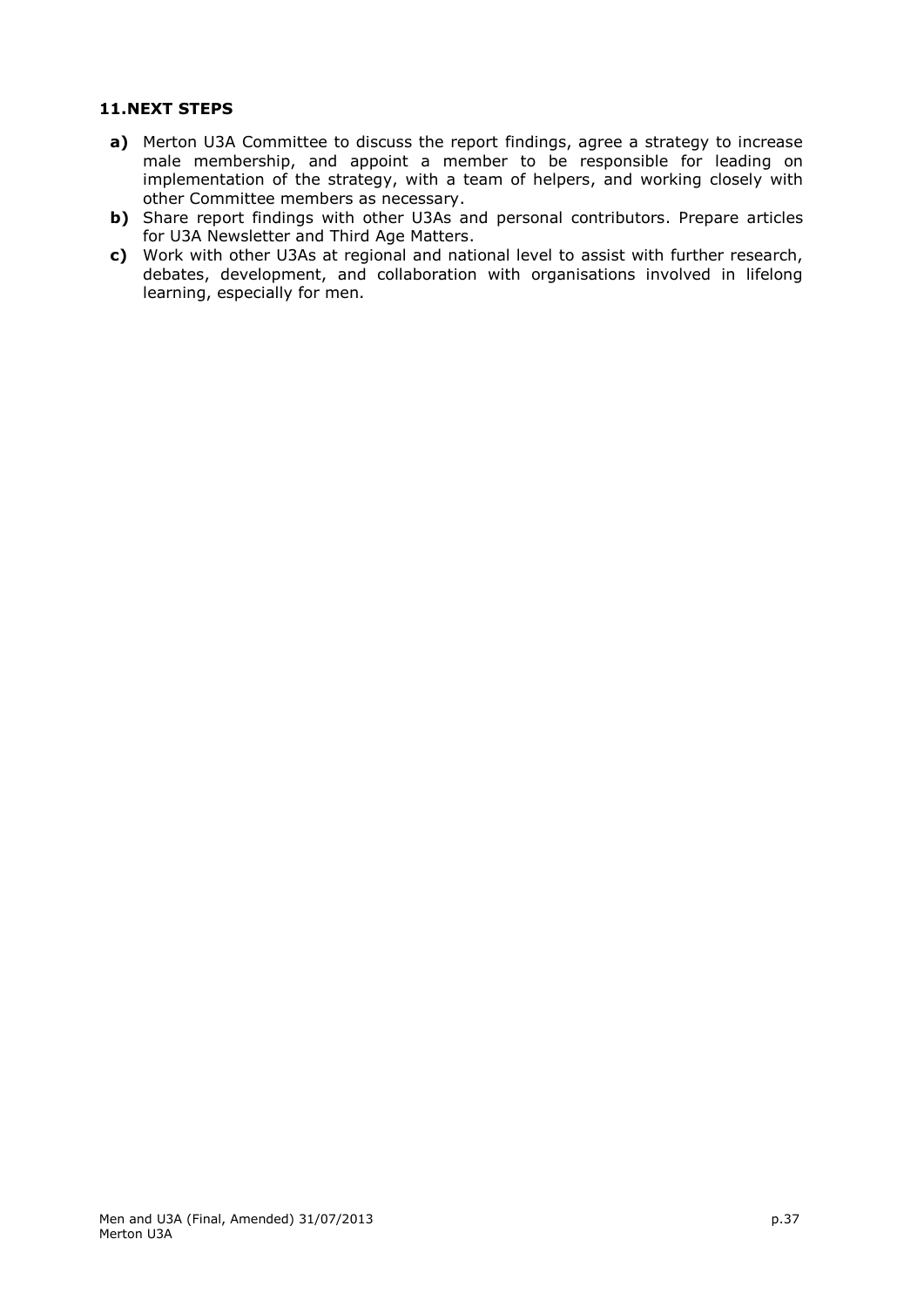### **REFERENCES**

Age Concern (2006) Working with older men – improving Age Concerns' services Report of a Research into Practice seminar, 26 September 2006. London: Age Concern England. See also report by Ruxton. S.

Age UK (2012) *Men in sheds: Age UK pilot projec*t, *April 2010-June 2012. (*Available at http://www.ageuk.org.uk/professional-resources-home/services-and-practice/healthand-wellbeing/men-in-sheds/)

Aldridge F. and Hughes D. (2012) *2012 adult participation in learning survey*. Leicester: NIACE (Available at http://shop.niace.org.uk/2012-participation-survey-headlinefindings.html)

Beaumont J. (2011) *Social trends 41*. London: Office for National Statistics.

Carnegie United Kingdom Trust (1993) *Life, work and livelihood in the Third Age*. Final report.

Carnegie United Kingdom Trust (1996) *The Third Age: The continuing challenge. A report to mark the end of the second stage of Carnegie's work on the Third Age*.

Chatzitheochari S. and Arber S. (2011) Identifying the third agers: An analysis of British retirees' leisure pursuits. *Sociological Research Online*, 16 (4), 3. (Available at http://www.socresonline.org.uk/16/4/3.html)

Cloet A. (2013) Personal communication.

Davidson K., Daly T. and Arber S. (2003a) Older men, social integration and organisational activities. *Social Policy and Society,* 2 (2), 81-89.

Davidson K., Daly T. and Arber S. (2003b) *Older men: Their social worlds and healthy lifestyles*. Economic and Social Research Council, Growing Older Programme. Research Findings: 12.

De Fontanelle S. and Zinkhan G. (1993) *Gender differences in the perception of leisure: A conceptual model.* (Available at http://www.acrwebsite.org/search/view-conferenceproceedings.aspx?Id=7480)

Department for Business Innovation and Skills (2012) *National adult learner survey 2010*. (Available at https://www.gov.uk/publications/national-adult-learner-survey-2010).

Department for Culture, Media and Sport (2012) *Taking part 2011/12. Adult and child report*. (Available at https://www.gov.uk/government/publications/taking-part-thenational-survey-of-culture-and-sport-adult-and-children-report-2011-12).

Department for Innovation, Universities and Skills (2009) *Learning revolution White Paper*. London.

Department for Work and Pensions (2012) *Older workers statistical information booklet 2012.* London: Office for National Statistics.

Formosa M. (2012) *Four decades of Universities of the Third Age: Past, present, future*. (Available at http://journals.cambridge.org/action/displayAbstract?fromPage=pnline&aid=8656535)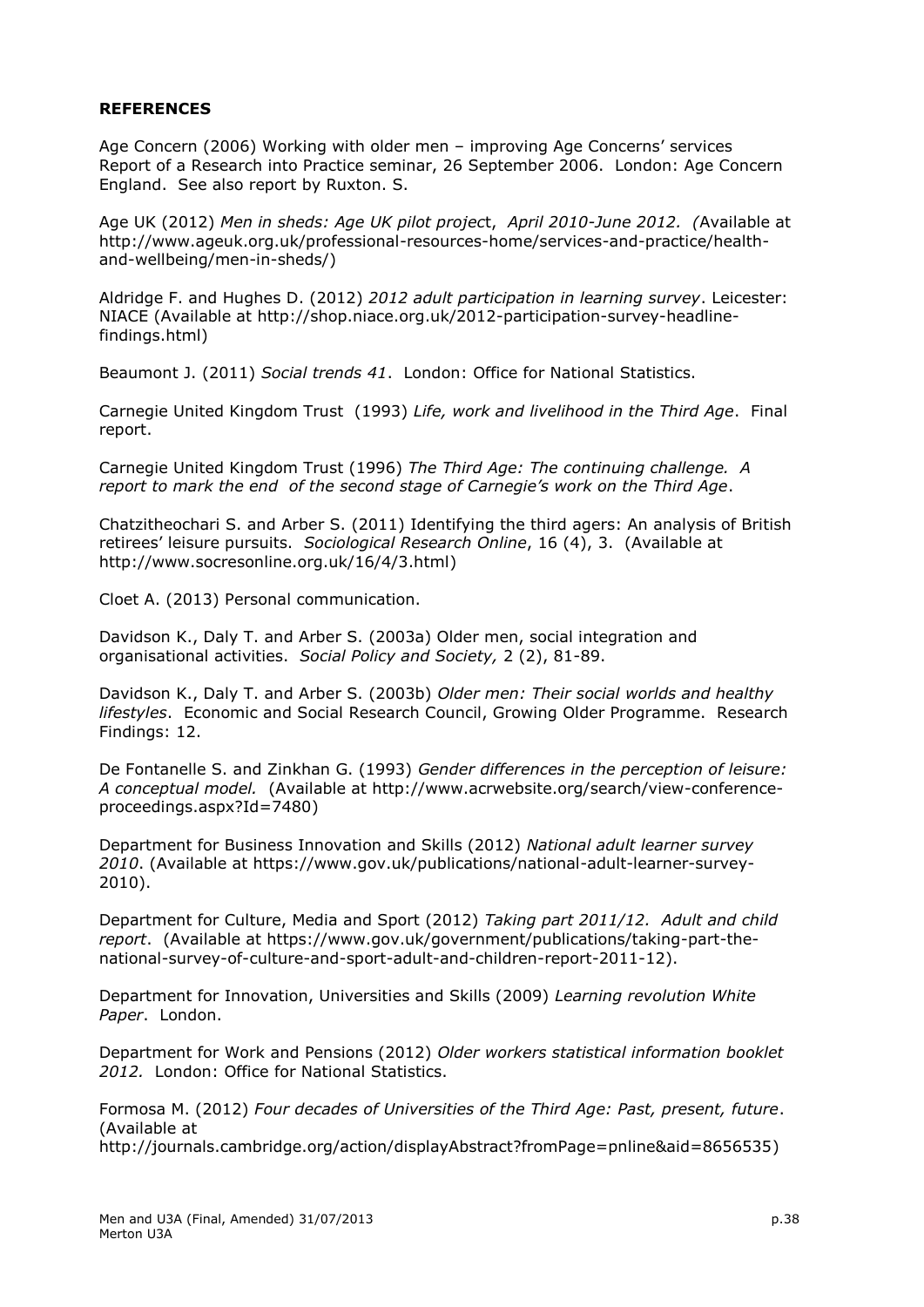Golding B. (2007) *Men's sheds in Australia: Learning through community contexts*. Adelaide, Australia: National Centre for Vocational Education Research. (Available at http://ncver.edu.au/publications/1780html)

Golding B, Mark R and Foley A (Eds.) (Forthcoming) *Learning through life*. Leicester: National Institute for Adult Continuing Education.

Greater London Authority (2012) *London Ward Atlas* (Available at http:/data. london.gov.uk/visualisations/atlas/ward-atlas-html/atlas.html)

Greater London Authority (2013) *London DataStore: Borough profiles*. London: Greater London Authority Intelligence Unit. (Available at http://data.london.gov.uk/datastore/package/london-borough-profiles)

Hebestreit L. (2006) *An evaluation of the role of the University of the Third Age in the provision of lifelong learning.* Unpublished Doctor of Education thesis, University of South Africa (available at www.Hebestreit\_RoleOfU3AinLifelongLearning.pdf)

Hughes M. (2010) *Social trends 40.* London: Office for National Statistics.

John Lewis Partnership *Men in sheds*. John Lewis Retired Partners 'Connections' Magazine 2012 date?

Jones R. (2013) Remembering my hat. Blog on 'Ageing masculinities ' seminar, 14 February 2013 (Available at http://rememberingmyhat.wordpress..com/2013/02/14/ageing-masculinities-seminarpart-1/)

Kane T. (2013) Half a shandy and a packet of crisps. *Time and Leisure* April 2013 p.8 (Available at http://www.timeandleisure.co.uk/blog/80-blogs/2348-half-a-shandy-and-apacket-of-crisps.html)

Laslett P. (1989) *A fresh map of life: The emergence of the Third Age*. London: Weidenfeld and Nicholson.

Lofts H. *Measuring national well-being — Older people's neighbourhoods, 2013*. Office for National Statistics.

London Borough of Merton (2009) *Merton Case: A profile of Merton 2009.* (Available at http://www.merton.gov.uk/community-living/background\_and\_context\_final-aug-2009.pdf).

London Borough of Merton (2010) *Merton Borough: Ward profiles 2010.* (Available at http://www.merton.gov.uk/community-living/areas-wards/wards.htm).

Margrett J.A. and Marsiske M. (2002) Gender differences in older adults' everyday cognitive collaboration. *International Journal of Behaviour and Development,* 26 (1): 45- 59 (doi:10.1080/01650250143000319).

Mark, R. and Soulsby, J. Soulsby J. (Forthcoming) Chapter in Golding et al (Eds).

McFall S.L. (Ed.) (2012) *Understanding society: Findings 2012.* Institute for Social and Economic Research, University of Essex, with Economic and Social Research Council and National Centre for Social Research.

McNair S. (2009) *Demography and lifelong learning.* IFLL thematic paper. Leicester: National Institute for Adult Continuing Education.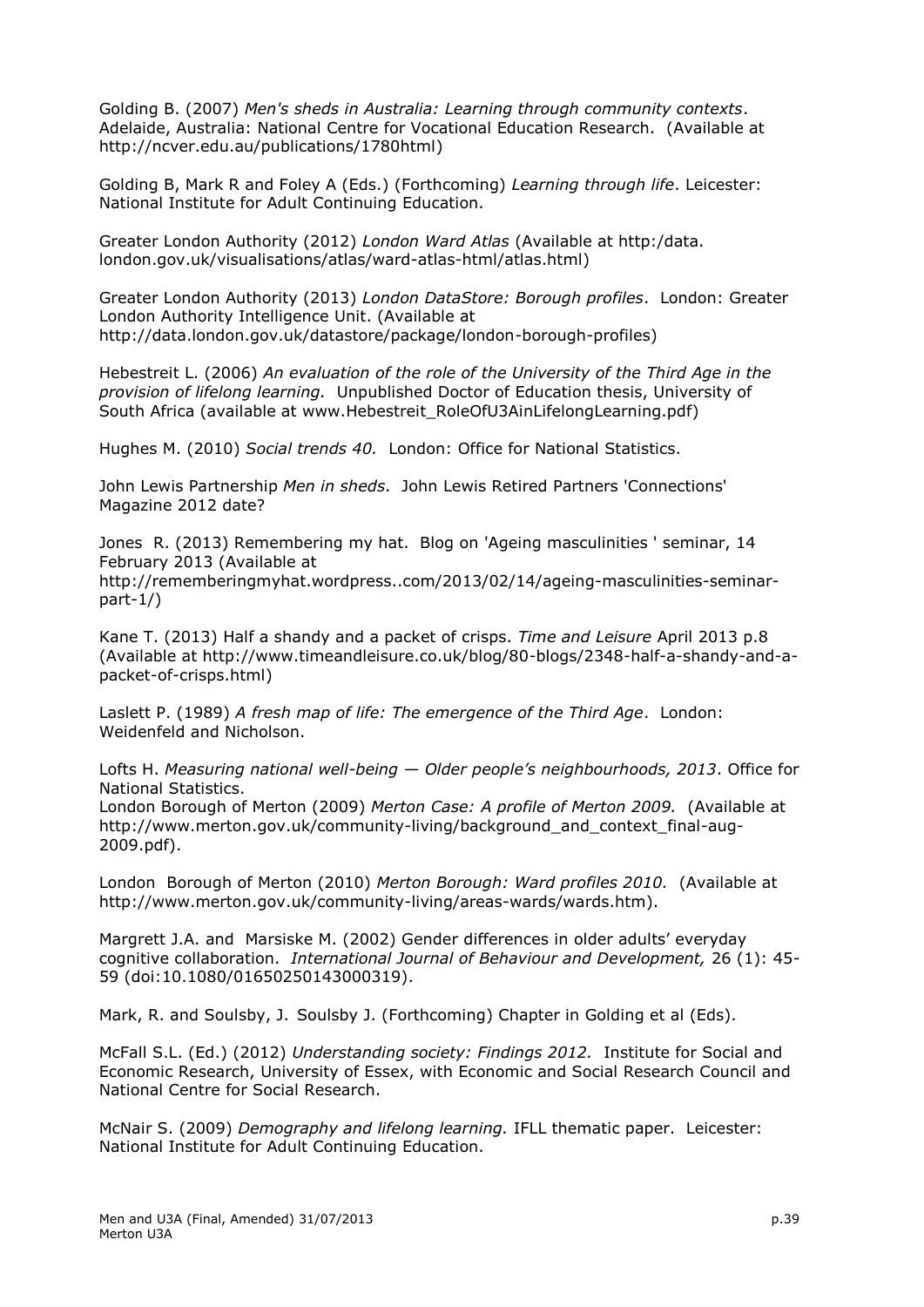McNair S. (2012) *Older people's learning in 2012. A survey.* Leicester: National Institute for Adult Continuing Education.

McSporran, M. and Young, S. (2001) Does gender matter in online learning? *Association of Learning Technology Journal* 9(2) (available at http://core.kmi.open.ac.uk/display/14247)

Menssheds UK (2013) (Available at http://menssheds.org.uk)

Midwinter E. (1996) *Thriving people: The growth and prospects of the U3A in the UK.* London: U3A on the half of Third Age Trust.

National Association for Single Sex Public Education ( NASSPE) (2012) *Conference paper for Eighth International Conference (NASSPEVIII)*, 20-21 October 2012. Houston, Texas. (Available at http://singlesexschools.org/research-brain.htm).

Office for Economic and Cooperation and Development (2012) *Education at a glance 2012: OECD indicators.* Indicator C6: How many adults participate in education and learning? (doi:10.1787/eag-2012-28-en).

Office for National Statistics (2010) *Subnational population projections by sex and five year age groups,*Table 2c

Office for National Statistics (2011) *Internal migration by local authorities in England and Wales mid 2011.* Part 1: Moves broken down by broad ages into and out of local authorities in London (Merton is Table 2b, Tab OOBA). London: Office for National Statistics.

Office for National Statistics (2012a) *Older workers in the labour market.* London: Office for National Statistics.

Office for National Statistics (2012b) *Pension trends*. London: Office for National Statistics.

Office for National Statistics (2013a) *Census 2011*. (Available at http://www.ons.gov.uk).

Office for National Statistics (2013b) *Measuring national well-being - older people's neighbourhoods*. London: Office for National Statistics.

Open University (2013) (available at www.open.ac.uk/) and email  $7<sup>th</sup>$  June from Andrew Lewis, OU Information Office.

Perren K., Arber S. and Davidson K. (2003) Men's organisational affiliations in later life: The influence of social class and marital status on informal group membership. *Ageing and Society*, 23: 69-82.

Price, L., (2006) Gender differences and similarities in online courses: challenging stereotypical views of women. *Journal of Computer Assisted Learning*, 22(5):349-359

Randall C. (2012) *Measuring national well-being - Our relationships*. London: Office for National Statistics.

Russell L. (1973) *Adult education - a plan for development.* Report by a Committee of Inquiry appointed by the Secretary of State for Education and Science under the chairmanship of Sir L. Russell. London: Department of Education and Science.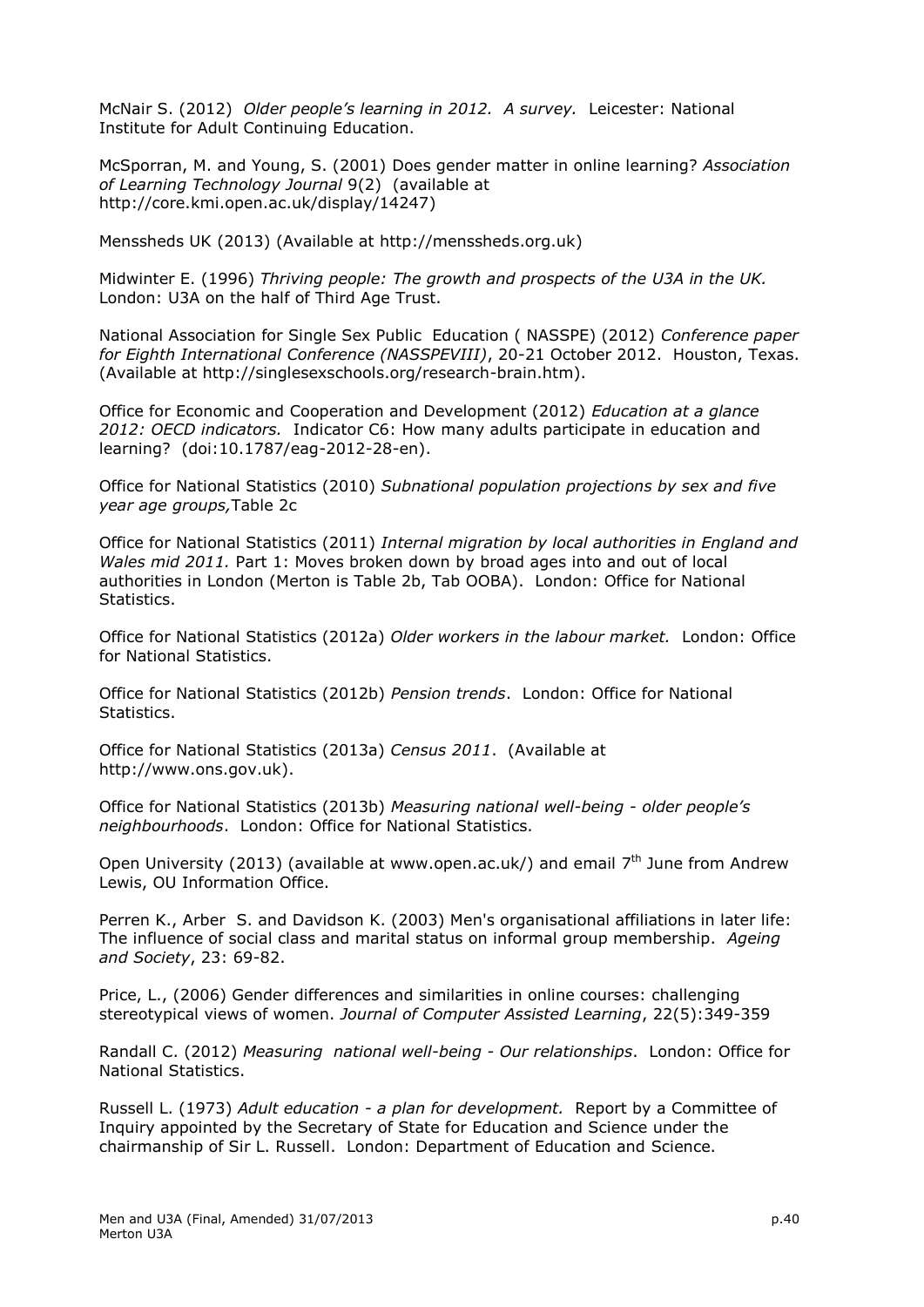Ruxton S. (2007) *Working with older men: A review of Age Concern Services* London: Age Concern.

Skipton Building Society (2012) *Retirement? What retirement?* Press release 28/11/12 (Available at http://www,skipton.co.uk/press\_office/publicity\_campaigns/)

Skipton Building Society (2013a) *Pipe and slipper retirement? More like Zumba and hiking say retirees*. Press release 27/3/13 (Available as above).

Skipton Building Society (2013b) *It's official – men are happier in retirement than women.* Press release 22/5/13 (Available as above).

Swindell R. (1991) Educational opportunities for older persons in Australia: A rationale for further development. *Australian Journal of Education*, 35 (2), 175-186 (cited in Hebestreit).

Swindell R. (1993) U3A (University of the Third Age) in Australia: A model of successful ageing. *Ageing and Society*, 13, 245-66 (cited in Hebestreit).

Swindell R. and Thompson J. (1995) An international perspective on the University of the Third Age. *Educational Gerontology,* 21 (5), 429-44 (cited in Hebestreit).

Third Age Trust (2013a) *The U3A story*. (Available at http://www.u3a.org.uk /aboutu3a/history-of-u3a.html/?start =7)

Third Age Trust (2013b) Did survey miss U3A members? *Third Age Matters*, 5 (New Year) pp 24,26.

Williamson A. (2000) Gender issues in older adults' participation in learning: Viewpoints and experiences of learners in the University of the Third Age (U3A). *Educational Gerontology*, 26 (1),49-66.

Workers' Educational Association (2013) (Available at www.wea.org.uk)